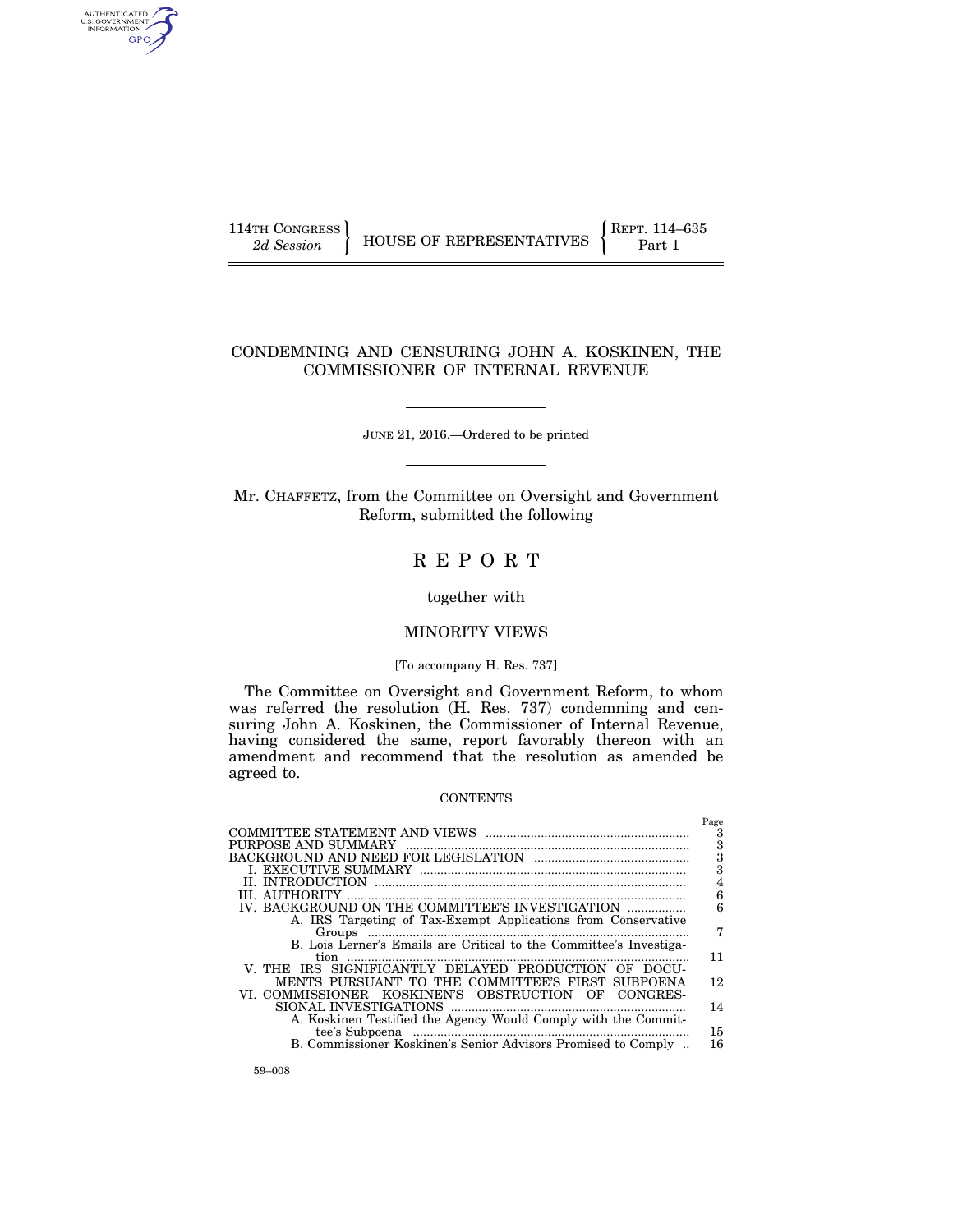| VII. COMMISSIONER KOSKINEN'S FALSE CLAIM THAT KEY EVI-         |    |
|----------------------------------------------------------------|----|
| DENCE WAS LOST OR DESTROYED PROLONGED THE INVES-               |    |
| TIGATION                                                       | 17 |
| A. Commissioner Koskinen Promised to Produce Lois Lerner's     |    |
|                                                                | 19 |
| B. The Committee Learned Lois Lerner's Emails Are Lost         | 24 |
| C. Commissioner Koskinen Failed to Disclose Knowledge of Addi- |    |
|                                                                | 26 |
| D. The IRS Made No Effort to Recover Lois Lerner's Email Ar-   |    |
| chive $\ldots$                                                 | 28 |
| E. Commissioner Koskinen's Misleading Statements That No       |    |
| Backup Tapes Exist                                             | 29 |
|                                                                | 30 |
| 2. The Current IRS Email System Backup Tapes                   | 33 |
| 3. The Decommissioned Email Server Backup Tapes                | 34 |
| VIII. COMMISSIONER KOSKINEN SHOULD BE REMOVED FROM OF-         |    |
| FICE                                                           | 36 |
|                                                                | 37 |
|                                                                | 37 |
|                                                                | 38 |
| ROLL CALL VOTES                                                | 38 |
| STATEMENT OF OVERSIGHT FINDINGS AND RECOMMENDATIONS OF         |    |
| THE COMMITTEE                                                  | 41 |
| STATEMENT OF GENERAL PERFORMANCE GOALS AND OBJECTIVES.         | 41 |
|                                                                | 41 |
|                                                                | 41 |
|                                                                | 41 |
| COMMITTEE ESTIMATE                                             | 41 |
| BUDGET AUTHORITY AND CONGRESSIONAL BUDGET OFFICE COST          |    |
| <b>ESTIMATE</b>                                                | 41 |
|                                                                | 42 |

The amendment is as follows:

Amend the preamble to read as follows:

- Whereas the Committee on Oversight and Government Reform issued a subpoena to John A. Koskinen, Commissioner, Internal Revenue Service, on February 14, 2014, which compelled him to produce, among other things, "all communications sent or received by Lois Lerner, from January 1, 2009, to August 2, 2013.'
- Whereas on March 4, 2014, Internal Revenue Service employees in Martinsburg, West Virginia, magnetically erased 422 backup tapes, destroying as many as 24,000 of Lois Lerner's emails responsive to the subpoena;
- Whereas Commissioner Koskinen violated a congressional subpoena by failing to locate and preserve relevant records and by losing key pieces of evidence that were in the agency's possession, and destroyed, on his watch;
- Whereas Commissioner Koskinen betrayed the trust and confidence of the American people as an Officer of the United States;
- Whereas Commissioner Koskinen failed to live up to the promise he made to the Senate Committee on Finance during his confirmation hearing to: ''Be transparent about any problems we run into; and the public and certainly this committee will know about those problems as soon as we do.
- Whereas as early as February 2014, and no later than April 2014, Commissioner Koskinen was aware that a substantial portion of Lois Lerner's emails were missing and could not be produced to Congress, but did not notify Congress of any problem until June 13, 2014, when he included the information on the fifth page of the third enclosure of a letter to the Senate Committee on Finance;
- Whereas Commissioner Koskinen offered under oath a series of false and misleading statements utterly lacking in honesty and integrity;
- Whereas on March 26, 2014, Commissioner Koskinen was asked during a hearing before the Committee on Oversight and Government Reform, ''Sir, are you or are you not going to provide this committee all of Lois Lerner's emails?'' and he falsely answered, ''Yes, we will do that.'';
- Whereas on June 20, 2014, Commissioner Koskinen testified falsely that ''since the start of this investigation, every email has been preserved. Nothing has been lost. Nothing has been destroyed.'
- Whereas on June 20, 2014, before the House Committee on Ways and Means Commissioner Koskinen testified falsely that the Internal Revenue Service had ''confirmed that backup tapes from 2011 no longer existed because they have been recycled, pursuant to the Internal Revenue Service normal policy'' and on July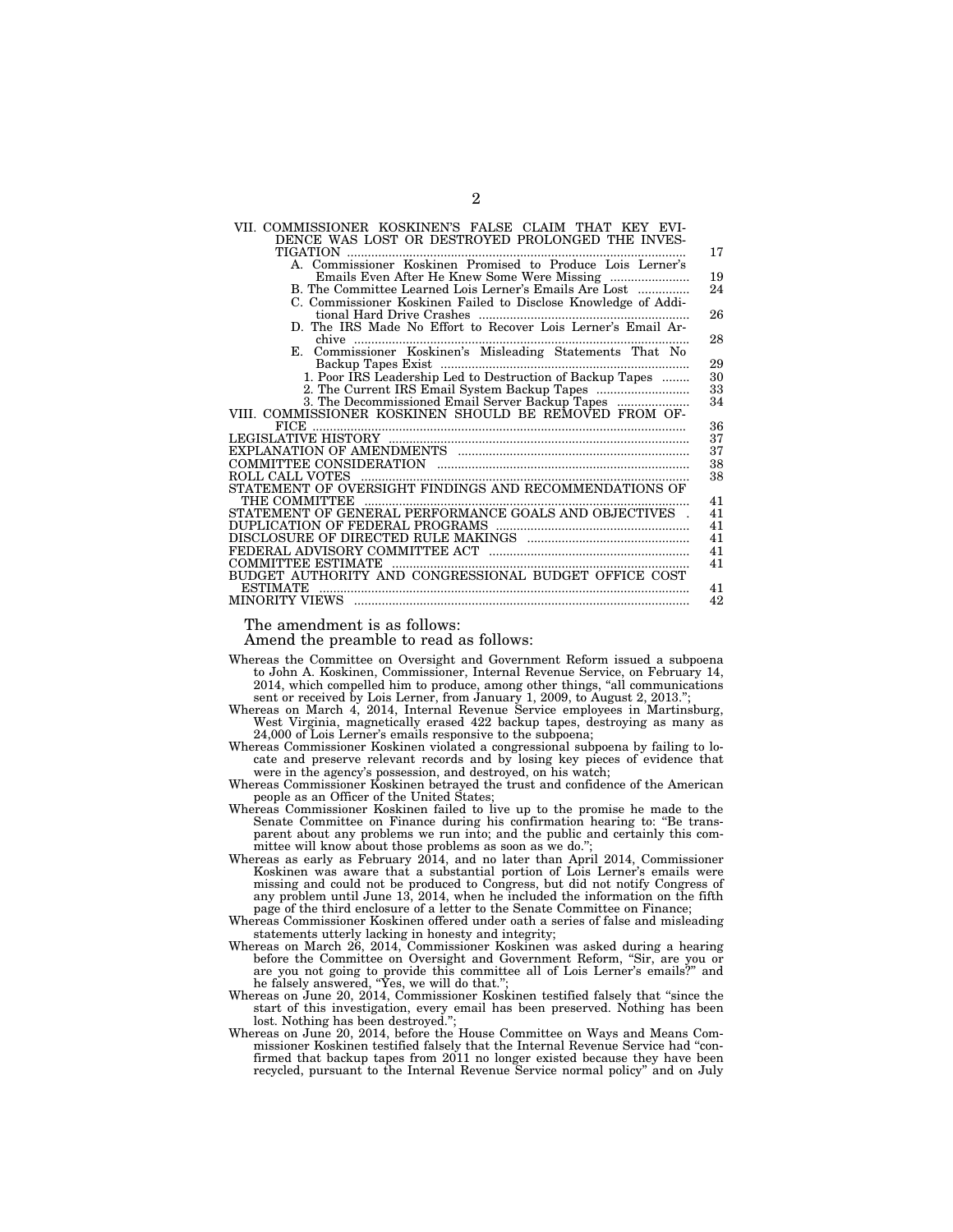23, 2014, during a different hearing in the Committee on Oversight and Government Reform, Subcommittee on Economic Growth, Job Creation, and Regulatory Affairs, Commissioner Koskinen testified ''confirmed means that somebody went back and looked and made sure that in fact any backup tapes that had existed had been recycled.'';

- Whereas on June 20, 2014, Commissioner Koskinen testified that the Internal Revenue Service had ''gone to great lengths'' to retrieve all of Lois Lerner's emails, but in fact failed to search disaster backup tapes, Lois Lerner's Blackberry, the email server, backup tapes for the email server, and Lois Lerner's temporary replacement laptop, which the Treasury Inspector General for Tax Administration subsequently found to contain more than 1,000 of Lerner's emails;
- Whereas Commissioner Koskinen's false statements delayed and otherwise interfered with congressional investigations into the Internal Revenue Service targeting of Americans based on their political affiliation; and
- Whereas the aforementioned conduct of Commissioner Koskinen caused the House of Representatives to lose confidence in his ability to administer and supervise the execution and application of the internal revenue laws: Now, therefore, be it

### COMMITTEE STATEMENT AND VIEWS

### PURPOSE AND SUMMARY

The resolution documents that the House of Representatives has lost confidence in Commissioner John A. Koskinen's ability to administer and supervise the execution and application of the internal revenue code. Therefore, the House of Representatives censures and condemns John A. Koskinen for a pattern of conduct while Commissioner of the Internal Revenue Service that is incompatible with his duties and inconsistent with the trust placed in him as an officer of the United States. It is the sense of the House of Representatives that John A. Koskinen, Commissioner of Internal Revenue, should: (a) immediately resign from office, and if he does not so resign, the President should remove him from office; and (b) be required to forfeit any rights to any annuity for which is eligible under chapter 83 or chapter 84 of title 5, United States Code.

### BACKGROUND AND NEED FOR LEGISLATION

### **I. Executive Summary**

On May 15, 2013—one day after the Treasury Inspector General for Tax Administration released a report that found the Internal Revenue Services (IRS) targeted taxpayers on the basis of their political beliefs—President Obama stated the targeting program was ''inexcusable and Americans have the right to be angry about it.'' Additionally, the President said, ''[O]ur administration has to make sure that we are working hand in hand with Congress to get this thing fixed.''

This acknowledgment came five days after Lois Lerner, Director of the Exempt Organizations Division, stated about the targeting, ''that was wrong, that was absolutely incorrect, insensitive and inappropriate.'' For the past two years, several congressional committees investigated the IRS's targeting of conservative groups.

IRS Commissioner John Koskinen, however, remained unapologetic about the targeting program and unwilling to work with Congress in the manner the President directed. Rather than cooperate with Congress, Commissioner Koskinen obstructed the congressional investigations of the targeting program by: (1) allowing 24,000 emails relevant to the investigation, and covered by a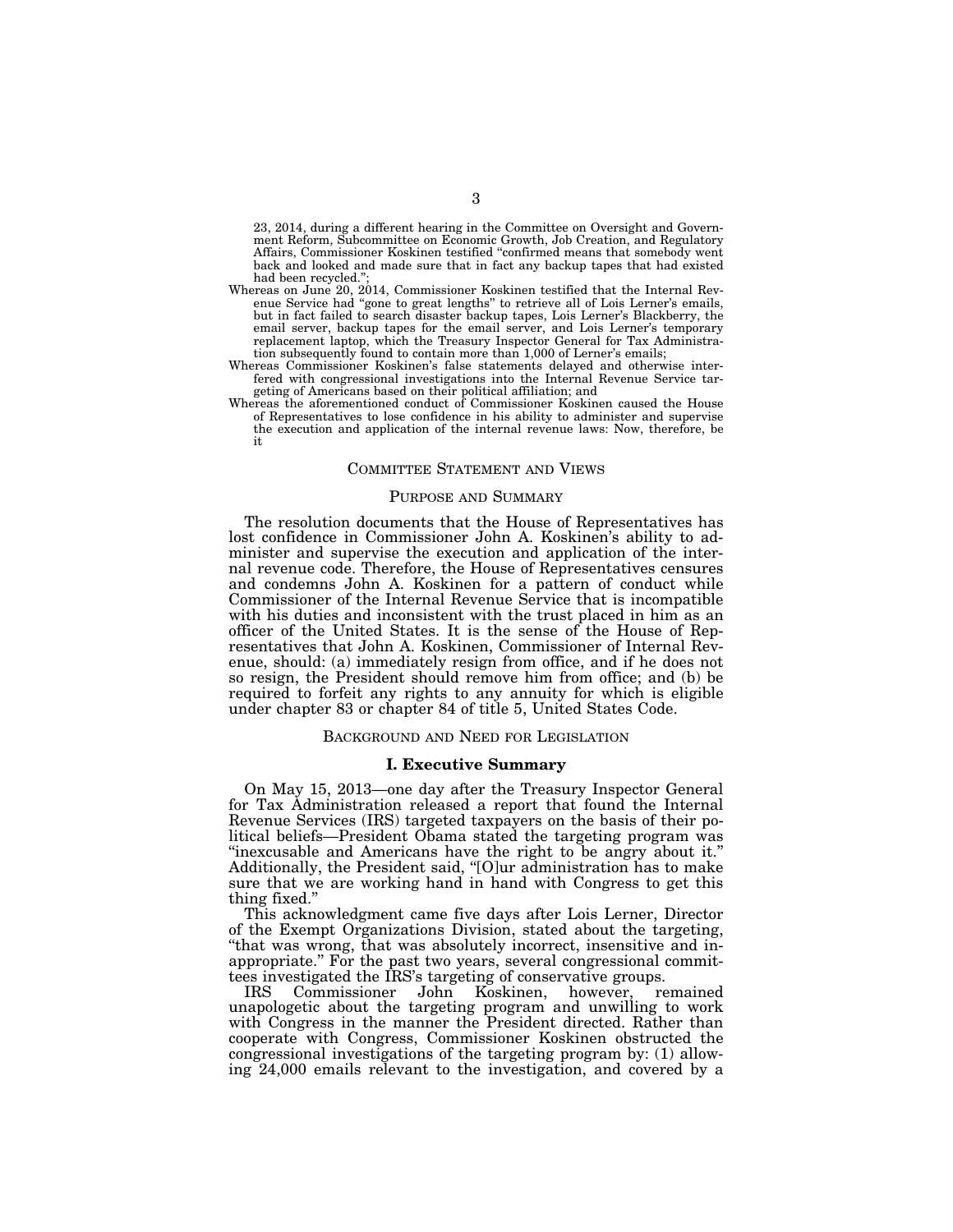congressional subpoena and internal preservation order, to be destroyed on his watch; and (2) failing to testify truthfully and providing false and misleading information to Congress.

Commissioner Koskinen's posture with respect to the various congressional investigations of the IRS caused 52 Members of the House of Representatives to sign a letter on July 27, 2015 that called on President Obama to exercise his authority under 26 U.S.C. Section 7803(a)(1)(D) to remove Mr. Koskinen as Commissioner of the IRS. The President took no action, and the House of Representatives was therefore left to consider alternative means to remove or otherwise hold Commissioner Koskinen accountable.

It is necessary to condemn and censure Commissioner Koskinen because his failure to comply with a subpoena and failure to testify truthfully permanently deprived the American people of a complete understanding of the IRS targeting scandal. Commissioner's Koskinen's complete disregard for Congress's oversight obligations and the American people's right to know the truth about the IRS targeting program caused a deficit of confidence in the nation's tax collecting agency. His continued leadership of the IRS is an insurmountable obstacle to restoring that confidence. Mr. Koskinen cannot continue in his role as Commissioner and the House of Representatives should make it clear that his actions are intolerable.

This report provides additional details with respect to the various reasons that the House of Representatives should condemn and censure Mr. Koskinen. Briefly, those reasons are:

• **Commissioner Koskinen failed to comply with a subpoena resulting in destruction of key evidence.** Commissioner Koskinen failed to locate and preserve IRS records in accordance with a congressional subpoena and an internal preservation order. The IRS erased 422 backup tapes containing as many as 24,000 of Ms. Lerner's emails—key pieces of evidence that were in the agency's possession, and destroyed, on Koskinen's watch.

• **Commissioner Koskinen failed to testify truthfully and provided false and misleading information.** Commissioner Koskinen testified the IRS turned over all emails relevant to the congressional investigation, including all of Ms. Lerner's emails. When the agency determined Ms. Lerner's emails were missing, Commissioner Koskinen testified the emails were unrecoverable. Neither of these statements was true.

• **Commissioner Koskinen failed to notify Congress that key evidence was missing.** The IRS knew Ms. Lerner's emails were missing in February 2014. In fact, they were not missing; the IRS destroyed the emails on March 4, 2014. The IRS did not notify Congress the emails were missing until June 2014—four months later, and well after the White House and the Treasury Department were notified.

### **II. Introduction**

John Koskinen was confirmed as IRS Commissioner in December 2013 during the 113th Congress. Then-Chairman Darrell Issa reissued a subpoena for Ms. Lerner's emails to him on February 14, 2014.1 Chairman Issa served Commissioner Koskinen another sub-

<sup>1</sup>The original subpoena was served on Treasury Secretary Jack Lew on August 2, 2013, be-cause no permanent IRS Commissioner was in place.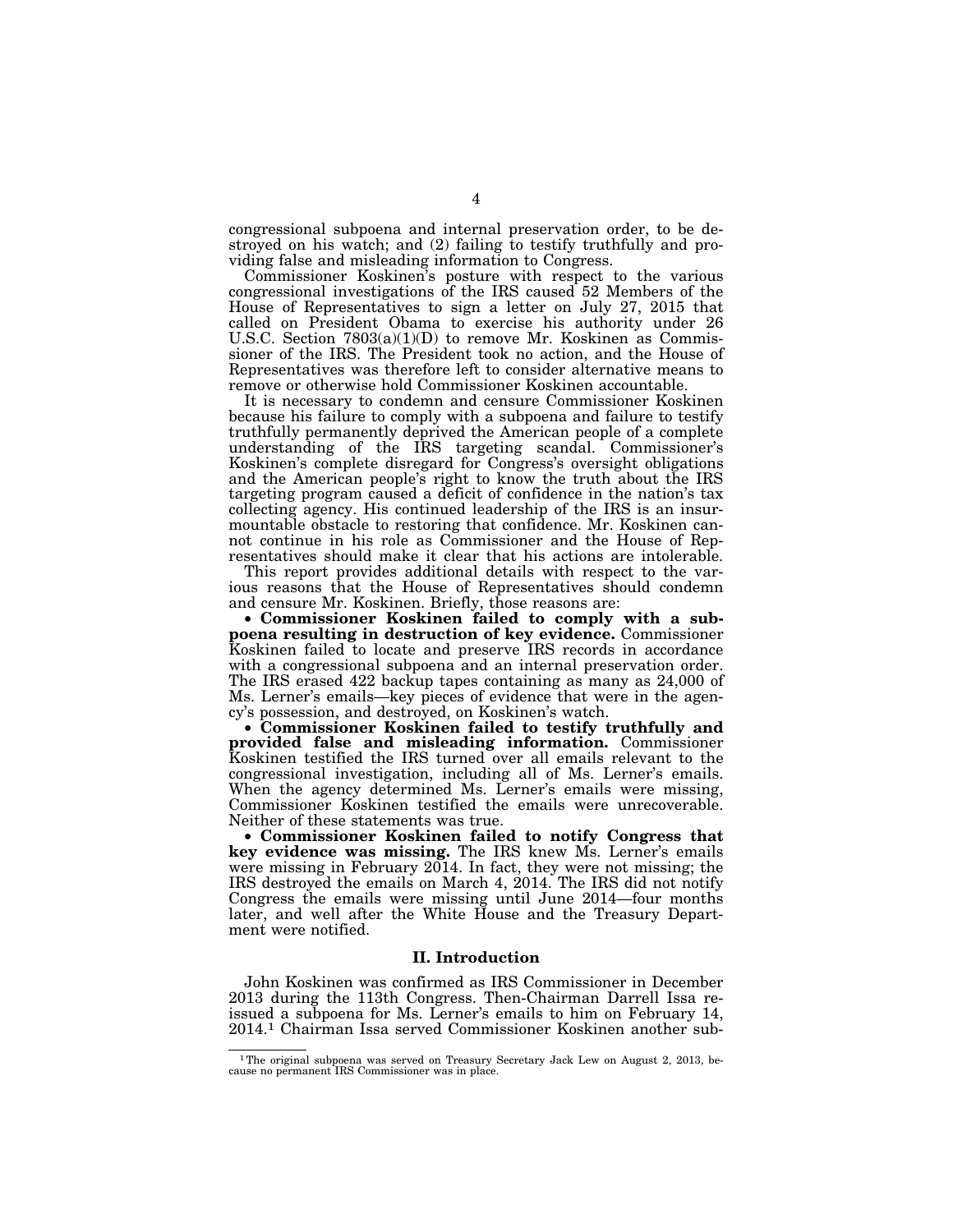poena on June 17, 2014 for any computer hardware containing Ms. Lerner's emails. Both subpoenas were reissued by Chairman Jason Chaffetz on March 4, 2015 in the 114th Congress.

During his confirmation hearing, Commissioner Koskinen pledged to fully cooperate with the ongoing congressional investigations.2 His actions have fallen well short of fulfilling that pledge. As commissioner, Mr. Koskinen repeatedly assured the Committee that the IRS was working to gather Lois Lerner's emails and that the IRS would provide these emails to the Committee. For instance, in testimony before the Committee on March 26, 2014, Commissioner Koskinen stated the IRS would produce all of Lois Lerner's subpoenaed emails.<sup>3</sup> It did not. In fact, under Commissioner Koskinen's leadership, the IRS destroyed thousands of emails covered by the Committee's subpoenas.

After he learned that thousands of Ms. Lerner's emails were missing from the IRS's archiving system, the Treasury Inspector General for Tax Administration (TIGTA) found that Commissioner Koskinen and his staff failed to look in five of the six places where the emails could potentially be recovered. The IRS only examined Lerner's hard drive, which apparently crashed in 2011. TIGTA examined all the places where Lerner's emails might have been preserved, including Lerner's Blackberry devices, email server, backup email server, loaner laptop, the IRS's own backup tapes, and Lerner's hard drive.<sup>4</sup> TIGTA's more thorough investigation recovered over 1,000 emails the IRS previously failed to produce to Congress.5

The malfeasance of Commissioner Koskinen extends beyond investigative indifference into destruction of evidence. The Counselor to the Commissioner, Catherine Duval, learned of gaps in the Lerner email production on February 2, 2014. Yet, on March 4-a month later—IRS employees on the midnight shift in Martinsburg, West Virginia magnetically erased 422 backup tapes, destroying as many as 24,000 Lois Lerner emails responsive to the subpoenas. No one will ever know what was contained in those emails.

After the backup tapes were destroyed, Commissioner Koskinen made a series of false and misleading statements to Congress while under oath. On June 20, 2014, Commissioner Koskinen testified: ''Since the start of this investigation, every email has been preserved. Nothing has been lost. Nothing has been destroyed."<sup>6</sup> That testimony was subsequently disproven by a TIGTA investigation that found 422 magnetically backup tapes were erased.7

Commissioner Koskinen also testified at a congressional hearing on June 20, 2014 that the IRS made a genuine effort to recover the missing Lerner emails. He stated, ''We've gone to great lengths to spend a significant amount of money trying to make sure that

<sup>&</sup>lt;sup>2</sup>Nomination of John Koskinen: Hearing Before the S. Comm. on Finance, 113th Cong. (2013) (question and answer with Ranking Member Orrin Hatch).<br><sup>3</sup> Examining the IRS Response to the Targeting Scandal: Hearing Before the

zations Data Loss, (June 30, 2015) (hereinafter "TIGTA report"). <sup>5</sup>*Id.* 

<sup>6</sup> *Recent Developments in the Committee's Investigation into the Internal Revenue Service's Use*  of Inappropriate Criteria to Process Applications of Tax-Exempt Organizations: Hearing Before<br>the H. Comm. on Ways & Means, 113th Cong. (2014).<br><sup>7</sup> TIGTA report, supra note 4, at 2.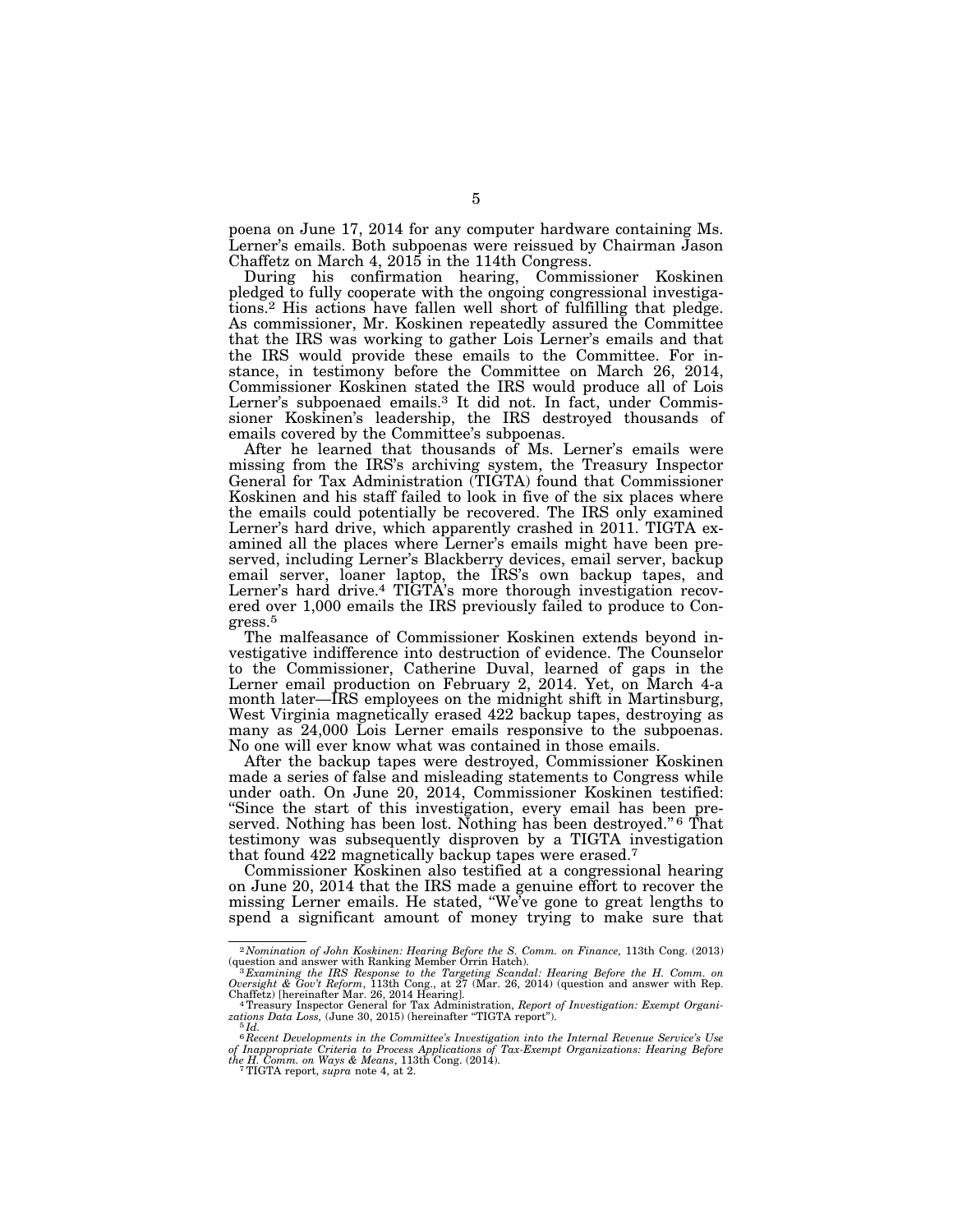there is no email that is required that has not been produced."<sup>8</sup> That statement was also proven false by TIGTA, and by Commissioner Koskinen's own subsequent testimony.

6

In addition, Commissioner Koskinen testified that the backup tapes were never sent to a lab for professional forensic analysis. That statement also proved false.<sup>9</sup>

Commissioner Koskinen engaged in a systematic effort to obstruct, undermine, and discredit Congress's investigative function. His actions caused the destruction of documents covered by a subpoena and permanently deprived the American people of a complete understanding of the scope and purpose of the IRS targeting program. In the course of doing so, he made false and misleading statements to Congress. For these reasons, and others, Commissioner Koskinen should be condemned and censured.

### **III. Authority**

The authority to censure or otherwise condemn the actions of government officials has come to be recognized and accepted in congressional practice as extending to cases of ''misconduct,'' even outside of Congress, which the House finds to be reprehensible, and therefore, worthy of condemnation or rebuke.10 According to the Congressional Research Service, ''In the case of . . . federal officials, censure would be an exercise of the implicit power of a deliberative body to express its views, just as Congress may also express judgments of other persons or events.'' 11

The earliest attempt to censure an official is believed to be a series of resolutions proposing the censure and disapproval of Secretary Alexander Hamilton in 1793, the texts of which were considered by historians to have been drafted by Thomas Jefferson.12

Either chamber may adopt a resolution to censure or condemn a federal official.13 There were 31 resolutions to censure, condemn, or express a loss of confidence, submitted from the 93rd through 109th Congresses (1973–2006) and directed against federal officials.14

### **IV. Background on the Committee's Investigation**

In February 2012, the Committee received reports the IRS inappropriately scrutinized certain applicants for  $501(c)(4)$  tax-exempt status. Since then, the Committee has engaged in a comprehensive investigation of the IRS's process for reviewing applications for taxexempt status. As part of this investigation, the Committee reviewed more than 1.3 million pages of documents, conducted more than 50 transcribed interviews of current and former IRS officials, and held over a dozen public hearings.

<sup>8</sup> *IRS Commissioner John Koskinen: Hearing Before the H. Comm. on Ways & Means* (June 20, 2014).<br><sup>9</sup>Transcribed interview of Steven Manning, Internal Revenue Serv., in Wash., D.C. (April 6,

<sup>2015). 10</sup> Jack Maskell, *Expulsion, Censure, Reprimand, and Fine: Legislative Discipline in the House* 

*of Representatives*, CONG. RESEARCH SERV. (May 2, 2013) (RL31382). 11 Richard S. Beth, *Censure of Executive and Judicial Branch Officials, Legislation Pro-*

*ceedings,* Cong. Research Serv. (Oct. 2, 1998) at 6. 12 Jack Maskell and Richard S. Beth, *''No Confidence'' Votes and Other Forms of Congressional Censure of Public Officials*, CONG. RESEARCH SERV. (June 11, 2007) (RL34037). 13 *Id.* <sup>14</sup> *Id.*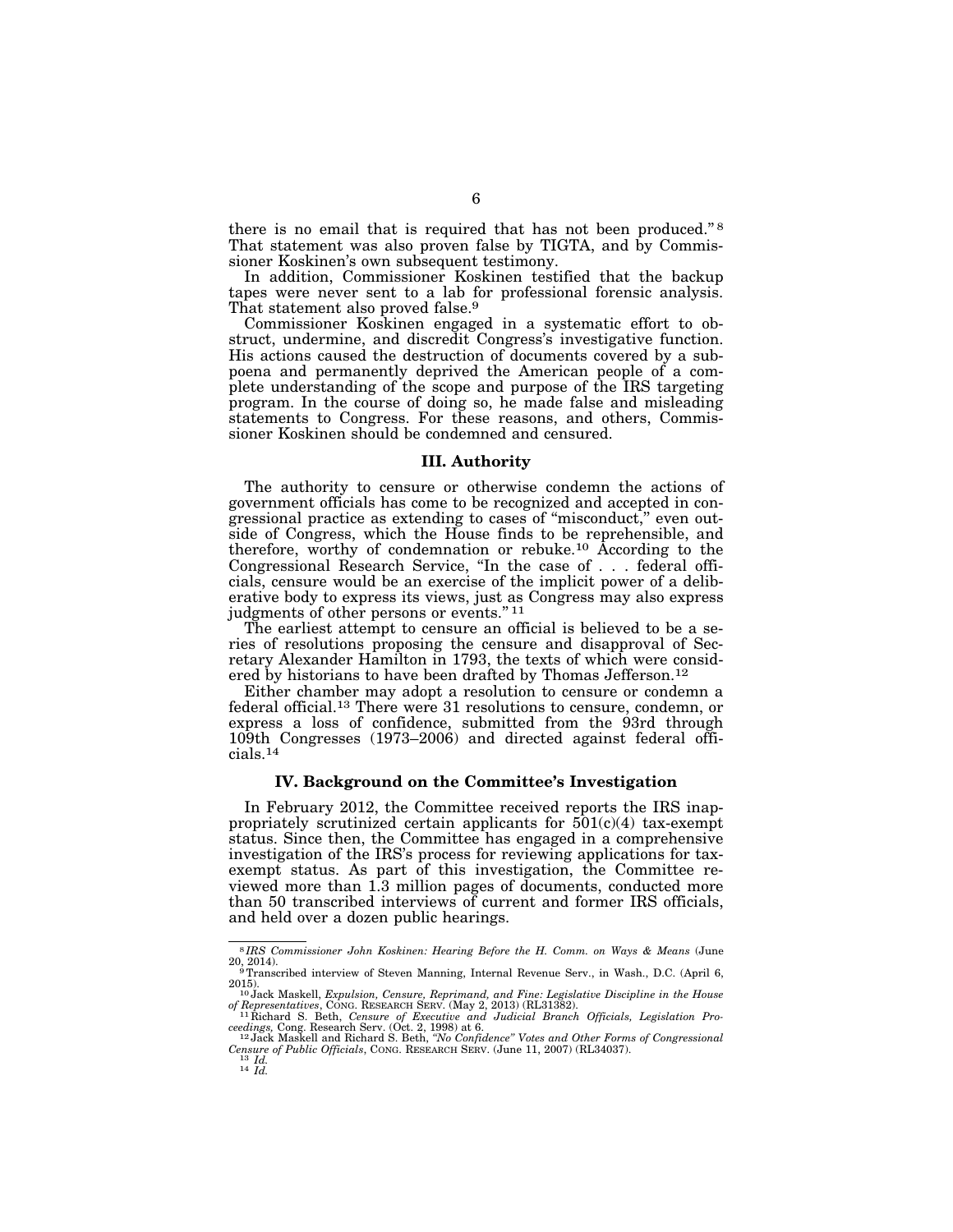Documents and testimony show the IRS targeted conservativealigned applicants for tax-exempt status by scrutinizing them in a manner distinct—and more intrusive—than other applicants. Critical questions remain regarding the extent of this targeting, and how and why the IRS acted—and persisted in acting—in this manner. Commissioner Koskinen's failure to comply with the Committee's subpoenas and to cooperate fully with the Committee's investigation has caused many key questions to remain unanswered.

### A. IRS TARGETING OF TAX-EXEMPT APPLICATIONS FROM CONSERVATIVE GROUPS

In late February 2010, a screener in the IRS's Cincinnati office identified a 501(c)(4) application connected with the Tea Party. Due to ''media attention'' surrounding the Tea Party, the application was elevated to the Exempt Organizations Technical Unit in Washington, D.C.15 When officials in the Cincinnati office received several similar applications in March 2010, the Washington, D.C. office asked for two "test" applications, and ordered the Cincinnati employees to ''hold'' the remainder of the applications, which prevented the applications from moving forward in the review process.16 A manager in the Cincinnati office asked his screeners to develop criteria for identifying other Tea Party applications so the applications would not "go into the general inventory."<sup>17</sup> By early April 2010, Cincinnati screeners began to identify and hold any applications that met certain criteria. Applications that met the criteria were removed from the general inventory and assigned to a special group.

In late spring 2010, Carter Hull, based in the Washington, D.C. IRS office, was assigned to work on the test applications.18 Hull, a federal employee with almost fifty years of experience, was a recognized expert in 501(c)(4) applications that showed indicia of political activity.19 He issued letters to the test applicants requesting additional information or clarification about certain information contained in their applications for tax-exempt status.20

Meanwhile, through the summer and into fall 2010, applications from other conservative-aligned groups were also held. As the Cincinnati office awaited guidance from Washington regarding those applications, a backlog developed. By fall 2010, the backlog of applications held in the Cincinnati office had grown to 60.

On February 1, 2011, Lois Lerner, who served as Director of Exempt Organizations (EO) at IRS from 2006 to 2013,<sup>21</sup> wrote an email to Michael Seto, the manager of the Technical Office within the EO business division. The EO Technical Office was staffed by approximately 40 IRS lawyers who provided advice to IRS agents

 $^{15}$ Email from Cindy Thomas, Manager, Exempt Organizations Determinations, IRS, to Holly Paz, Manager, Exempt Organizations Technical Unit, IRS (Feb. 25, 2010) [IRSR 428451].<br><sup>16</sup>Transcribed Interview of Elizabeth Hofac

<sup>&</sup>lt;sup>17</sup>Transcribed Interview of John Shafer, Group Manager, Exempt Orgs. Determinations Unit,

IRS (June 6, 2013). 18Transcribed interview of Carter Hull Internal Revenue Serv., in Wash., D.C. (June 14,

<sup>2013). 19</sup> *Id.* <sup>20</sup> IRS, *Timeline for the 3 exemption applications that were referred to EOT from EOD*, [IRSR

<sup>58346–49].&</sup>lt;br><sup>21</sup>The IRS: Targeting Americans for Their Political Beliefs: Hearing Before the H. Comm. on<br>Oversight & Gov't Reform, 113th Cong., at 22 (May 22, 2013) (H. Rpt. 113–33) (statement of<br>Lois Lerner, Director, Exem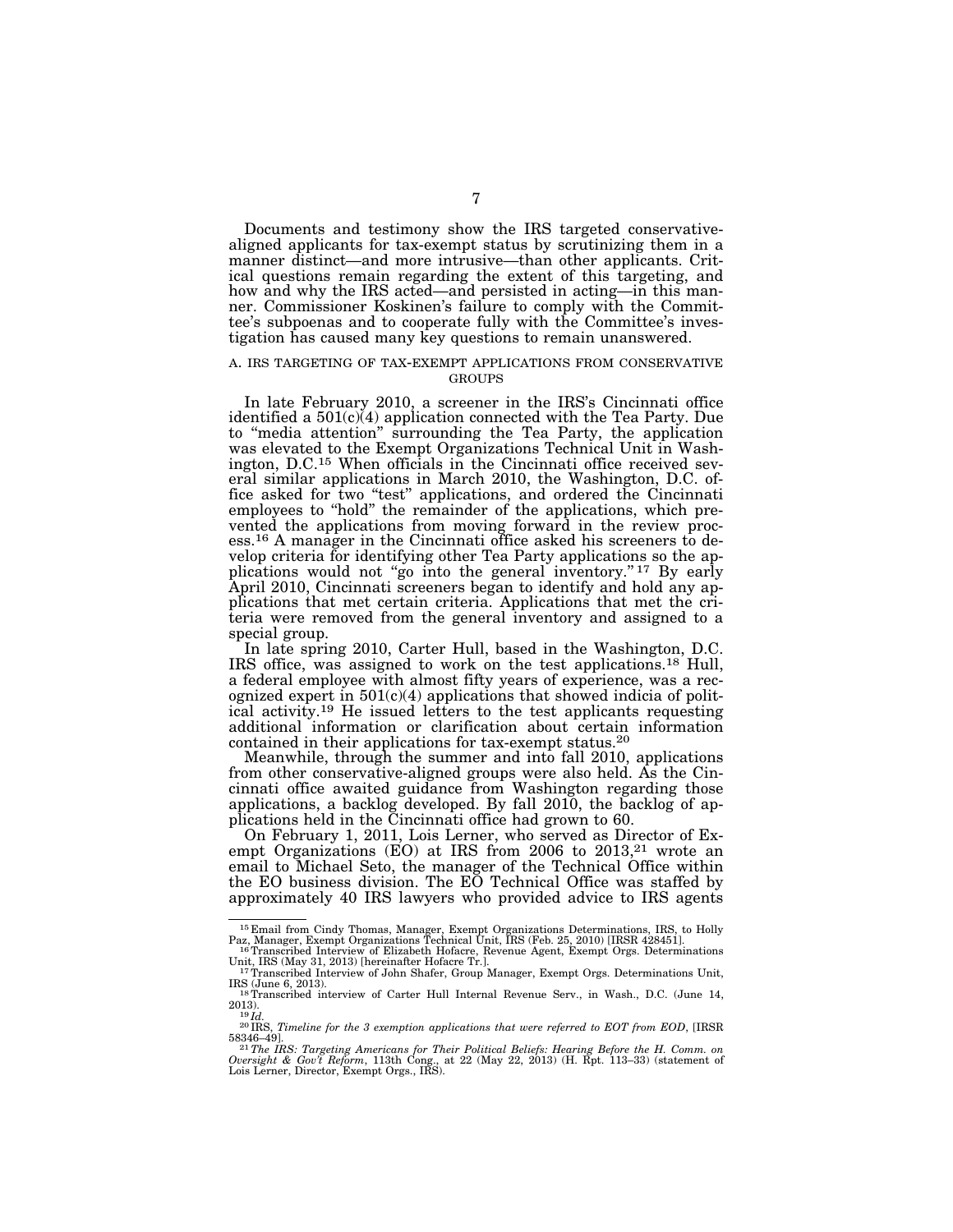across the country. Lerner wrote, ''Tea Party Matter very dangerous'' and asked the Office of Chief Counsel to get involved.22 She advised Seto that "Cincy [Cincinnati] should probably NOT have these cases,'' implying they should be handled at IRS headquarters in Washington.<sup>23</sup> Seto testified to the Committee that Lerner ordered a ''multi-tier'' review for the test applications, a process that involved her senior technical advisor and the Office of Chief Counsel.24

On July 5, 2011, Lerner became aware the backlog of Tea Party applications pending in Cincinnati had swelled to "over  $100$ ."  $25$ Lerner also learned of the specific criteria used to screen the cases that were caught in the Tea Party backlog, which included the terms "Tea Party," "Patriots," and "9/12." 26 She believed the term ''Tea Party''—a term that triggered additional scrutiny under the criteria IRS personnel developed-was "pejorative."<sup>27'</sup> Lerner ordered her staff to adjust the criteria.<sup>28</sup> She also directed the Technical Unit to conduct a ''triage'' of the backlogged applications and to develop a guide sheet to assist agents in Cincinnati with processing the cases.29

In November 2011, the draft guide sheet for processing the backlogged applications was complete.30 By then, there were 160–170 pending applications in the backlog.<sup>31</sup> After the Cincinnati office received the guide sheet from Washington, officials in the EO division began to process the applications in January 2012. IRS employees drafted questions to solicit information from the applicants pursuant to the guide sheet. The questions asked for information about the applicant organizations' donors, volunteers, board membership, and political affiliation, among other things.<sup>32</sup>

By early 2012, questions about the IRS's treatment of these backlogged applications attracted public attention. Committee staff met with Ms. Lerner on February 24, 2012 regarding the IRS's process for evaluating tax-exempt applications.<sup>33</sup> Ms. Lerner never informed the Committee about the true nature of the IRS's treatment of the applications from conservative groups. Instead, Ms. Lerner told Committee staff that the IRS's criteria for evaluating tax-exempt applications had not changed. Ms. Lerner also mentioned the guide sheet developed by the Washington office and used by revenue agents to process applications.

 $\frac{22 \text{ Email from} }{22 \text{ Email from} }$  Lois Lerner, Director, Exempt Orgs., IRS to Michael Seto, Manager, Exempt Orgs. Technical Unit, IRS (Feb. 1, 2011) [IRSR 161810].

<sup>&</sup>lt;sup>23</sup>Id. <sup>24</sup>Transcribed Interview of Michael Seto, Manager, Exempt Orgs. Technical Unit, IRS (July 11, 2013) [hereinafter Seto Tr.].

 $^{25}$ Transcribed Interview of Justin Lowe, Technical Advisor to the Commissioner, Tax Exempt and Gov't Entities Division, IRS (July 23, 2013).

<sup>&</sup>lt;sup>26</sup> *Id.* <sup>27</sup> Transcribed Interview of Holly Paz, Director, Exempt Orgs., Rulings and Agreements, IRS (May 21, 2013).

<sup>(</sup>May 21, 2013).<br>
<sup>28</sup> *Id.*<br>
<sup>29</sup> Seto Tr. at 121–23.<br>
<sup>30</sup> Email from Michael Seto, Manager, Exempt Orgs. Technical Unit, IRS, to Cindy Thomas,<br>
Manager, Exempt Orgs. Determinations Unit, IRS (Nov. 6, 2011) [IRSR 69902].

<sup>&</sup>lt;sup>31</sup> Transcribed Interview of Stephen Daejin Seok, Group Manager, Exempt Orgs. Determina-

tions Unit, IRS (June 19, 2013).<br><sup>32</sup>*Id.* <sup>33</sup> Briefing by Lois Lerner, Director, Exempt Orgs., IRS, to H. Comm. on Oversight & Gov't Reform Staff (Feb. 24, 2012).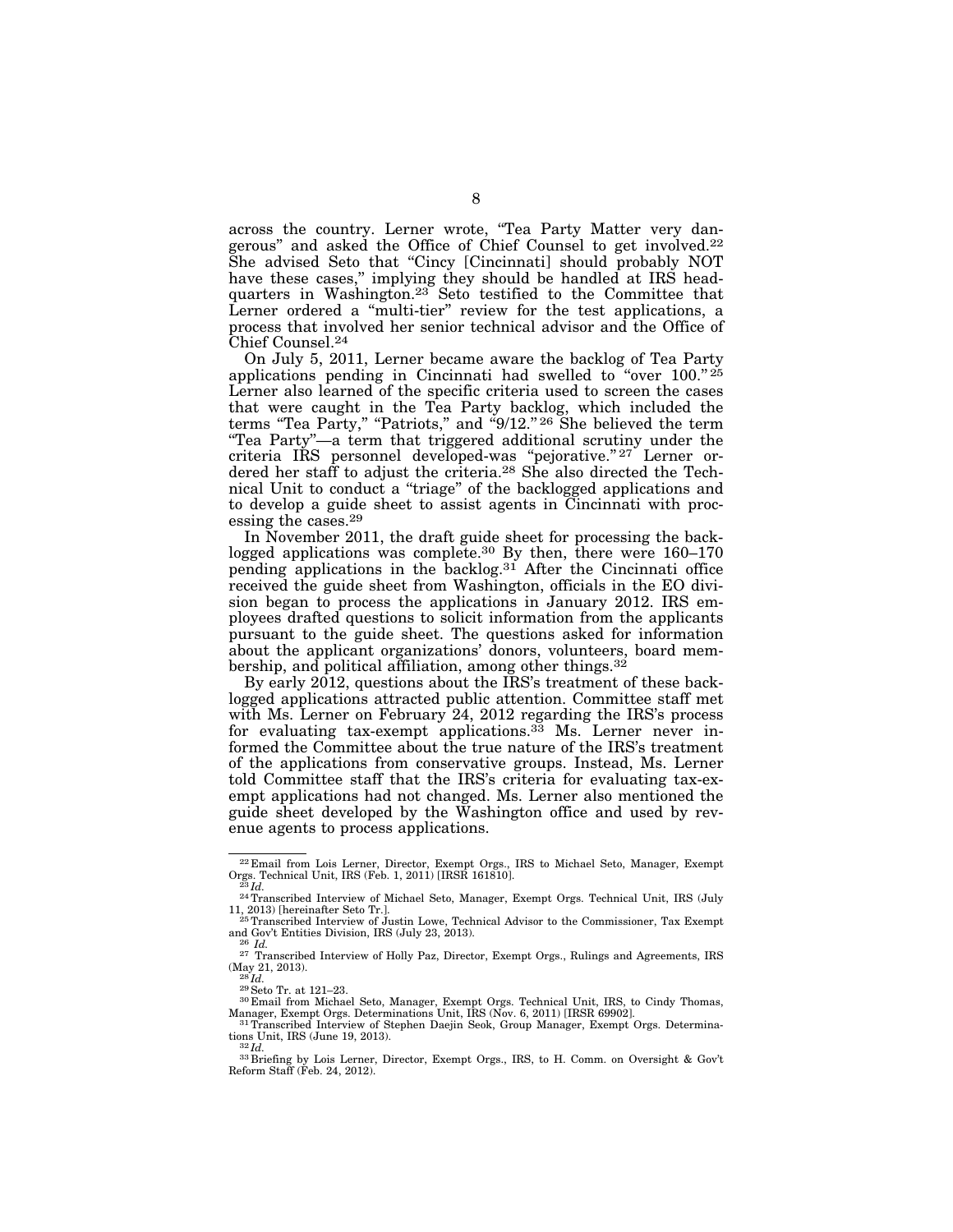Committee staff subsequently met with TIGTA representatives on March 8, 2012.34 Shortly thereafter, TIGTA began an audit of the IRS's process for evaluating tax-exempt applications.

In late February 2012, after Ms. Lerner briefed Committee staff, then-IRS Deputy Commissioner Steven Miller requested a meeting with her to discuss these applications. Ms. Lerner informed Mr. Miller of the backlog and advised that the IRS had asked applicant organizations for donor information.35 Deputy Commissioner Miller relayed this information to IRS Commissioner Douglas Shulman.36 On March 23, 2012, Mr. Miller convened a meeting of his senior staff to discuss these applications. Mr. Miller launched an internal review of potentially inappropriate treatment of Tea Party  $501(c)(4)$ applications ''to find out why the cases were there and what was going on." 37

The internal IRS review took place in April 2012. Mr. Miller realized there was a problem and that the application backlog needed to be addressed.38 IRS officials designed a new system to process the backlog, and Mr. Miller received weekly updates on the progress of the backlog throughout the summer 2012.39

In May 2013, in advance of the release of TIGTA's audit report on the IRS's process for evaluating applications for tax-exempt status, the IRS planned to acknowledge publicly that certain tax-exempt applications were inappropriately targeted.40 On May 10, 2013, at an event sponsored by the American Bar Association (ABA), Ms. Lerner responded to a question she planted with a member of the audience prior to the event. A veteran tax lawyer asked:

Lois, a few months ago there were some concerns about the IRS's review of  $501(c)(4)$  organizations, of applications from tea party organizations. I was just wondering if you could provide an update.41

In response, Ms. Lerner stated:

So our line people in Cincinnati who handled the applications did what we call centralization of these cases. They centralized work on these in one particular group.42

### Ms. Lerner also stated:

However, in these cases, the way they did the centralization was not so fine. Instead of referring to the cases as advocacy cases, they actually used case names on this list.

<sup>&</sup>lt;sup>34</sup> Briefing by Treasury Inspector Gen. for Tax Admin. staff, to H. Comm. on Oversight & Gov't Reform Staff (May 2013).<br><sup>35</sup> Transcribed Interview of Steven Miller, Deputy Commissioner, IRS (Nov. 13, 2013) [herein-

after Miller Tr.].<br><sup>36</sup>*Id.*<br><sup>37</sup>*Id.*<br><sup>38</sup>*Id.*<br><sup>40</sup> Email from Nicole Flax, Chief of Staff to the Deputy Commissioner, IRS, to Lois Lerner,

Director, Exempt Orgs., IRS (Apr. 23, 2013) [IRSR 189013]; Miller Tr. At 154-56; Transcribed<br>Interview of Sharon Light, Senior Technical Advisor to the Director, Exempt Orgs., IRS (Sept.<br>5, 2013); Email from Nicole Flax, C

Adeyemo, Dept. of the Treasury (Apr. 22, 2013) [IRSR 466707].<br><sup>41</sup> Eric Lach, *IRS Official's Admission Baffled Audience at Tax Panel*, TALKING POINTS MEMO,<br><sup>42</sup> Rick Hasen, *Transcript of Lois Lerner's Remarks at Tax Meet*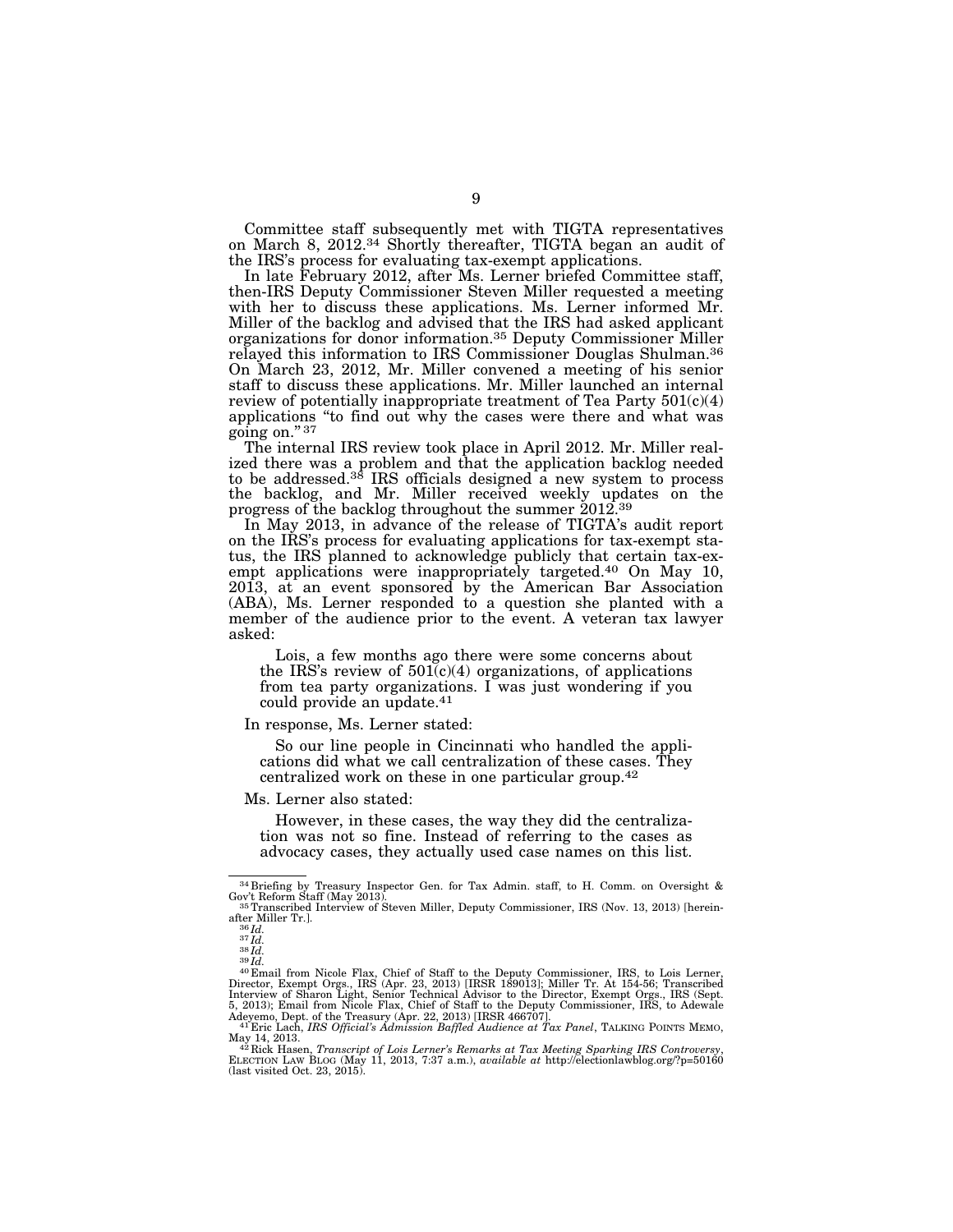They used names like Tea Party or Patriots and they selected cases simply because the applications had those names in the title. That was wrong, that was absolutely incorrect, insensitive, and inappropriate—that's not how we go about selecting cases for further review. We don't select for review because they have a particular name.<sup>43</sup>

Ms. Lerner's statements during the ABA panel, entitled ''News from the IRS and Treasury," were the first public acknowledgement that the IRS had inappropriately scrutinized the applications of conservative-aligned groups. Within days, the President and the Attorney General expressed serious concerns about the IRS's actions. The President stated:

It's inexcusable, and Americans are right to be angry about it, and I am angry about it. I will not tolerate this kind of behavior in any agency, but especially in the IRS, given the power that it has and the reach that it has into all of our lives.44

At the same press conference, the Attorney General announced a Justice Department investigation.45

As a result of Ms. Lerner's announcement at the ABA panel, and for other reasons, the Committee scheduled a hearing where Ms. Lerner would appear and answer questions about how and why the IRS processed conservative-aligned applicants for tax-exempt status. On May 14, 2013, Chairman Issa invited Ms. Lerner to testify at a hearing on May 22, 2013.46 Ms. Lerner, through her attorney, confirmed she would appear at the hearing, $47$  and that she planned to invoke her Fifth Amendment rights and not answer questions.48

Since Ms. Lerner would not testify voluntarily at the May 22, 2013 hearing and because her testimony was critical to the Committee's investigation, Chairman Issa authorized a subpoena to compel her to appear. The subpoena was served on May 20, 2013.

At the hearing, after being sworn, Ms. Lerner made a voluntary opening statement. She stated (in pertinent part):

I have not done anything wrong. I have not broken any laws. I have not violated any IRS rules or regulations, and I have not provided false information to this or any other congressional committee. And while I would very much like to answer the Committee's questions today, I've been advised by my counsel to assert my constitutional right not to testify or answer questions related to the subject matter of this hearing. After very careful consideration, I have de-

<sup>&</sup>lt;sup>43</sup> *Id.* <sup>44</sup>Statement by the President, May 15, 2013, *available at* https://www.whitehouse.gov/the-press-office/2013/05/15/statement-president (last visited Oct. 23, 2015).

press-office/2013/05/15/statement-president (last visited Oct. 23, 2015). 45 *Holder Launches Probe into IRS Targeting of Tea Party Groups*, FOXNEWS.COM, May 14, <sup>46</sup>Letter from Hon. Darrell E. Issa, Chairman, H. Comm. on Oversight & Gov't Reform, to

Lois Lerner, Director, Exempt Orgs., IRS (May 14, 2013) (letter inviting Lerner to testify at May

<sup>22, 2013</sup> hearing). 47 Email from William W. Taylor, III, Zuckerman Spaeder LLP, to H. Comm. on Oversight & Gov't Reform Majority Staff (May 17, 2013).

<sup>&</sup>lt;sup>48</sup> Letter from William W. Taylor, III, Zuckerman Spaeder LLP, to Hon. Darrell E. Issa, Chairman, H. Comm. on Oversight & Gov't Reform (May 20, 2013).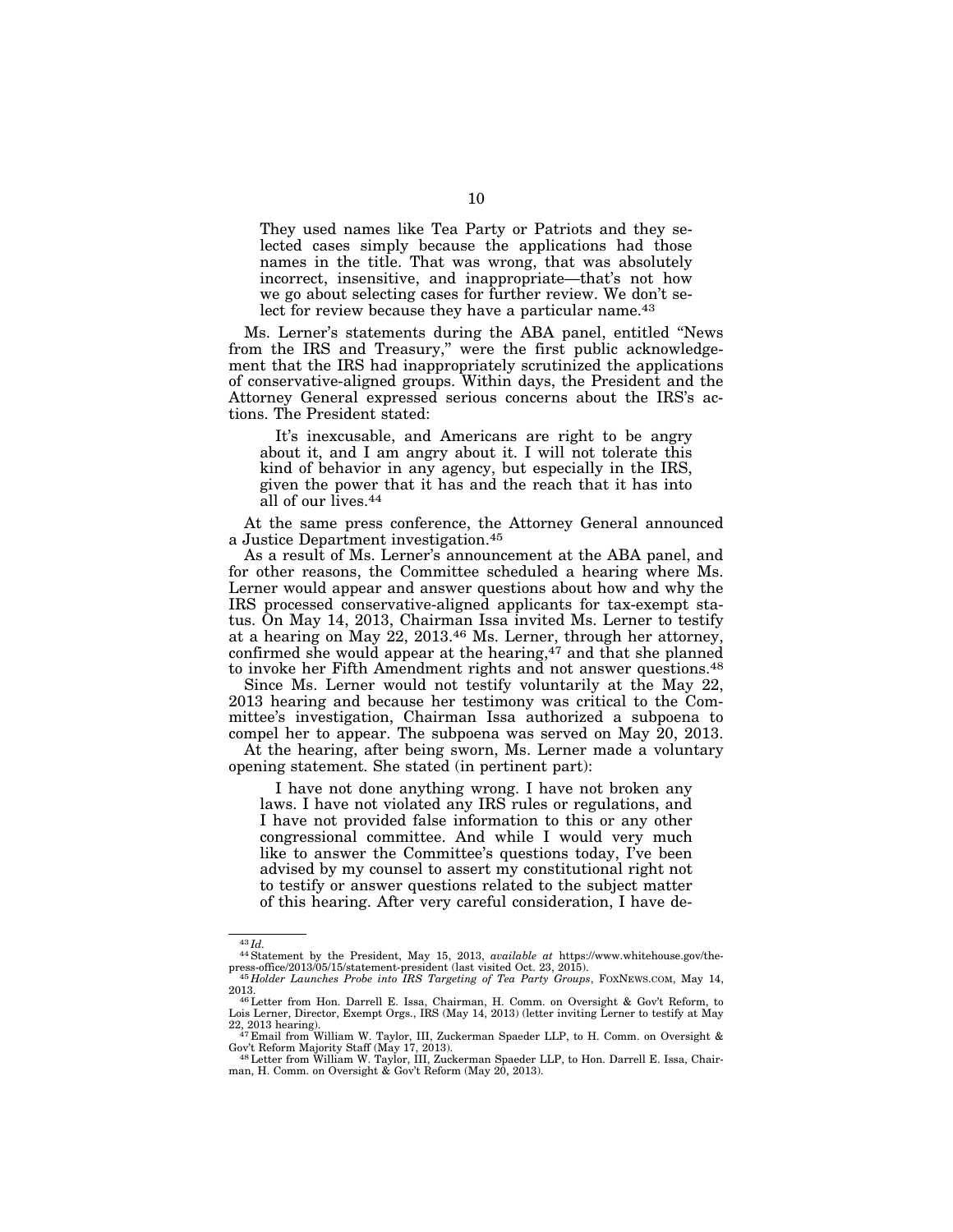cided to follow my counsel's advice and not testify or answer any of the questions today.49

Following her statement, Chairman Issa explained he believed she had waived her right to assert a Fifth Amendment privilege and asked her to reconsider her position on testifying.50 In response, Ms. Lerner stated: "I will not answer any questions or testify about the subject matter of this Committee's meeting."<sup>51</sup> The hearing was placed in recess so the Committee could consider whether Lerner had in fact waived her Fifth Amendment rights.

At a business meeting on June 28, 2013, the Committee approved a resolution rejecting Ms. Lerner's Fifth Amendment privilege claim based on her waiver at the May 22, 2013, hearing. The hearing was reconvened on March 5, 2014. Ms. Lerner again refused to answer questions, and the Committee initiated the process to hold her in contempt of Congress.

Meanwhile, the Committee's investigation continued. Documents and testimony obtained by the Committee confirmed that Lerner was a central figure in the IRS's inappropriate scrutiny of certain applicants for tax-exempt status. The Committee therefore focused investigative resources on obtaining documents—including emails—that would help investigators understand the full extent of her role in the targeting program.

### B. LOIS LERNER'S EMAILS ARE CRITICAL TO THE COMMITTEE'S INVESTIGATION

Since Ms. Lerner refused to testify, her emails are vital to establish her precise role in the targeting. Without access to the entirety of her communications, especially those that occurred when the IRS's program to target conservative applicants for tax-exempt status was active, the full extent of her role cannot be known.

Ms. Lerner was, when the targeting occurred, the Director of the EO business division of the IRS. The EO business division contains the two IRS units responsible for executing the targeting program: the EO Determinations Unit in Cincinnati; and the EO Technical Unit in Washington, D.C.

Ms. Lerner has unique, first-hand knowledge of how, and why, the IRS scrutinized applications for tax-exempt status from conservative-aligned groups. The IRS sent letters to  $501(c)(4)$  application organizations, signed by Ms. Lerner, that included questions about the organizations' donors. These letters went to applicant organizations that met certain political criteria. Ms. Lerner later described the selection of these applicant organizations as "wrong, [] absolutely incorrect, insensitive, and inappropriate."<sup>52</sup>

In addition to being in a position to control and direct the targeting, the incomplete set of Ms. Lerner's emails obtained by the Committee makes clear she was personally motivated to target conservative-oriented tax-exempt organizations. In 2010, while IRS employees were screening applications, Ms. Lerner and her col-

<sup>49</sup>*The IRS: Targeting Americans for Their Political Beliefs: Hearing before the H. Comm. on*  Oversight & Gov't Reform, 113th Cong. 22 (May 22, 2013) (H. Rpt. 113–33) (statement of Lois Lerner, Director, Exempt Orgs., IRS).<br>  $^{50}$ Id.<br>  $^{50}$ Id.<br>  $^{52}$ Rick Hasen, *Transcript of Lois Lerner's Remarks at Tax Meetin* 

Inc. The ELECTION LAW BLOG (May 11, 2013, 7:37 AM), http://electionlawblog.org/?p=50160.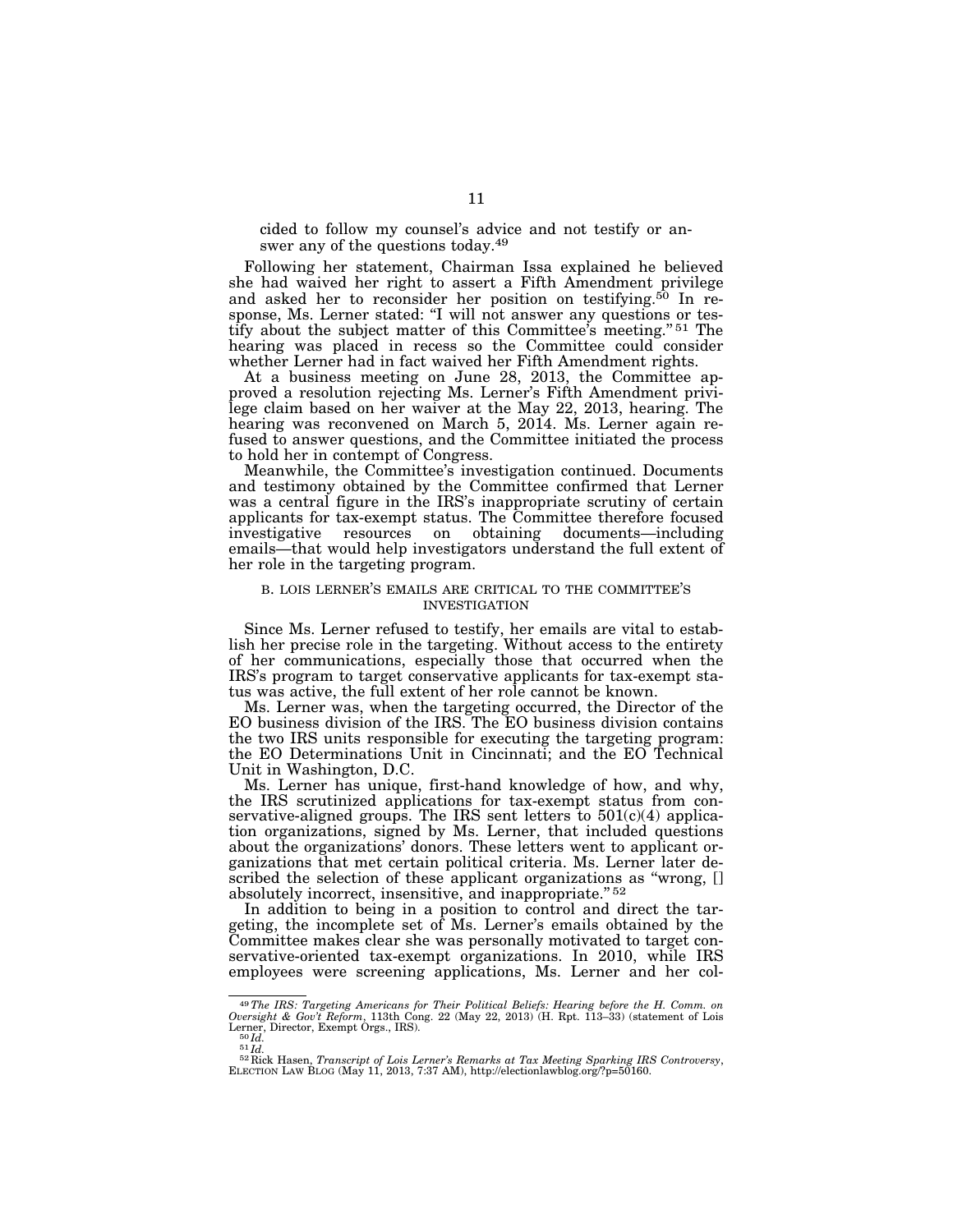leagues contemplated concerns about the ''hugely influential Koch brothers."<sup>53</sup> Ms. Lerner advised that her unit should "do a c4 project next year'' focusing on existing organizations.54 She went on to acknowledge the potential scrutiny the effort could receive and stated that it should be engineered so as not appear to be a ''per se political project."<sup>55</sup>

As left-leaning groups pressured the IRS to investigate conservative nonprofits, Ms. Lerner wrote on August 31, 2010: ''We won't be able to stay out of this—we need a plan!"<sup>56</sup> Later, in October 2010, Ms. Lerner spoke of the intense pressure on the IRS to ''fix the problem'' resulting from the Supreme Court's decision in *Citizens United v. Federal Election Commission*, saying, ''Everybody is screaming at us right now: 'Fix it now before the election. Can't you see how much these people are spending?" 57

Ms. Lerner played a central role in the IRS's disparate treatment of certain tax-exempt groups. She was extensively involved in handling the Tea Party cases—from directing the review process to receiving periodic status updates.58 She created roadblocks to delay the approval of certain organizations' tax-exempt applications. Ms. Lerner directed the manager of the IRS's EO Technical Unit to subject Tea Party cases to a ''multi-tier review'' system out of concern the applications could extend the *Citizens United* decision to nonprofit law.59 The system Ms. Lerner helped implement and manage eventually led to the significant delay of Tea Party  $501(c)(4)$  applications by subjecting these applications to an unprecedented level of scrutiny.60

Ms. Lerner refused to testify before Congress about her role in the IRS targeting scandal. Ms. Lerner's refusal to cooperate with the Committee's investigation rendered her contemporaneous emails even more important to the congressional effort to understand the extent of the IRS targeting program and her role in it.

### **V. The IRS Significantly Delayed Production of Documents Pursuant to the Committee's First Subpoena**

For more than two years, the Committee has sought all of Ms. Lerner's emails from the IRS.<sup>61</sup> On June 4, 2013, the Committee wrote to Mr. Koskinen's predecessor, Acting IRS Commissioner Daniel Werfel, to request "[a]ll documents and communications sent by, received by, or copied to Lois Lerner'' from January 1, 2009 to the present.<sup>62</sup>

Because the IRS did not comply with the Committee's requests for information, on August 2, 2013, then-Chairman Issa issued a

<sup>53</sup> Email from Paul Streckfus to Paul Streckfus (Sep. 15, 2010) (EO Tax Journal 2010–130)

<sup>&</sup>lt;sup>54</sup> Email from Lois Lerner, IRS, to Cheryl Chasin et al., IRS (Sep. 15, 2010) [IRSR 191032–

<sup>&</sup>lt;sup>34</sup> Email from Lois Lerner, IRS, to Cheryl Chasin et al., IRS (Sep. 16, 2010) [IRSR 191030].<br><sup>55</sup> Email from Lois Lerner, IRS, to Sarah Hall Ingram, IRS (Aug. 31, 2010) [IRSR 632342].<br><sup>57</sup> Lois Lerner Discusses Political

www.youtube.com (last visited July 31, 2014) (transcription by Committee). 58 Justin Lowe, IRS, Increase in (c)(3)/(c)(4) Advocacy Org. Applications (June 27, 2011). [IRSR 2735]; Email from Judith Kindell, IRS, to Lois Lerner, IRS (July 18, 2012). [IRSR 179406].<br><sup>59</sup>Seto Tr., at 34.<br><sup>69</sup>See e.g., Transcribed Interview of Carter Hull, Tax Law Specialist, Exempt Orgs. Technical

Unit, IRS, at 38–44, 44–51 (June 14, 2013) [hereinafter Hull Tr.]; Hofacre Tr. at 24–25.<br><sup>61</sup>Letter from Hon. Darrell E. Issa, Chairman, H. Comm. on Oversight & Gov't Reform, to Daniel Werfel, Acting Commissioner, IRS, June 4, 2013. 62 *Id.*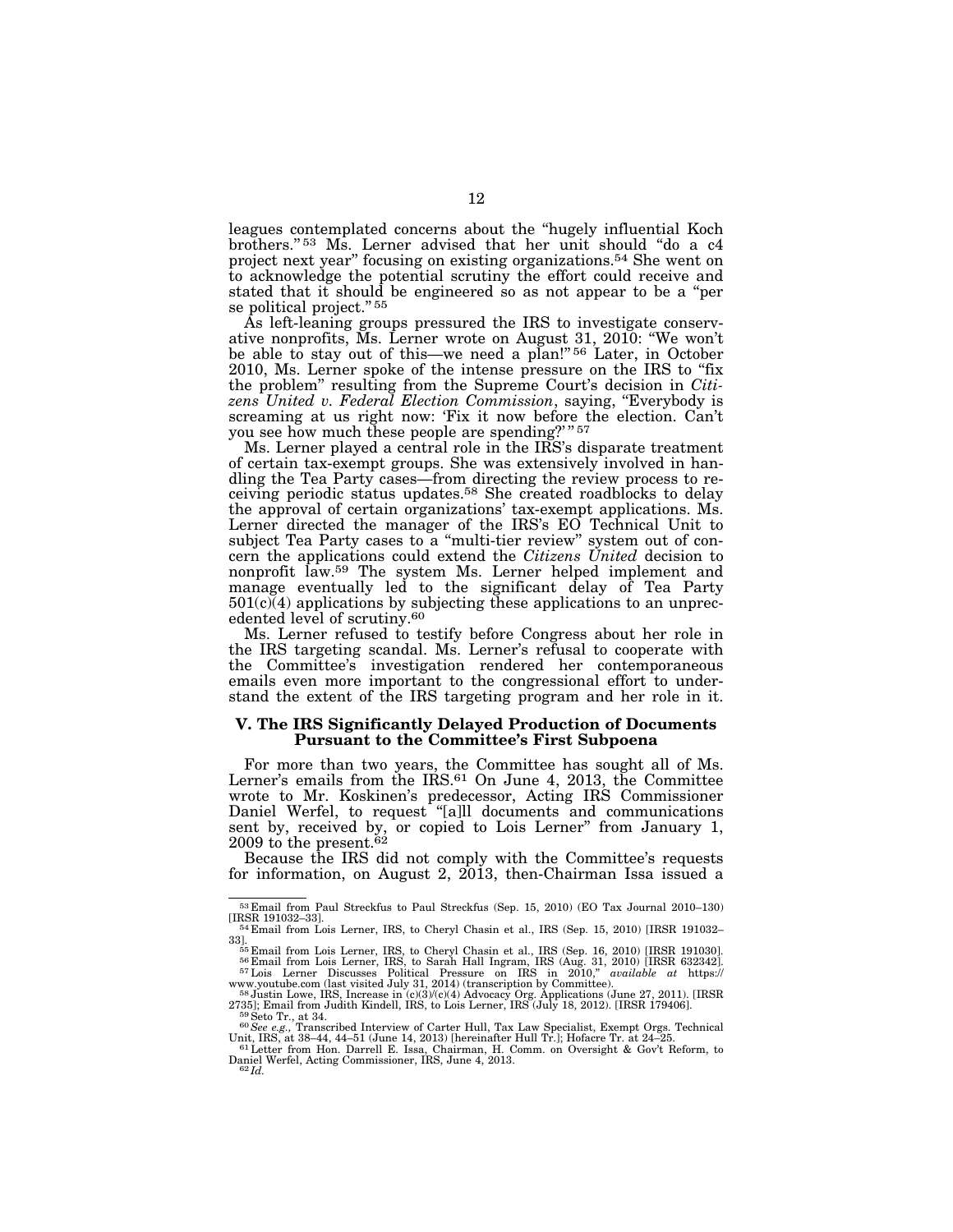subpoena to Treasury Secretary Jacob Lew, as the custodian of IRS documents.63 Paragraph 1 on the subpoena schedule requested ''[a]ll communications sent or received by Lois Lerner, from January 1, 2009, to August 2, 2013." $64$  The subpoena described eight discrete categories of documents to allow the IRS to identify and produce responsive documents in an efficient way.65

On August 2, 2013, Acting Commissioner Werfel testified under oath regarding the IRS's effort to produce all of Lerner's emails to the Committee. He testified:

Rep. JORDAN. So I just want to be clear then. Every single email of Lois Lerner's that we have asked for, you have sent to us?

Mr. WERFEL. No. But we've provided hundreds of her emails. But, again, this is a process.

Rep. JORDAN. No, no, no, no, no, no. It's pretty simple. You go to her computer and you get her emails.

Eventually, Werfel committed to produce Lerner's emails. He testified:

Rep. JORDAN. We have a specific request. We want every bit of correspondence from Lois Lerner and you won't give it to us. Here is the lady who broke the story with the planted question. Here is the lady who took the Fifth. Here is the lady who is at the center of this storm. And we want every bit of email from her, and you won't give it to us.

Mr. WERFEL. I will tell you I'm committed to.

Rep. JORDAN. And you have had 3 months to do it.

Mr. WERFEL. I will tell you what we're committed to. We're committed to reviewing every one of Lois Lerner's emails, and providing the response.

Acting Commissioner Werfel reiterated his commitment to produce Ms. Lerner's emails later during his testimony. He stated:

Mr. WERFEL. Yeah, I know. A couple of other responses. First, Lois Lerner's emails are on the top of our list and we are working through it. But we're also producing-

Rep. JORDAN. That's not good enough. That's not. We want them and we wanted them.<sup>66</sup>

Despite making the production of Ms. Lerner's emails the IRS's "top" priority, Mr. Werfel did not disclose there were problems with the preservation and collection of the entirety of Ms. Lerner's emails. In fact, contrary to Acting Commissioner Werfel's claim that the IRS was ''aggressively working to share, gather and provide information'' to the Committee, the agency continued to ob-

 $^{63}$  Comm. on Oversight & Gov't Reform Subpoena to Jacob Lew, Sec'y. Dep't of the Treasury (Aug. 2, 2013).  $^{64}Id.$ 

<sup>(</sup>Aug. 2, 2013).<br><sup>64</sup>Id.<br><sup>65</sup>Id. – <sup>65</sup> Samining the Skyrocketing Problem of Identity Theft Related Tax Fraud at the IRS: Hear-<br><sup>66</sup> Examining the Skyrocketing Problem of Identity Theft Related Tax Fraud at the IRS: Hear-<br>i 113th Cong., at 81–83 (2013) (testimony of Hon. Daniel Werfel, Principal Deputy Comm'r, Internal Revenue Serv.).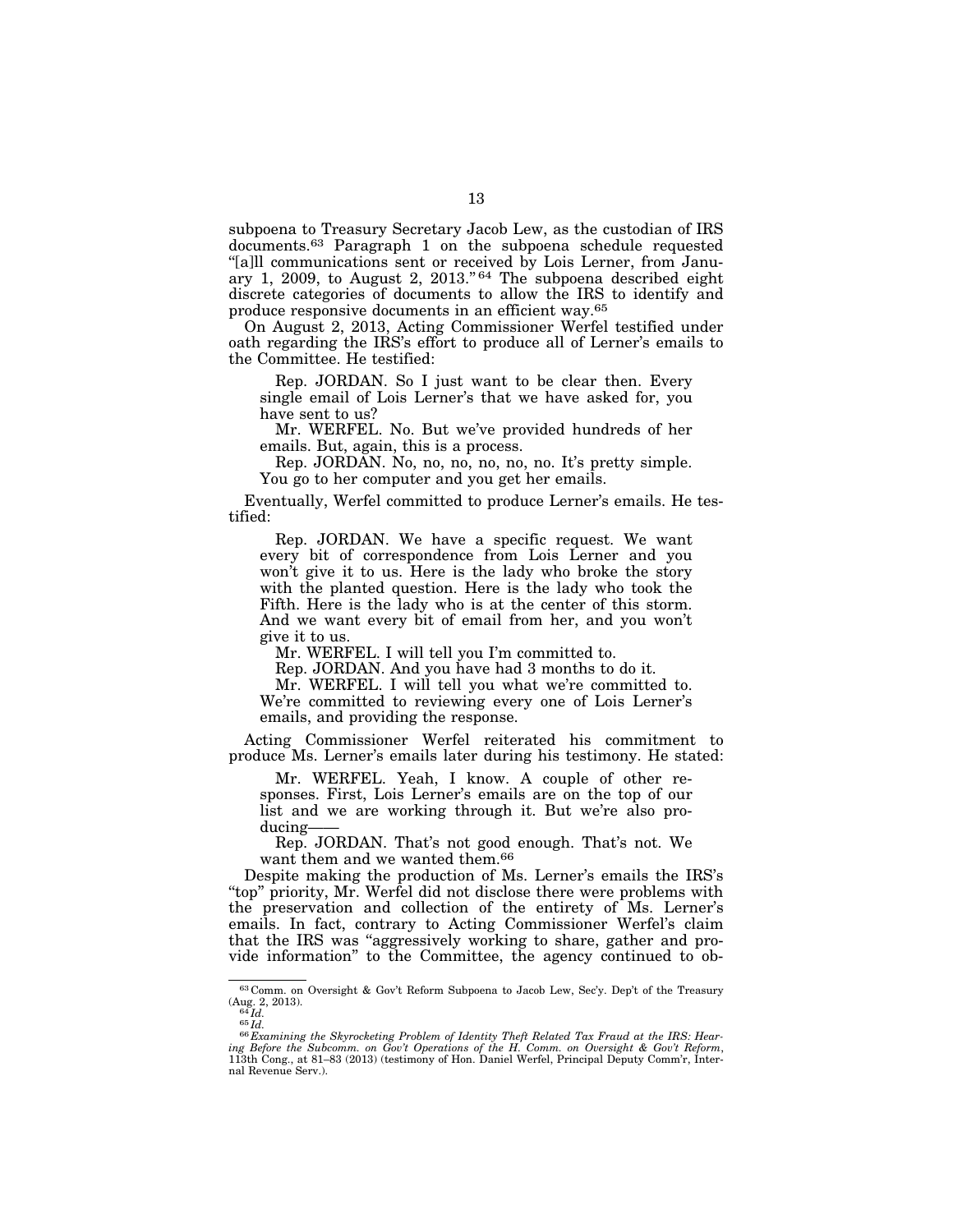struct the Committee's investigation even after a new permanent commissioner was appointed.67

### **VI. Commissioner Koskinen's Obstruction of Congressional Investigations**

President Obama nominated John A. Koskinen to be the permanent IRS Commissioner on August 1, 2013.68 During his confirmation hearing, Koskinen pledged to cooperate with several congressional investigations examining the targeting scandal.<sup>69</sup> He stated, "[W]e will be transparent about any problems we run into; and the public and certainly this committee will know about those problems as soon as we do."<sup>70</sup> On December 23, 2013, John Koskinen was sworn in as the 48th IRS Commissioner.<sup>71</sup>

Commissioner Koskinen was on notice from his earliest days in office regarding the need to preserve documents relevant to the IRS targeting scandal. When Commissioner Koskinen became the head of the agency, a Committee subpoena had been in place for more than four months, since August 2, 2013. The subpoena covered ''[a]ll communications sent or received by Lois Lerner, from January 1, 2009, to August 2, 2013."<sup>72</sup> The Committee reissued that subpoena to Commissioner Koskinen on February 14, 2014, seven weeks after he was sworn in.73

The subpoena made clear the legal obligation for Mr. Koskinen, as the Commissioner of the IRS, to produce all eight categories of documents covered by the subpoena, including emails to and from Lois Lerner. Despite this, Mr. Koskinen failed to make the Committee aware that thousands of emails covered by the subpoena were missing.

The chain of events that ultimately caused many of Ms. Lerner's emails to be unavailable to the Committee began in June 2011, when Ms. Lerner's computer crashed. On February 2, 2014, Catherine Duval, Counselor to the Commissioner, noticed a massive gap in the batch of Ms. Lerner's emails that were being collected for production to the Committee.<sup>74</sup> Ms. Duval noticed there were no custodial emails (emails extracted from Ms. Lerner's computers) from before 2011 because the hard drive that contained those messages crashed.75 Ms. Duval realized that emails from the period in question may have been recoverable on backup tapes and made an

<sup>67</sup>Letter from Hon. Daniel Werfel, Principal Deputy Comm'r, Internal Revenue Serv., to Hon. Darrell Issa, Chairman, H. Comm. on Oversight & Gov't Reform & Hon. Jim Jordan, Chairman,<br>Subcomm. on Economic Growth, Job Creation, and Regulatory Affairs (Aug. 2, 2013).<br><sup>68</sup>The White House, Press Release, *President Oba* 

Koskinen as Commissioner of the Internal Revenue Serv. (Aug. 1, 2013), available at http://<br>www.whitehouse.gov/the-press-office/2013/08/01/president-obama-announces-his-intent-nomi-<br>nate-john-koskinen-commissioner (last v

<sup>&</sup>lt;sup>*zo</sup>Nomination of John Andrew Koskinen, to be Commissioner, Internal Revenue Service: Hearing Before the S. Comm. on Finance, 113th Cong. (2013).<br><sup>71</sup> Internal Revenue Serv., <i>Commissioner John Koskinen*, http://www.irs.g</sup>

sioner-John-Koskinen (last visited July 31, 2014). <sup>72</sup> H. Comm. on Oversight & Gov't Reform Subpoena to Jacob Lew, Sec'y, Dep't of the Treas-

ury (Aug. 2, 2013). 73 H. Comm. on Oversight & Gov't Reform Subpoena to John Koskinen, Comm'r, Internal Rev-

enue Serv. (Feb. 14, 2014).<br><sup>74</sup>Transcribed interview of Thomas Kane, Deputy Assoc. Chief Counsel, Procedure & Adminis-

tration, Office of Chief Counsel, Internal Revenue Serv. (July 17, 2014).<br><sup>75</sup>*Id*.; Letter from Leonard Oursler, Internal Revenue Serv., to Ron Wyden & Orrin Hatch,<br>S. Comm. on Finance, encl. 3 at 6 (June 13, 2014).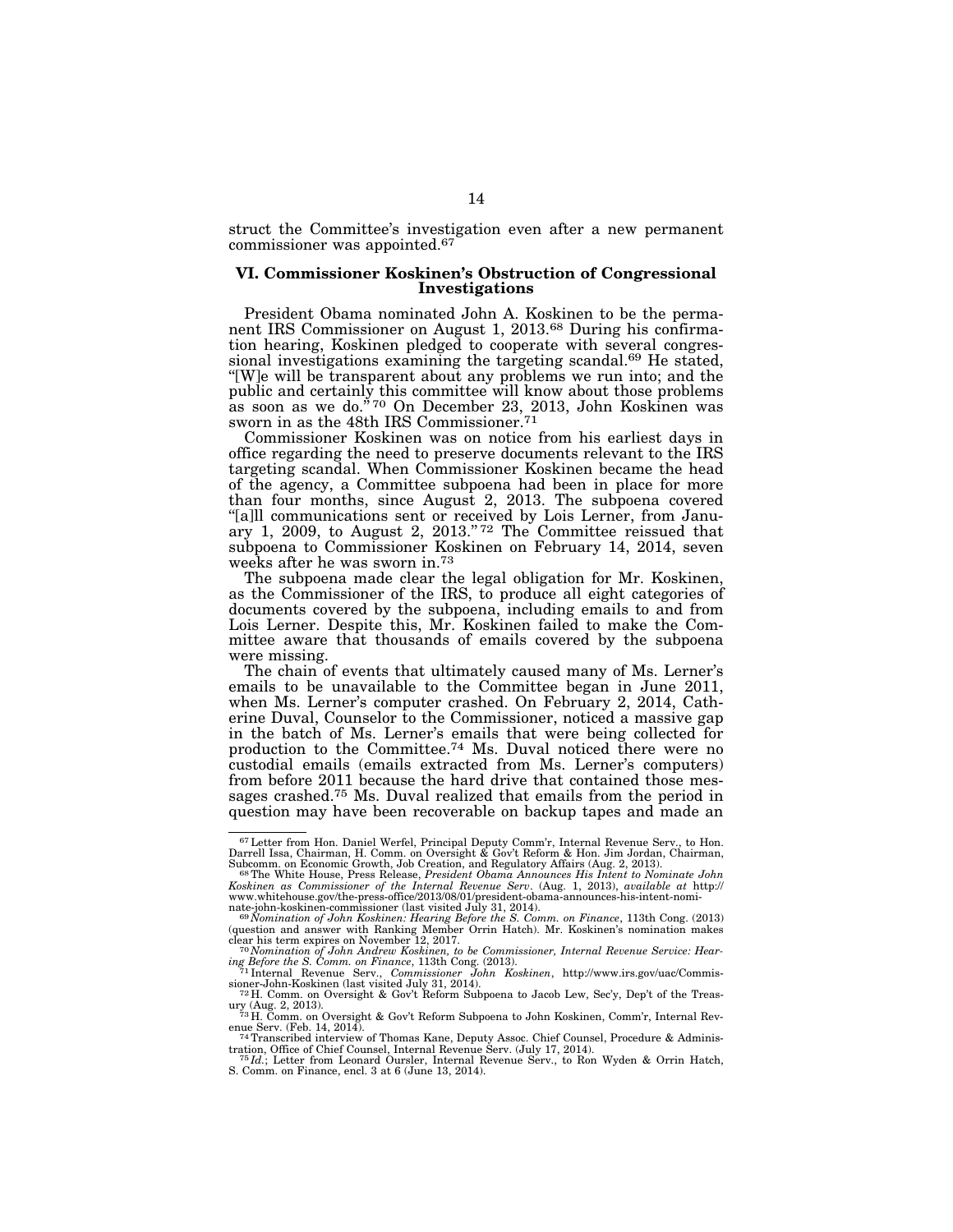inquiry with the Office of the Chief Information Officer.76 Steven Manning, IRS's Deputy Chief Information Officer, informed Ms. Duval and Thomas Kane, a lawyer in the Chief Counsel's Office, that the IRS's ''disaster recovery tapes'' (also called backup tapes) are reused every six months, and that the previous information is written over.<sup>77</sup>

According to Commissioner Koskinen's own testimony at a hearing on July 23, 2014, he became aware that thousands of Ms. Lerner's emails were missing in February 2014, shortly after Ms. Duval and Mr. Kane learned backup tapes that might contain the missing emails are routinely overwritten.78 In fact, Commissioner Koskinen testified that Mr. Kane learning this information was tantamount to the entire agency being aware that Ms. Lerner's emails were missing. Commissioner Koskinen testified: ''If you told me now that Tom Kane said he knew in February, I would henceforth say we, as the IRS, knew in February."<sup>79</sup>

Commissioner Koskinen—despite knowing that thousands of emails covered by a congressional subpoena were missing and in jeopardy of being permanently lost—took no meaningful action to retrieve them. And so, on March 4, 2014, IRS employees working the midnight shift at a facility in Martinsburg, West Virginia, magnetically erased 422 backup tapes that contained the missing Lerner emails.<sup>80</sup> The backup tapes that were destroyed contained as many as 24,000 Lerner emails responsive to the subpoenas.81

Commissioner Koskinen did not reveal to Congress that thousands of Ms. Lerner's emails were missing until June 20, 2014,<sup>82</sup> despite a series of opportunities to do so.

### A. COMMISSIONER KOSKINEN TESTIFIED THE AGENCY WOULD COMPLY WITH THE COMMITTEE'S SUBPOENA

Rather than notify the Committee that thousands of emails covered by a subpoena were missing, Commissioner Koskinen devised a series of excuses for the IRS's inability to produce Ms. Lerner's emails. At a Committee hearing on March 26, 2014, Commissioner Koskinen blamed the scope of the subpoena for the IRS's failure to comply. He asserted the subpoena covered ''not thousands, but millions of documents." 83 Mr. Koskinen never mentioned that any IRS officials' emails were missing or destroyed. When asked specifically whether the IRS would respond to the subpoena, he responded that the agency would do so. He testified:

Rep. CHAFFETZ. You have a duly issued subpoena. Are you or are you not going to provide this committee the emails as indicated in this subpoena, yes or no? Mr. KOSKINEN. We have never said we weren't-

(2014).<br><sup>79</sup>*Id*. 80Treasury Inspector General for Tax Administration, *Report of Investigation: Exempt Organi-*<br>zations Data Loss 2 (June 30, 2015).<br><sup>81</sup>*Id*.

 $76$ Transcribed interview of Thomas Kane, Deputy Assoc. Chief Counsel, Procedure & Administration, Office of Chief Counsel, Internal Revenue Serv. (July 17, 2014).

tration, Office of Chief Counsel, Internal Revenue Serv. (July 17, 2014).<br><sup>77</sup> [d. 77]<br>T<sup>a</sup> An Update on the IRS Response to Its Targeting Scandal: Hearing Before the H. Comm. on<br>Oversight & Gov't Reform Subcomm. on Econ.

<sup>&</sup>lt;sup>82</sup> <sup>"Recent Developments in the Committee's Investigation into the Internal Revenue Service's</sup> *Use of Inappropriate Criteria to Process Applications of Tax-Exempt Organizations'': Hearing Be-fore the H. Comm. on Ways & Means*, 113th Cong. (2014). 83Mar. 26, 2014 Hearing, *supra* note 3, at 27.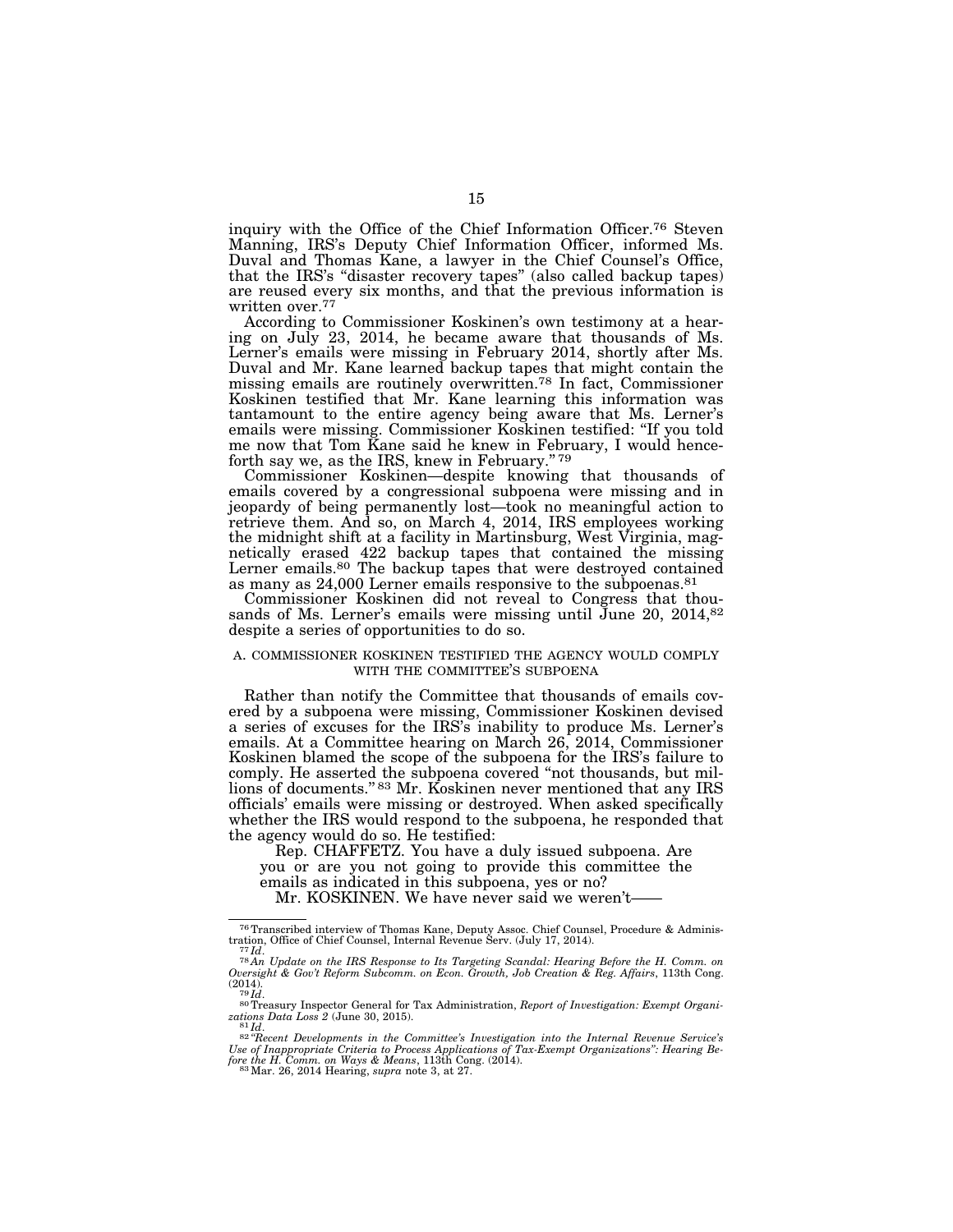Rep. CHAFFETZ. I am asking you yes or no.

Mr. KOSKINEN. We are going to respond to the subpoena-

Rep. CHAFFETZ. No, no. Sir——

Mr. KOSKINEN. Yes, we are going to respond to the subpoena. I am just telling you to respond fully to the sub-

poena, we are going to be at this for years, not months.84 During the same hearing, Commissioner Koskinen testified under oath that the IRS would produce all of Ms. Lerner's emails to the Committee.85 He stated:

Rep. CHAFFETZ. And I don't understand that. Just specific to item one, Lois Lerner-

Mr. KOSKINEN. Lois Lerner's emails——

Rep. CHAFFETZ. Sir, are you or are you not going to

provide this committee all of Lois Lerner's emails?

Mr. KOSKINEN. We are already starting-

Rep. CHAFFETZ. Yes or——

Mr. KOSKINEN. Yes, we will do that.86

In a later exchange, Commissioner Koskinen again stated that he would provide the subpoenaed documents.

Rep. CUMMINGS. Well, reclaiming just for a second. I just want us to be clear. I mean, time is precious, money is precious. Just tell us. I mean, you talk about relevance. You said if a lawyer were to see this subpoena, they would have some concerns. I just want to be clear. I mean, it sounds like, again, I am saying what I said before, you seem to have an understanding and we seem to have an understanding, and they don't seem to be the same. So are you going to provide the documents for Lois Lerner?

Mr. KOSKINEN. Yes.

Rep. CUMMINGS. That were subpoenaed.

Mr. KOSKINEN. Yes.<sup>87</sup>

Like Acting Commissioner Werfel before him, Commissioner Koskinen promised to produce all of the emails Ms. Lerner sent or received during the period in question. At the hearing, Mr. Koskinen made no mention of the fact that the IRS did not possess thousands of emails responsive to the subpoenas.

### B. COMMISSIONER KOSKINEN'S SENIOR ADVISORS PROMISED TO **COMPLY**

Following Commissioner Koskinen's testimony before the Committee, his senior advisors assured Committee staff the IRS would produce Ms. Lerner's emails. In a bipartisan staff meeting on April 4, 2014, two of Commissioner Koskinen's senior advisors, Catherine Duval and Leonard Oursler, discussed the IRS's response to the Committee's subpoena.88 Ms. Duval stated the IRS had identified and set aside all of Ms. Lerner's emails as part of its document production process.<sup>89</sup> Neither Ms. Duval nor Mr. Oursler disclosed

<sup>84</sup> *Id.* at 30 (testimony of John Koskinen, Comm'r, Internal Revenue Serv.).<br><sup>86</sup> *Id.*<br><sup>86</sup> *Id.* 81. 81. 88 Id. 81. 88 Id. 87 Id. at 31. 88Meeting between H. Comm. on Oversight & Gov't Reform Staff & Catherine Duval &

ard Oursler, Internal Revenue Serv. (Apr. 4, 2014). 89 *Id*.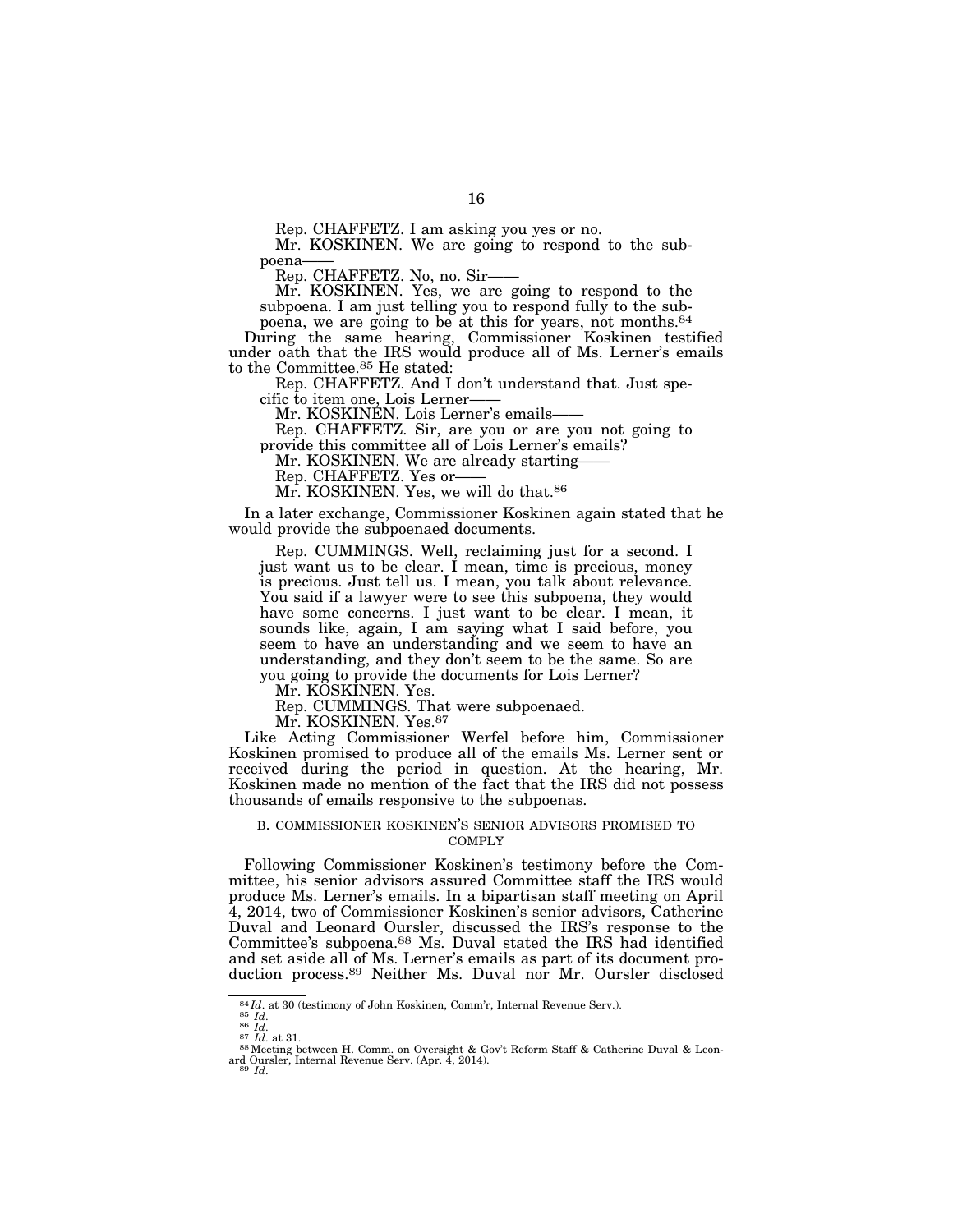that the IRS had already destroyed a significant cache of Ms. Lerner's emails.

### **VII. Commissioner Koskinen's False Claim that Key Evidence was Lost or Destroyed Prolonged the Investigation**

According to the IRS, Ms. Lerner's laptop computer crashed in June 2011. When technicians reviewed the hard drive after the crash, they determined the data on her hard drive was unrecoverable.90 An investigation by TIGTA concluded Ms. Lerner's hard drive most likely crashed on June 11, 2011, a Saturday. Efforts to determine who had access to Ms. Lerner's office at the time were unsuccessful because the security badge entry and exit logs from that day were also destroyed.91 Aaron Signor, an IRS IT specialist, initially examined Ms. Lerner's hard drive.<sup>92</sup> Mr. Signor provided computer-related assistance to the EO Division. Mr. Signor removed the computer from Ms. Lerner's office and determined that a problem existed with the computer's hard drive.93 Mr. Signor attempted unsuccessfully to retrieve data from the hard drive before discarding it in a cardboard box containing roughly thirty other crashed drives.94 That was the extent of Mr. Signor's attempt to restore data on the hard drive and he closed the matter on June 21, 2011.95

In July or August 2011, Mr. Signor received a phone call from Lillie Wilburn, an IT manager, asking whether he still had Ms. Lerner's hard drive.<sup>96</sup> She asked Mr. Signor to ship the hard drive to another technician for additional examination.<sup>97</sup> John Minsek, a senior investigative analyst in the IRS's Criminal Investigations (CI) unit, eventually received Ms. Lerner's hard drive.<sup>98</sup> Mr. Minsek understood the hard drive was from ''a computer of importance" and there was a "sense of urgency" to recover data.<sup>99</sup> Using the CI unit's digital forensic facilities, Mr. Minsek opened the hard drive and conducted additional tests.<sup>100</sup> Once he opened the hard drive, Mr. Minsek noticed ''well-defined scoring creating a concentric circle in the proximity of the center of the disk."<sup>101</sup> According to Mr. Minsek, the scoring covered less than one percent of the surface of the disk.102

Following Mr. Minsek's examination, he determined he was unable to recover the data and returned the hard drive to the IRS's IT team.103 In a subsequent conversation with IRS IT personnel, Mr. Minsek raised the possibility the IRS could send Ms. Lerner's hard drive to a data recovery service, believing it was ''possible that they had techniques, methods, perhaps proprietary tools that

<sup>&</sup>lt;sup>90</sup>Letter from Leonard Oursler, Internal Revenue Serv., to Hon. Ron Wyden & Hon. Orrin Hatch, S. Comm. on Finance (June 13, 2014).

<sup>&</sup>lt;sup>2</sup> PIGITAL Lepott, supra note 4, at 5.<br>
<sup>92</sup> Transcribed interview of Aaron Signor, Internal Revenue Serv. (Aug. 1, 2014).<br>
<sup>93</sup> Id.<br>
<sup>95</sup> Id.<br>
<sup>95</sup> Id.<br>
<sup>95</sup> Transcribed interview of John Minsek, Internal Revenue Serv.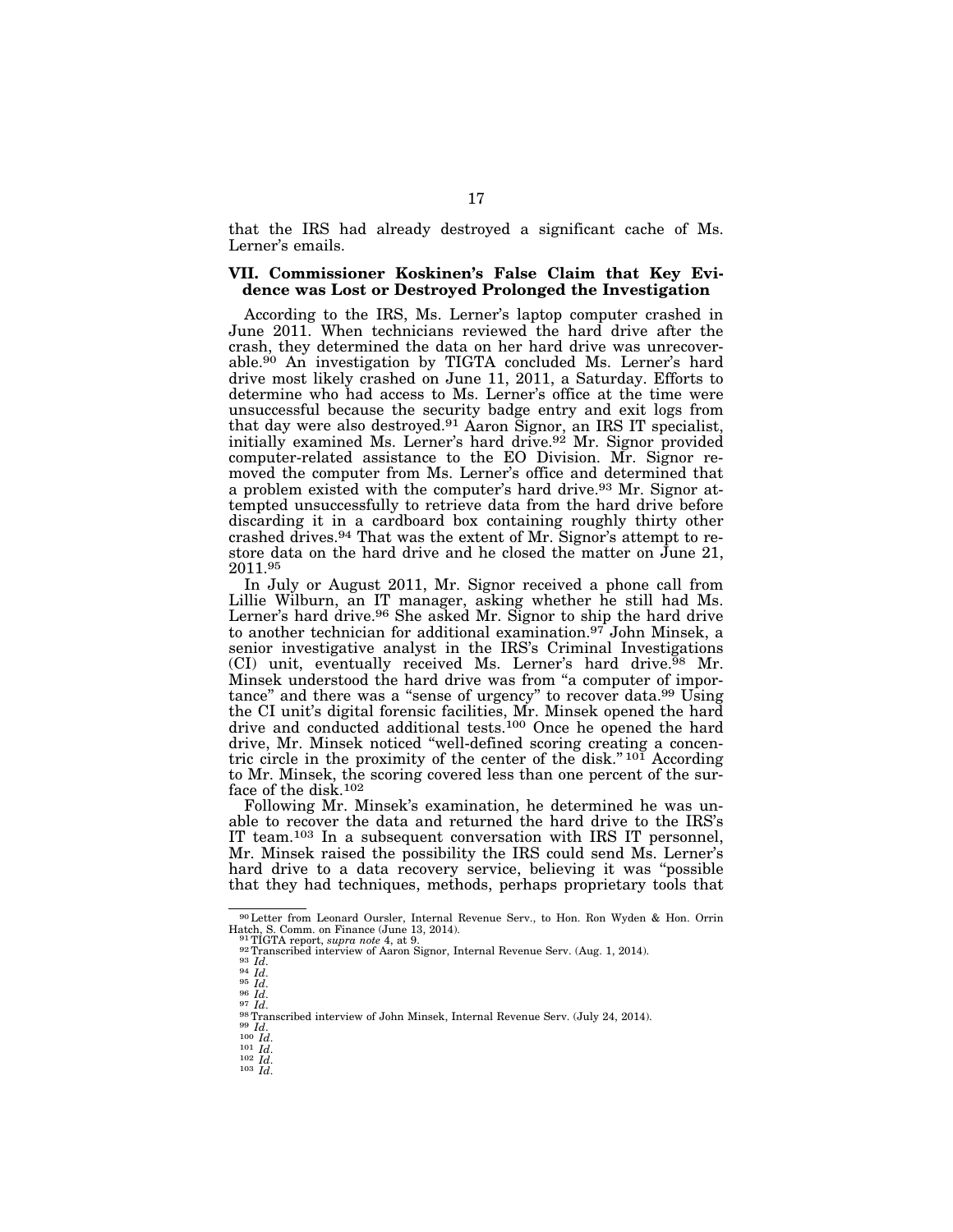I did not have."<sup>104</sup> Instead, Ms. Lerner's hard drive was sent to an IRS facility and recycled by an outside contractor.105

The destruction of Ms. Lerner's hard drive in June 2011 occurred during a pivotal time in the IRS's targeting of conservatives. Just four months earlier, in February 2011, Ms. Lerner called the Tea Party applications "very dangerous" and ordered the cases undergo an unprecedented ''multi-tier'' review.106 In early June 2011, Ms. Lerner requested a copy of the tax-exempt application filed by the prominent conservative group Crossroads GPS for review by her senior technical advisor.<sup>107</sup>

Witnesses testified Ms. Lerner stored a significant amount of information on her computer's hard drive. According to Mr. Signor, the IT technician who regularly serviced Ms. Lerner's computer, Ms. Lerner maintained a large volume of data on the hard drive of her computer.108 Mr. Signor recommended Ms. Lerner back up her data on a network server. He testified:

Q. Do you recommend your end users to save data onto the [network shared] drive?

A. Yes.

Q. That's something you do in the normal course of your work?

A. Yes.

Despite that recommendation, Mr. Signor was told Ms. Lerner did not have the time or responsibility to save her data. Mr. Signor testified:

Q. You stated at the onset of the last round that you would recommend to end users that they back up their work. Do you recall that?

A. Yes.

Q. Did you have occasion to make that recommendation to Ms. Lerner prior to working on her laptop in the summer of 2011?

A. Yes.

Q. When?

A. There were probably several occasions between 2007 and 2011. I couldn't say exactly when.

Q. Do you know in what context?

A. It would have been in the context of another ticket where I was working on her computer and maybe noticed the volume of data and suggested it.

Q. Do you have reason to know whether she followed your suggestion or not?

A. Yes.

Q. What do you know?

A. I was told that she didn't have backups at one point.

Mr. Signor later clarified the point further:

<sup>104</sup> *Id*. 105Transcribed interview of Thomas Kane, Internal Revenue Serv. (July 17, 2014). 106 Email from Lois Lerner, Internal Revenue Serv., to Michael Seto, Internal Revenue Serv.

<sup>(</sup>Feb. 1, 2011) [IRSR 161810].<br><sup>107</sup> Email from Holly Paz, Internal Revenue Serv., to Cindy Thomas, Internal Revenue Serv.<br>(June 1, 2011) [IRSR 69914–15].

<sup>108</sup> Transcribed interview of Aaron Signor, Internal Revenue Serv. (Aug. 1, 2014).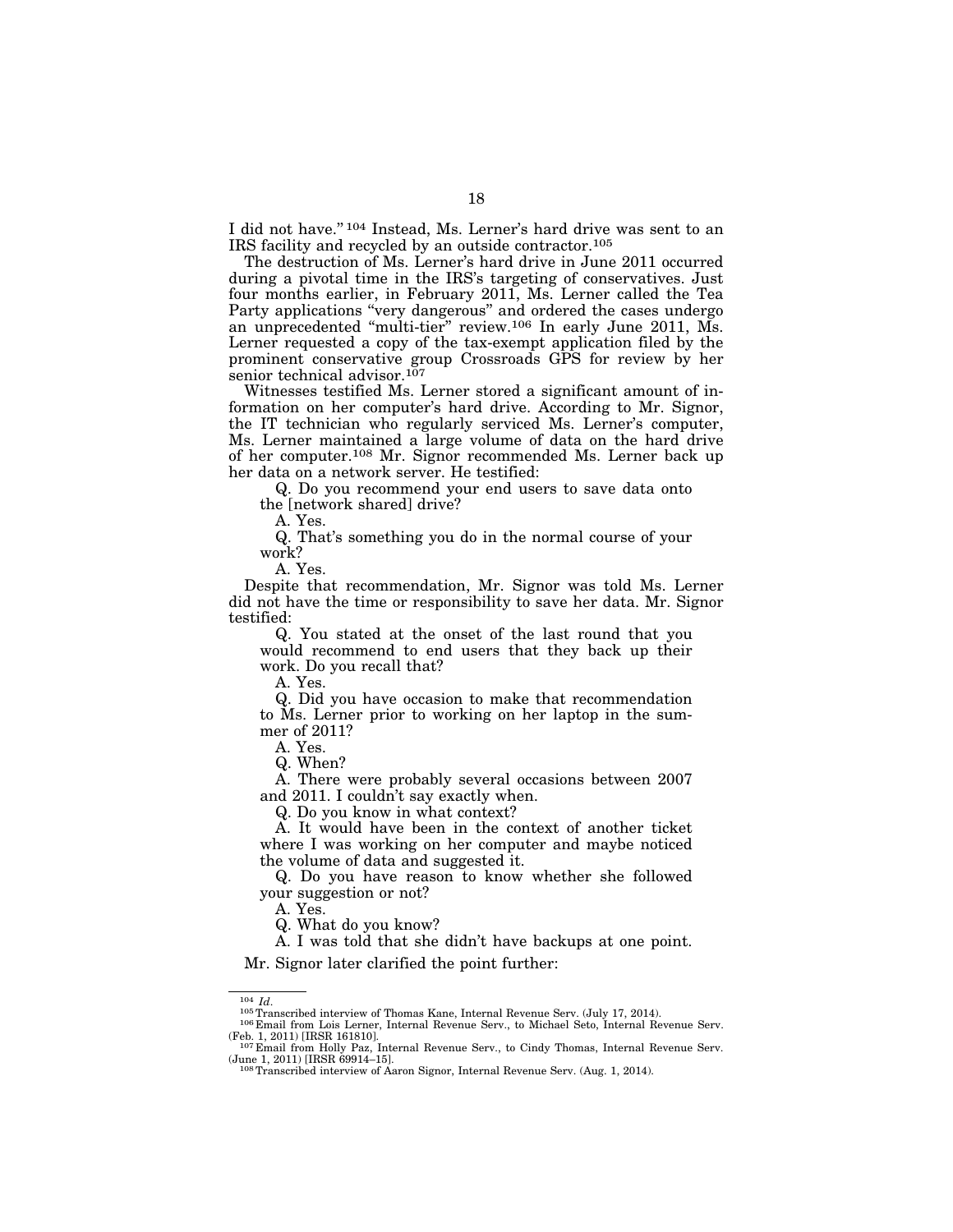Q. And when you say you told her about backups, what exactly do you remember telling Ms. Lerner's assistant about backups?

A. There was one day where she and I were in Lois's office. I can't remember if Lois was present or not. But I had said, you know, "Lois has plenty of data. We really should get backups of her data.'' And her response was, ''Well, I don't think that Lois has the time to do it, and it's not her responsibility.'' That's what was said, something—I'm not quoting exactly, but something like that would have been said.109

On September 5, 2014, the IRS notified Congress it could not find emails from five other records custodians, in addition to Ms. Lerner.110 The IRS lost emails sent and received by Judy Kindell, Ms. Lerner's senior technical advisor and expert on non-profit political speech; Ronald Shoemaker, a Washington manager who oversaw work on the applications; and Julie Chen and Nancy Heagney, two Cincinnati-based Determinations Specialists.111 Some of the missing emails were sent and received during key periods of the IRS's targeting of conservative tax-exempt applicants. For instance, Judy Kindell's missing emails were from August 2010, when the IRS began to receive media inquiries related to the President's critical rhetoric of *Citizens United* and political speech by conservative non-profit groups. According to the IRS, Ms. Kindell was instructed to save old emails on her computer's hard drive and ''when her hard drive failed, she lost email that resided on that drive."<sup>112</sup>

In June 2011, after her emails were destroyed, Ms. Lerner emailed David Fish, who also experienced a hard drive failure. ''No one will ever believe,'' she wrote, ''that both your hard drive and mine crashed within a week of each other!"<sup>113</sup>

### A. COMMISSIONER KOSKINEN PROMISED TO PRODUCE LOIS LERNER'S EMAILS EVEN AFTER HE KNEW SOME WERE MISSING

Commissioner Koskinen's continually evolving and misleading statements about Lois Lerner's emails compounded the challenges created by their destruction. For several months, Mr. Koskinen's unwillingness to provide accurate and straightforward information about the missing emails unnecessarily delayed and hindered the Committee's fact-finding efforts.

On March 26, 2014, Commissioner Koskinen appeared before the Committee to testify about the IRS's compliance with congressional subpoenas and document requests.<sup>114</sup> As described above, during the hearing, Mr. Koskinen was repeatedly asked whether he would commit to producing all of Ms. Lerner's emails. Commissioner Koskinen testified repeatedly that he would.

<sup>&</sup>lt;sup>109 *Id.* <sup>110</sup> Letter from Leonard Oursler, Internal Revenue Serv., to Hon. Dave Camp, Chairman, H. Comm. on Ways & Means (Sep. 5, 2014).</sup> Comm. on Ways & Means (Sep. 5, 2014).<br><sup>111</sup>*Id.*<br><sup>112</sup> *Id. I*<sup>11</sup> *Id. Internal Revenue Serv., to David Fish & Nikole Flax, Internal* 

Revenue Serv. (June 29, 2011) [IRSR 903314]. 114 *Examining the IRS Response to the Targeting Scandal: Hearing Before the H. Comm. on Oversight & Gov't Reform*, 113th Cong. (2014).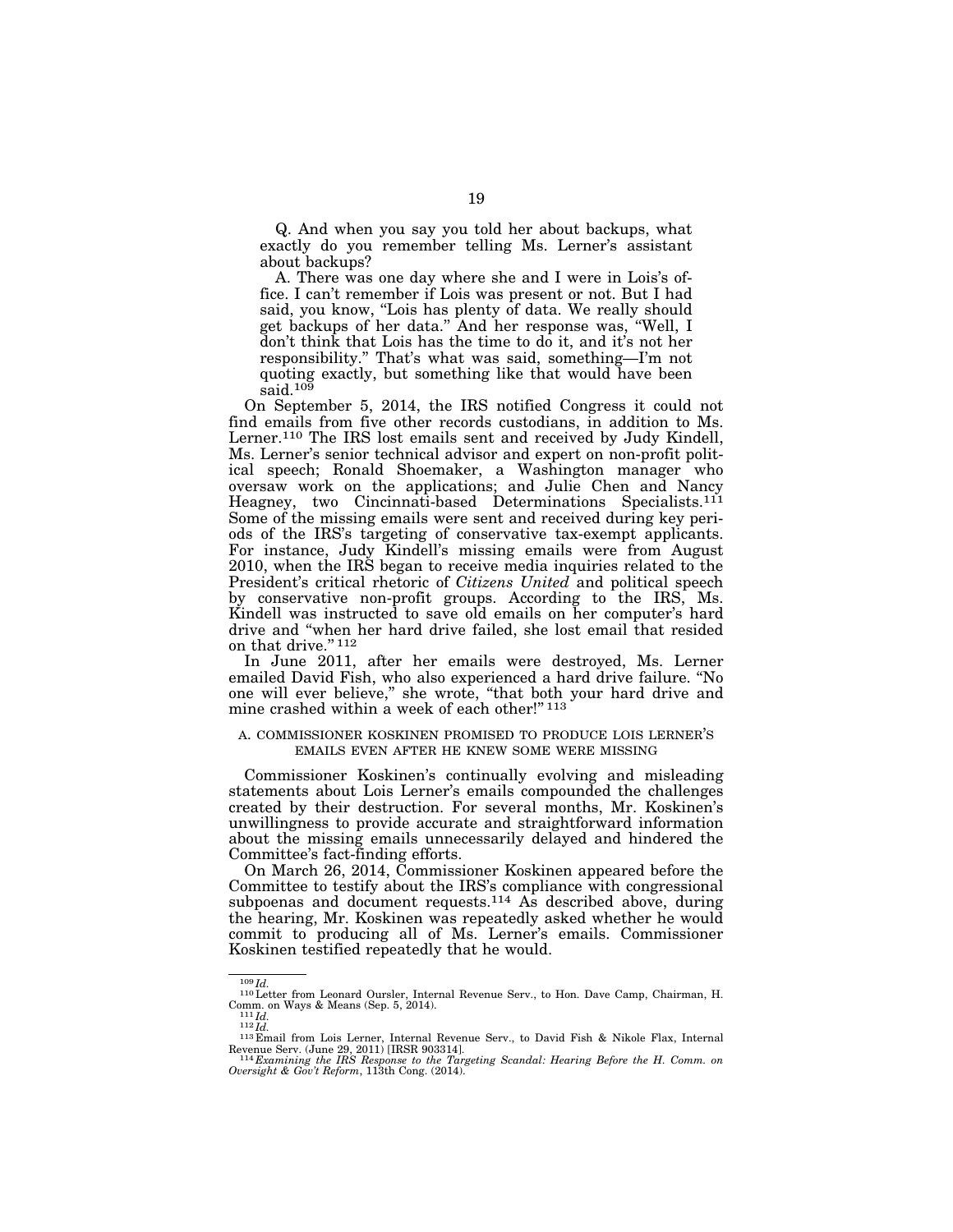The Committee subsequently obtained testimony that the IRS knew Ms. Lerner's emails had been destroyed at the time of Commissioner Koskinen's appearance in March 2014. In particular, IRS Deputy Associate Chief Counsel, Thomas Kane—who had responsibility for the IRS's document production process in response to congressional requests—testified that senior IRS leadership became aware of problems with Ms. Lerner's emails in early February 2014.115 Mr. Kane testified that on February 2, 2014, Catherine Duval, Counselor to the Commissioner, noticed a discrepancy in the number emails gathered from Ms. Lerner's account.<sup>116</sup> The IRS had gathered 16,000 emails from the period after April 2011 and "less than  $100$ " from the period before April  $2011$ .<sup>117</sup>

After becoming aware of the discrepancy in the number of emails, Mr. Kane asked a subordinate, Paul Butler, to look into the matter.118 Two days later, on February 4, senior IRS leadership learned that Ms. Lerner's hard drive had crashed in 2011 from her former administrative assistant, Dawn Marx.<sup>119</sup> Mr. Kane testified:

Q. And so do you remember precisely when you became aware of the hard drive crash?

A. We were—Paul Butler had talked to someone who worked for Lois at about the time when the emails had a great discrepancy and was told by her that there had been a hard drive crash at that particular point in time.

Q. Do you know the name of the person that Mr. Butler spoke with?

A. Dawn Marx. Marx with an "x."

Later, Mr. Kane testified:

Q. Do you know, sir, when Ms. Marx informed Mr. Butler about the hard drive crash?

A. February 4th.

Q. Of 2014?

A. Correct.

Q. And why does that date stand out to you in your memory?

A. The date stands out to me because we first found out about it on February 2nd, and it was only 2 days afterwards.

When asked whether it took long to figure out what happened, Mr. Kane stated:

A. It didn't take us long to figure out that it was reported that there was a hard drive crash at or about the time that the discrepancy in the emails took place.

Once Mr. Kane discovered the crash, he communicated up the chain of command to Catherine Duval. Mr. Kane testified:

Q. And upon learning on February 4th of the hard drive crash, who did you communicate that to?

<sup>&</sup>lt;sup>115</sup>Transcribed interview of Thomas Kane, Internal Revenue Serv. (July 17, 2014).<br><sup>116</sup>*Id.*; Letter from Leonard Oursler, Internal Revenue Serv., to Hon. Ron Wyden, Chairman, <sup>117</sup>*Id.*; Letter from Leonard Oursler, Inte

<sup>&</sup>amp; Hon. Orrin Hatch, Ranking Member, S. Comm. on Finance encl. 3 at 6 (June 13, 2014). 118Transcribed interview of Thomas Kane, Internal Revenue Serv. (July 17, 2014). 119 *Id.*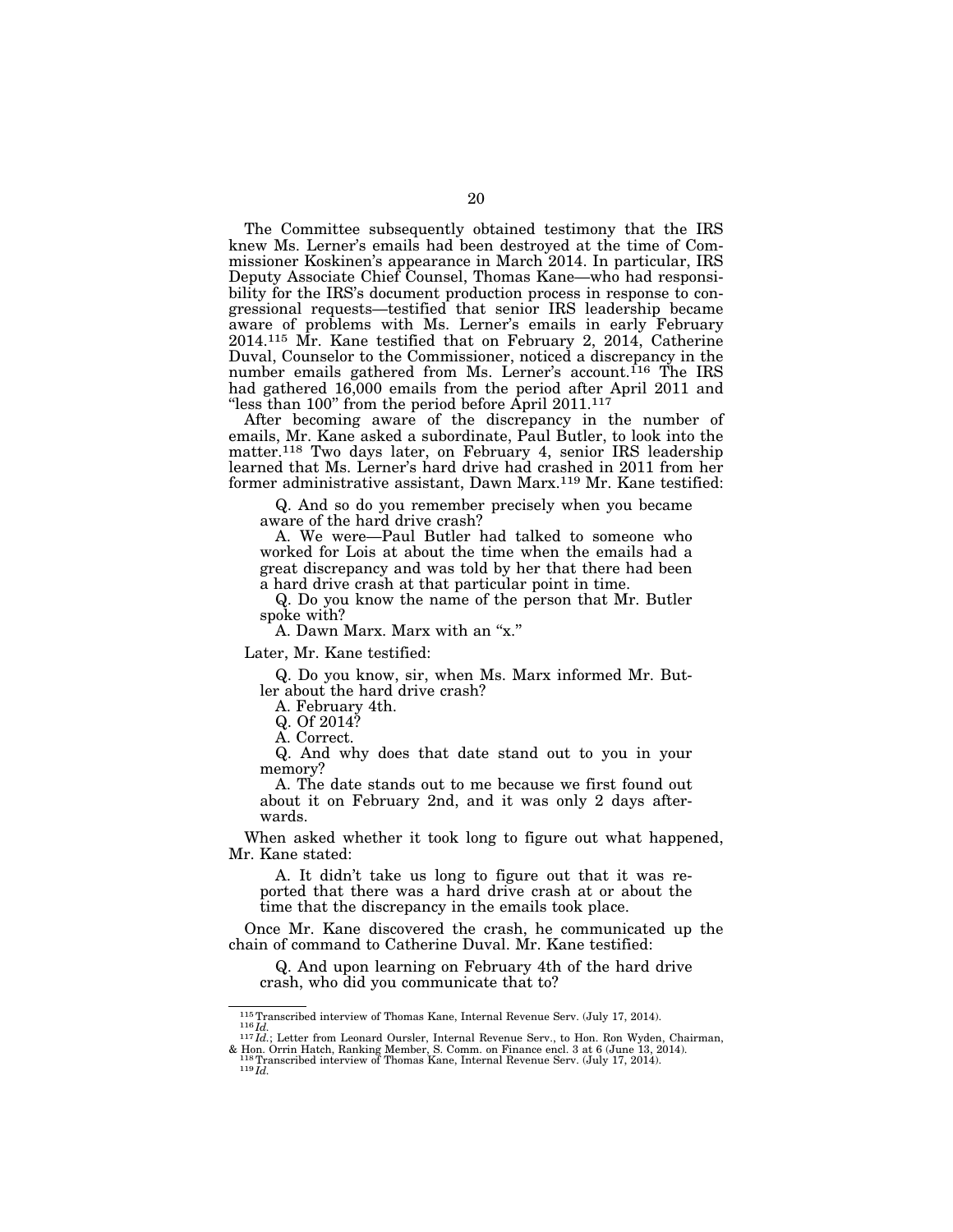Q. By who?

A. I would have been the one to do it, yes.120

Mr. Kane also told the Committee that senior IRS leadership became aware in mid-February 2014 that Ms. Lerner's hard drive had been recycled and any emails on the hard drive were "unrecoverable.'' Mr. Kane stated:

Q. And do you recall when Mr. Butler gave you that information, the hard drive had been recycled?

A. I don't recall a specific date or time period, or time, but it certainly would have been within the period of time when he was actively interacting with the IT people, in early to mid-February.121

Mr. Kane also testified about the process that rendered the hard drive unrecoverable. He stated:

Q. Do you have an understanding now as to what that term, "recycled," means?

A. I do have some knowledge as to what happened to the hard drive.

Q. What happened to the hard drive?

A. After the CI forensic analysis determined that it was—that the material on it was unrecoverable, it was returned to the IT people, who at some point in time degaussed it to make sure that if there was anything else on it, particularly from a 6103 perspective, that it would not be recovered. It was then sent to New Carrollton again. A lot of our IT functions are housed out there, and they have a recycling function out there where material is eventually recycled to an outside contractor. And I have no idea what the outside contractor does with these materials.122

From mid-February 2014 to April 2014, the IRS attempted to recover some of the missing Ms. Lerner emails by other means.123 However, it is clear from Mr. Kane's testimony that the IRS knew no later than mid-February 2014 that a portion of Ms. Lerner's emails were missing. In fact, Commissioner Koskinen acknowledged during a July 23, 2014 hearing: ''If you told me now that Tom Kane said he knew in February, I would henceforth say we, as the IRS, knew in February."<sup>124</sup> Moreover, Mr. Koskinen himself stated that he personally knew about problems with Ms. Lerner's emails in February. Commissioner Koskinen testified:

Rep. DESANTIS. So if the senior IRS officials knew in mid-February that the emails could not be recovered off the hard drive, why did you tell this committee that you would produce them?

Mr. KOSKINEN. As I have testified before, when I testified at previous hearings, when I testified in March, I said we would provide all Lois Lerner emails, as I have also

<sup>&</sup>lt;sup>120</sup>Id.<br><sup>121</sup>Id.<br><sup>122</sup>Id.<br><sup>123</sup>Id.<br><sup>124</sup>An Update on the IRS Response to Its Targeting Scandal: Hearing Before the Subcomm.<br><sup>124</sup>An Update on the IRS Response to Its Targeting Scandal: Hearing Before the Subcomm.<br>113th C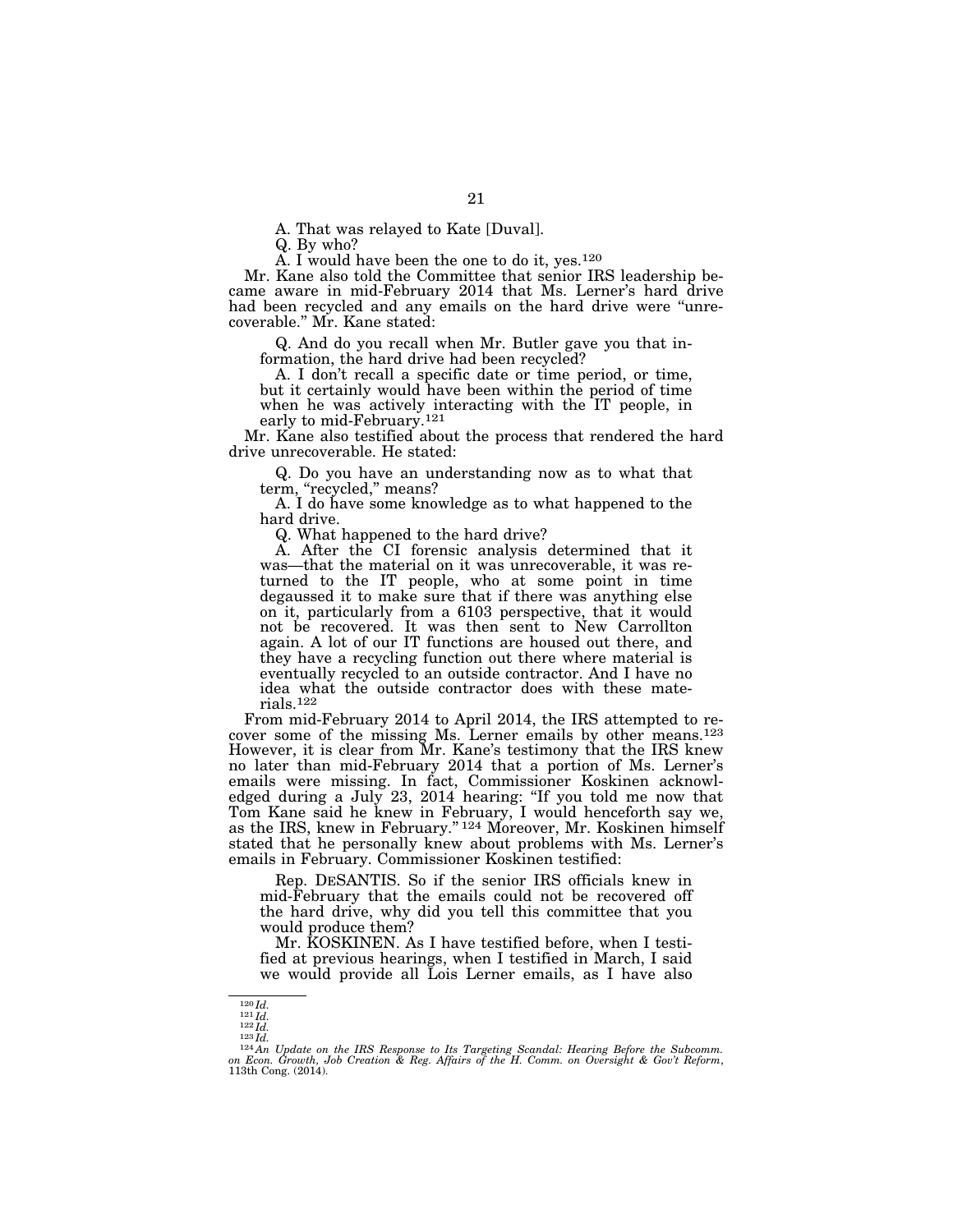testified since then. I did not mean to imply that if they didn't exist, we would somehow magically provide them. We have provided you all the Lois Lerner emails we have.

With regard to when officials at the IRS knew the impact of the hard drive crash, as I have testified several times in the 11 hours of hearings since June 13th, what I was advised and knew in February was that when you took the emails that had already been provided to this committee and other investigators, and, instead of looking at them by search terms, looked at them by date, it was clear that there were fewer emails in the period up through 2011 and subsequently. And there was also, I was told, there had been a problem with Ms. Lerner's computer. It was not described to me in any greater detail than that.125

Despite knowing about the missing emails in February, Commissioner Koskinen failed to mention anything during his sworn testimony on March 26, 2014.<sup>126</sup> Instead, he promised the Committee the IRS would produce all of Ms. Lerner's emails. In addition, Counselor to the Commissioner, Catherine Duval, and the IRS's National Director for Legislative Affairs, Leonard Oursler, failed to mention any problems with Ms. Lerner's emails during a meeting with bipartisan Committee staff on April 4, 2014.<sup>127</sup> Ms. Duval requested this meeting specifically to discuss how the IRS would execute the Commissioner's promise to produce the subpoenaed Lerner emails, but did not use this opportunity to inform the Committee of any issues related to Ms. Lerner's emails.

Even when the IRS finally acknowledged the missing emails on June 13, 2014, it failed to provide full and complete information to the Committee. First, the IRS stated it ''confirmed'' that backup tapes from the relevant period had been destroyed.128 Commissioner Koskinen repeated this information during his sworn testimony to the House Committee on Ways and Means on June 20, 2014. He testified:

In light of the hard-drive issue, the IRS took multiple steps over the past months to assess the situation and produce as much email as possible for which Ms. Lerner was an author or recipient. We retraced the collection process for her emails. We located, processed and included email from an unrelated 2011 data collection for Ms. Lerner. We confirmed that backup tapes from 2011 no longer existed because they have been recycled, pursuant to the IRS normal policy. We searched email from other custodians for material on which Ms. Lerner appears as author or recipient.129

<sup>&</sup>lt;sup>125</sup>*Id.*<br><sup>126</sup>*Id.*<br><sup>127</sup>Meeting between Committee staff and Catherine Duval & Leonard Oursler, Internal Revenue Serv. (Apr. 4, 2014). 128Letter from Leonard Oursler, Internal Revenue Serv., to Hon. Ron Wyden, Chairman, &

Hon. Orrin Hatch, Ranking Member, S. Comm. on Finance encl. 3 (June 13, 2014). 129 *Recent Developments in the Committee's Investigation into the Internal Revenue Service's* 

*Use of Inappropriate Criteria to Process Applications of Tax-Exempt Organizations: Hearing Be-fore the H. Comm. on Ways & Means,* 113th Cong. (2014) (statement of John Koskinen, IRS Commissioner).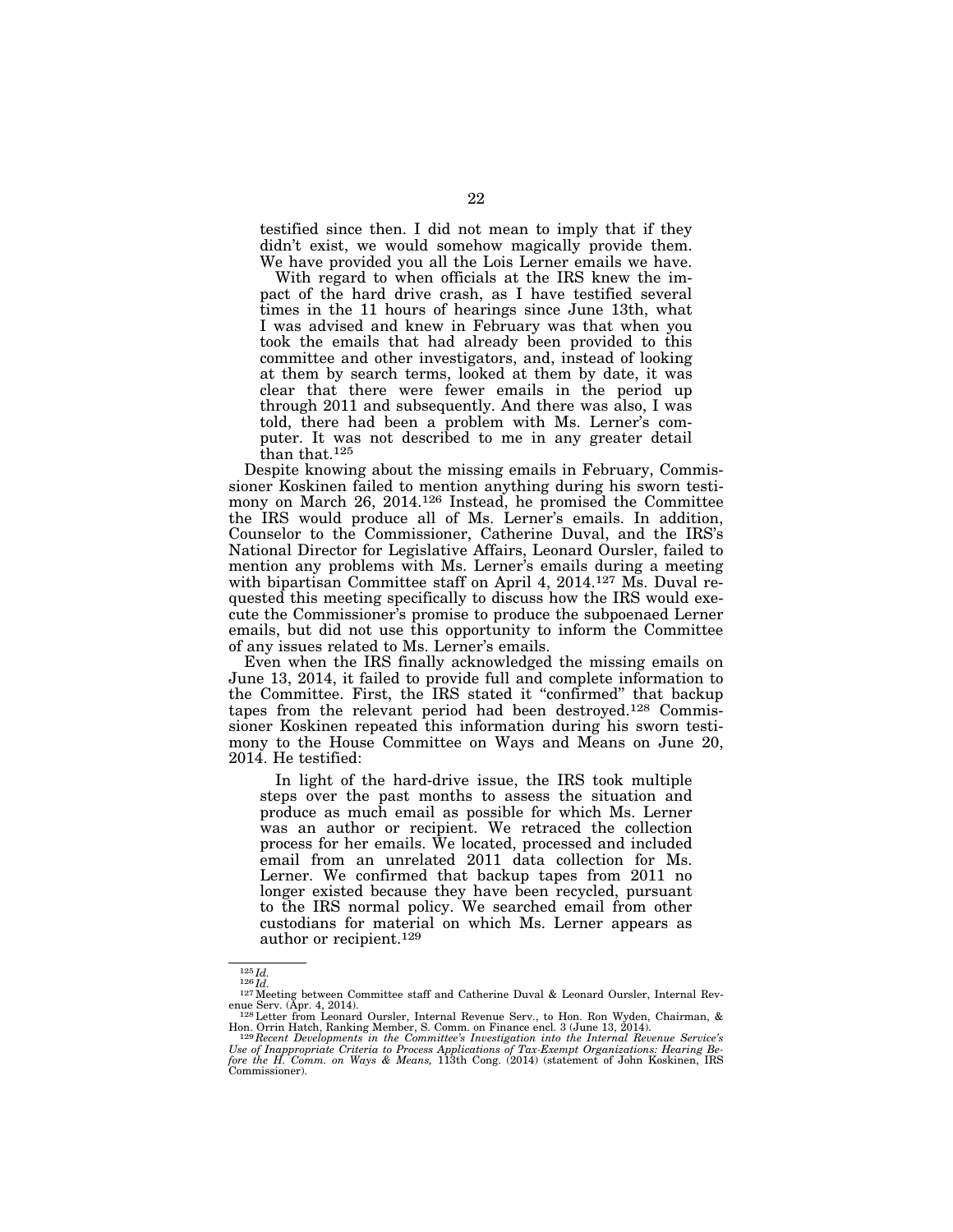Commissioner Koskinen later defended his claim that he confirmed these backup tapes were destroyed. In a July 2014 hearing before the Committee, he testified:

Rep. GOWDY. What does the word ''confirmed'' mean to you?

Mr. KOSKINEN. Confirmed means that somebody went back and looked and made sure that in fact any backup tapes that had existed had been recycled.130

Confirmation, by Mr. Koskinen's or any definition, never occurred. TIGTA was able to establish that several backup tapes from this timeframe had not, in fact, been recycled. Moreover, Commissioner Koskinen did not divulge in June 2014 that the normal policy had not applied since May 22, 2013. In fact, Mr. Koskinen withheld from Congress that a notice to preserve backup tapes had been in place for over a year and that the IRS had deleted backup tapes containing as many as  $24,000$  emails during that time.<sup>131</sup>

Commissioner Koskinen also testified the IRS went to ''great lengths'' to recover Ms. Lerner's emails. He stated:

Rep. MCDERMOTT. Is there anything you can see in the time that you've been there that they didn't—that the IRS did not do to try and get all?

Mr. KOSKINEN. There's no indication. I have said, we've gone to great lengths. We've retraced the process for producing her email twice just to make sure that no email was missing. We understand the importance of this investigation. We've gone to great lengths to spend a significant amount of money trying to make sure that there is no email that is required that has not been produced.132

The Committee subsequently learned that, contrary to Commissioner Koskinen's assertions, some backup material did exist. TIGTA informed the Committee on July 29, 2014, that at least some backup tapes were not overwritten by the IRS.<sup>133</sup> TIGTA also told the Committee it located Microsoft Exchange server drives from the relevant period the IRS had not searched because it was under the mistaken belief the drives had been destroyed.134 The IRS never bothered to determine whether the drives had in fact been destroyed.

Additionally, Steven Manning, the Deputy Chief Information Officer at the IRS from 2009 until March 2015, stated that the IRS made no effort to recover information from the backup tapes. Mr. Manning was the point person on issues related to the IT component of e-discovery. He testified:

Q. Did the Commissioner ever ask for the backup tapes to be forensically examined?

<sup>130</sup> *An Update on the IRS Response to Its Targeting Scandal: Hearing Before the Subcomm. on Econ. Growth, Job Creation & Reg. Affairs of the H. Comm. on Oversight & Gov't Reform,*  113th Cong. (2014). 131 Email from Terrance Milholland, Internal Revenue Serv. to Lauren Buschor, Karen Free-

man, Daniel Chaddock, David Stender, and Anne Shepherd, (carbon copy to Stephen Manning, Gina Garza, Tracey Babcock, and Kathleen Walters, Internal Revenue Serv.) (May 22, 2013). 132 *IRS Commissioner John Koskinen: Hearing Before the H. Comm on Ways and Means,* 113th

Cong. (2014).<br>
<sup>133</sup> Conference call between Treasury Inspector Gen. for Tax Admin. and Cong. Staff (July 29,  $2014$ ).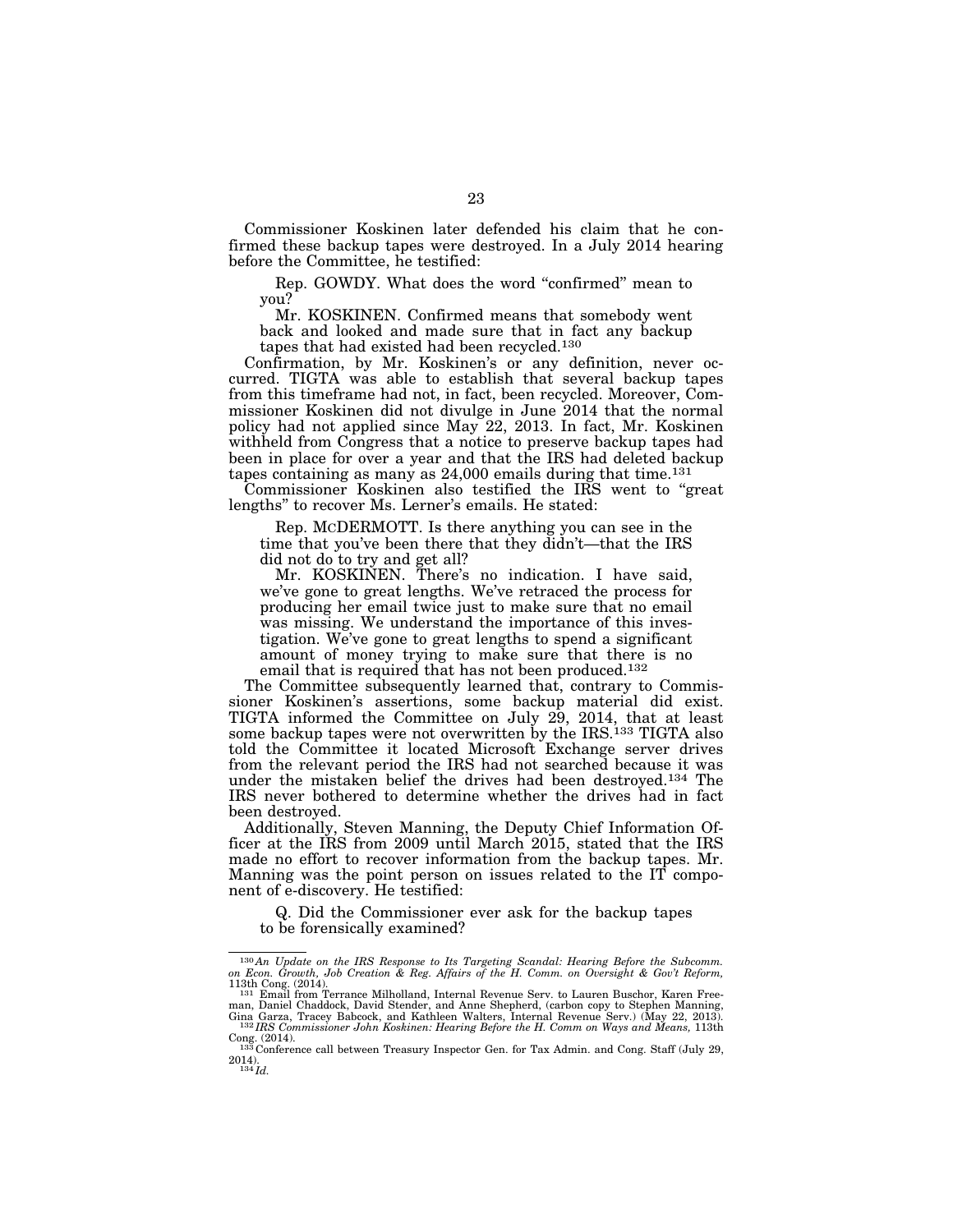### A. Not to me. Not that I recall—not to me.135

For four months, from February 2014 to June 2014, Commissioner Koskinen withheld vital information about the IRS's ability to comply with the Committee's subpoena for all of Ms. Lerner's emails. Even after claiming Ms. Lerner's emails were missing, Commissioner Koskinen continued to provide incomplete and misleading information about the IRS's efforts to recover them. As recently as September 12, 2014, Mr. Koskinen insisted Ms. Lerner's emails were permanently missing. In a letter to Subcommittee on Economic Growth, Job Creation, and Regulatory Affairs Chairman Jim Jordan regarding whether Ms. Lerner's emails might be recoverable from backup tapes maintained by the IRS, Commissioner Koskinen wrote: ''We have seen no indication that any email data from the June 2011 timeline exists or is accessible on these [backup] tapes."<sup>136</sup>

This statement by Commissioner Koskinen was false. On November 21, 2014, TIGTA notified congressional investigators that it located a significant portion of Ms. Lerner's "missing" emails.<sup>137</sup> TIGTA found the emails among hundreds of ''disaster recovery tapes" that were used to back up the IRS email system.<sup>138</sup>

### B. THE COMMITTEE LEARNED LOIS LERNER'S EMAILS ARE LOST

Following months of noncompliance with the Committee's subpoenas, the IRS finally informed Congress on June 13, 2014 that it had lost a portion of Ms. Lerner's emails. The IRS cited a hard drive crash in 2011 as the cause for the loss.139 The apparent hard drive crash compromised Ms. Lerner's emails from January 2009 to April 2011, a time period critical to the Committee's investigation.140 Four days later, the IRS contacted Congress again, this time to explain that it had also lost the emails of other IRS officials. All were relevant figures in the Committee's investigation.141

The chain of events that eventually led the IRS to disclose the missing emails began on April 23, 2014, when the Committee wrote to the Justice Department about a new revelation that Richard Pilger, Director of the Justice Department's Election Crimes Branch, spoke with Ms. Lerner about coordinating with the IRS to prosecute tax-exempt applicants.142 The Committee's letter included a request for ''[a]ll documents and communications between or among Lois Lerner and employees of the Department of Justice for the period of January 1, 2009, through the present."<sup>143</sup>

<sup>135</sup>Transcribed interview of Steven Manning, Internal Revenue Serv., in Wash., D.C. (April 6, 2015). 136Letter from John Koskinen, Internal Revenue Serv., to Rep. Jim Jordan, Chairman,

Subcomm. on Economic Growth, Job Creation, and Regulatory Affairs (Sep. 12, 2014). 137 Rachel Bade, *Thousands of lost Lois Lerner IRS emails found by IG*, POLITICO, Nov. 23,

<sup>2014. 138</sup>Susan Ferrechio, *30,000 missing emails from IRS' Lerner recovered*, WASH. EXAMINER,

Nov. 22, 2014.<br><sup>139</sup> Letter from Leonard Oursler, Nat'l Dir. for Legislative Affairs, Internal Revenue Serv., to<br>Hon. Ron Wyden, Chairman, S. Comm. on Finance & Hon. Orrin Hatch, Ranking Member, S.<br>Comm. on Finance (June 1 H. Comm. on Oversight & Gov't Reform) [hereinafter June 13, 2014 Letter].<br><sup>140</sup>*Id.* <sup>141</sup> Rachael Bade, *GOP: IRS Lost More Emails in Tea Party Affair*, POLITICO, June 17, 2014

<sup>[</sup>hereinafter Bade, *IRS Lost More Emails*].<br><sup>142</sup> Letter from Members, H. Comm. on Oversight & Gov't Reform, to Hon. Eric Holder, Attor-<br>1947 Gen., U.S. Dep't of Justice (Apr. 23, 2014) [hereinafter Apr. 23, 2014 Letter]; Richard Pilger, Dir., Election Crimes Branch, U.S. Dep't of Justice, to Lois G. Lerner, Internal<br>Revenue Serv. (May 8, 2013). [IRSR 209188].<br><sup>143</sup>Apr. 23, 2014 Letter, *supra* note 138.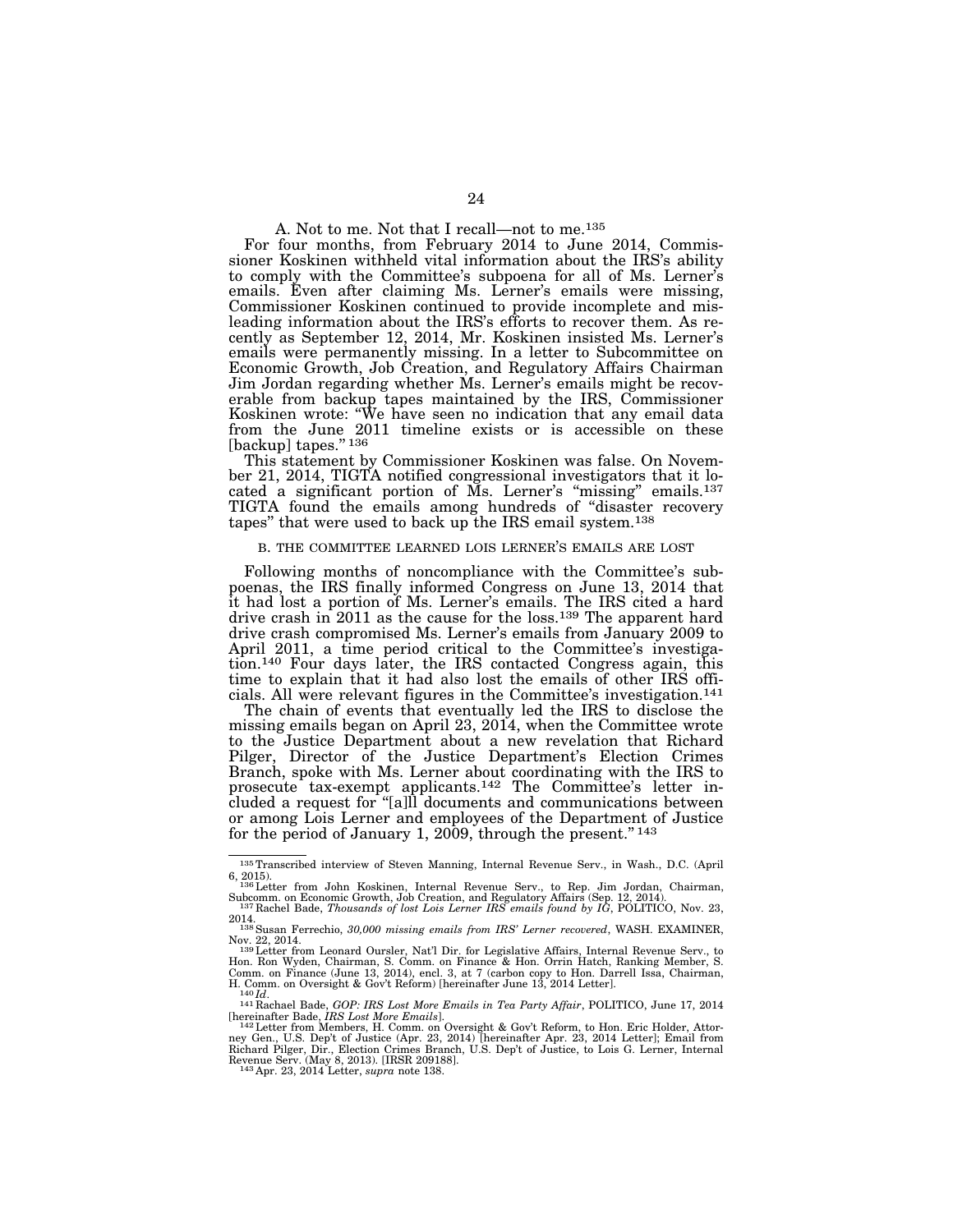On May 20, 2014, the Committee subpoenaed the Justice Department for the documents described in the April 23, 2014 letter.<sup>144</sup> A May 28, 2014 production from the Justice Department included additional emails sent between Mr. Pilger and Ms. Lerner.145 These emails were not contained in any prior document production from the IRS to the Committee. After the Committee obtained emails that demonstrated the IRS's production of emails in response to the subpoena was incomplete, the IRS came clean.<sup>146</sup>

Late in the afternoon on Friday, June 13, 2014, the IRS notified Congress that due to a hard drive crash, Lois Lerner's emails to and from other IRS employees from January 2009 to April 2011 were missing.147 According to the IRS, because Ms. Lerner's hard drive had crashed in mid-2011, an unknown number of federal records were permanently destroyed.148 The IRS, therefore, was unable to recover the emails Ms. Lerner sent and received during that key period. This admission was the first time that the IRS gave any indication it did not possess all of Ms. Lerner's emails covered by the subpoena. The White House and Treasury Department learned that Ms. Lerner's emails were missing months earlier.149

In written testimony submitted to the Committee in advance of a June 23, 2014 hearing, Commissioner Koskinen explained that IRS officials first discovered the possibility that Ms. Lerner's computer may have malfunctioned in February 2014 when gathering emails responsive to congressional requests.<sup>150</sup> It was at this point that IRS officials first noticed a discrepancy in the distribution of the dates on her emails.151 According to testimony obtained from Thomas Kane, IRS Deputy Associate Chief Counsel for Procedure and Administration, senior IRS leadership first became concerned about the possibility that Ms. Lerner's emails were missing on February 2,  $2014$ , and confirmed that her hard drive had crashed just two days later.152 IRS officials then briefed Commissioner Koskinen in February about this issue.153 Commissioner Koskinen testified in June 2014 that IRS Information Technology professionals ''learned additional facts regarding Lerner's computer crash in mid-2011'' during a search for Ms. Lerner emails in mid-March 2014.154 Commissioner Koskinen's written and oral testimony not only indicate that IRS employees knew about a potential problem with Ms. Lerner's computer at least four months before telling Con-

<sup>144</sup>Subpoena from H. Comm. on Oversight & Gov't Reform to Hon. Eric Holder, Attorney

Gen., U.S. Dep't of Justice (May 20, 2014).<br><sup>145</sup>Letter from Peter J. Kadzik, Principal Deputy Asst. Attorney Gen., U.S. Dep't of Justice,<br>to Hon. Darrell Issa, Chairman, H. Comm. on Oversight & Gov't Reform (May 28, 2014)

to Hon. Darrell Issa, Chairman, H. Comm. on Oversight & Gov't Reform (May 28, 2014).<br>  $^{146}$  June 13, 2014 Letter, supra note 133.<br>  $^{147}$ Id.<br>  $^{149}$ IRS Obstruction: Lois Lerner's Missing Emails, Part I: Hearing Before Week with Two Hearings, WASH. POST, June 23, 2014; Rachel Bade, *IRS Chief Defiant on Lois*<br>Lerner Email Loss, POLITICO, June 20, 2014.<br>- <sup>150</sup>H. Comm. on Oversight & Gov't Reform, Written Testimony of John A. Koskinen, Co

Internal Revenue Serv. (June 23, 2014), at 2 [hereinafter Koskinen Written Testimony, June 23,

<sup>2014]. 151</sup> *Id*. 152Kane Tr. at 45. 153 June 23, 2014 Hearing, *supra* note 143, at 38 (question and answer with Rep. Mica). 154 Bade, *IRS Chief Defiant, supra* note 135.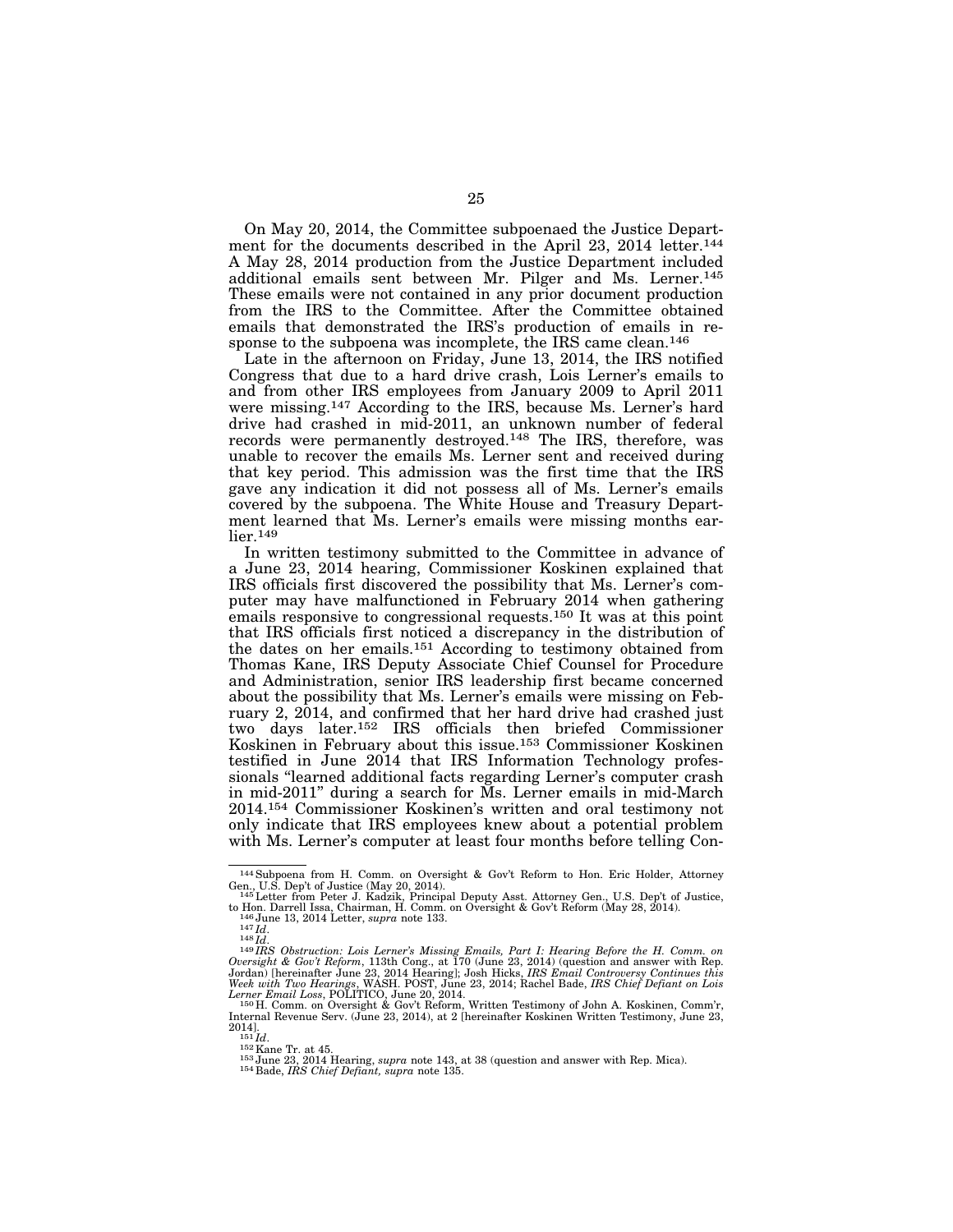gress, but also before Commissioner Koskinen's March 26, 2014 testimony before the Committee.

Despite receiving questions during the Committee's March 26, 2014 hearing directly pertaining to the collection of Ms. Lerner's emails, Commissioner Koskinen assured Members that the IRS "was already starting" to gather Ms. Lerner's emails—never mentioning the possibility that any of her emails were irretrievable.155 Commissioner Koskinen testified under oath that the IRS would respond to the subpoena, again failing to mention the possibility that some documents covered by the subpoena were lost.156 Months later, however, during testimony before the Committee, Commissioner Koskinen admitted that at the time of the Committee's March 26, 2014 hearing, "he knew there'd been a problem" with Ms. Lerner's emails.157

### C. COMMISSIONER KOSKINEN FAILED TO DISCLOSE KNOWLEDGE OF ADDITIONAL HARD DRIVE CRASHES

On June 17, 2014—four days after the IRS admitted that an unknown number of Ms. Lerner's emails were lost—the agency informed Congress that it was not able to produce emails for other key officials at the center of the Committee's investigation.158 Specifically, the IRS informed Congress that six more employees' hard drives failed, causing the agency to lose emails for officials who were central to the IRS targeting investigation.159 Commissioner Koskinen later adjusted the number of affected employees to eight.160 Even more troubling, the IRS remained unsure if additional employees' hard drives crashed, raising questions as to the extent to which the Committee received all emails relevant to its investigation.161 Commissioner Koskinen testified before the Committee that the IRS is ''still looking'' into whether additional hard drives crashed, and that he is unaware as to ''what the final number will be." $162$ 

The IRS apparently lost emails for Supervisory Public Affairs Specialist Michelle Eldridge, Agent Kimberly Kitchens, Agent Julie Chen, Supervisory Agent Tyler Chumny, and Agent Nancy Heagney.163 According to the IRS, the missing data for seven of the eight officials came from the period under investigation.164 The IRS explained that it relied on employees to archive emails themselves on their personal computers, rather than preserving records by automatically backing up emails or by other means.165

Despite the Committee's frequent, ongoing correspondence with the IRS regarding its document productions pursuant to the Committee's subpoena, the IRS never mentioned—until thirteen months after the Committee's initial document request—the possibility that it would not fully produce Lois Lerner's emails or those of any other IRS official.

<sup>&</sup>lt;sup>155</sup>Mar. 26, 2014 Hearing, *supra* note 3, at 30.<br>
<sup>156</sup>*Id.*<br>
<sup>157</sup>June 23, 2014 Hearing, *supra* note 143, at 31 (question and answer with Chairman Issa).<br>
<sup>157</sup>June 23, 2014 Hearing, *supra* note 1435.<br>
<sup>159</sup>*Id.*<br>
<sup>1</sup>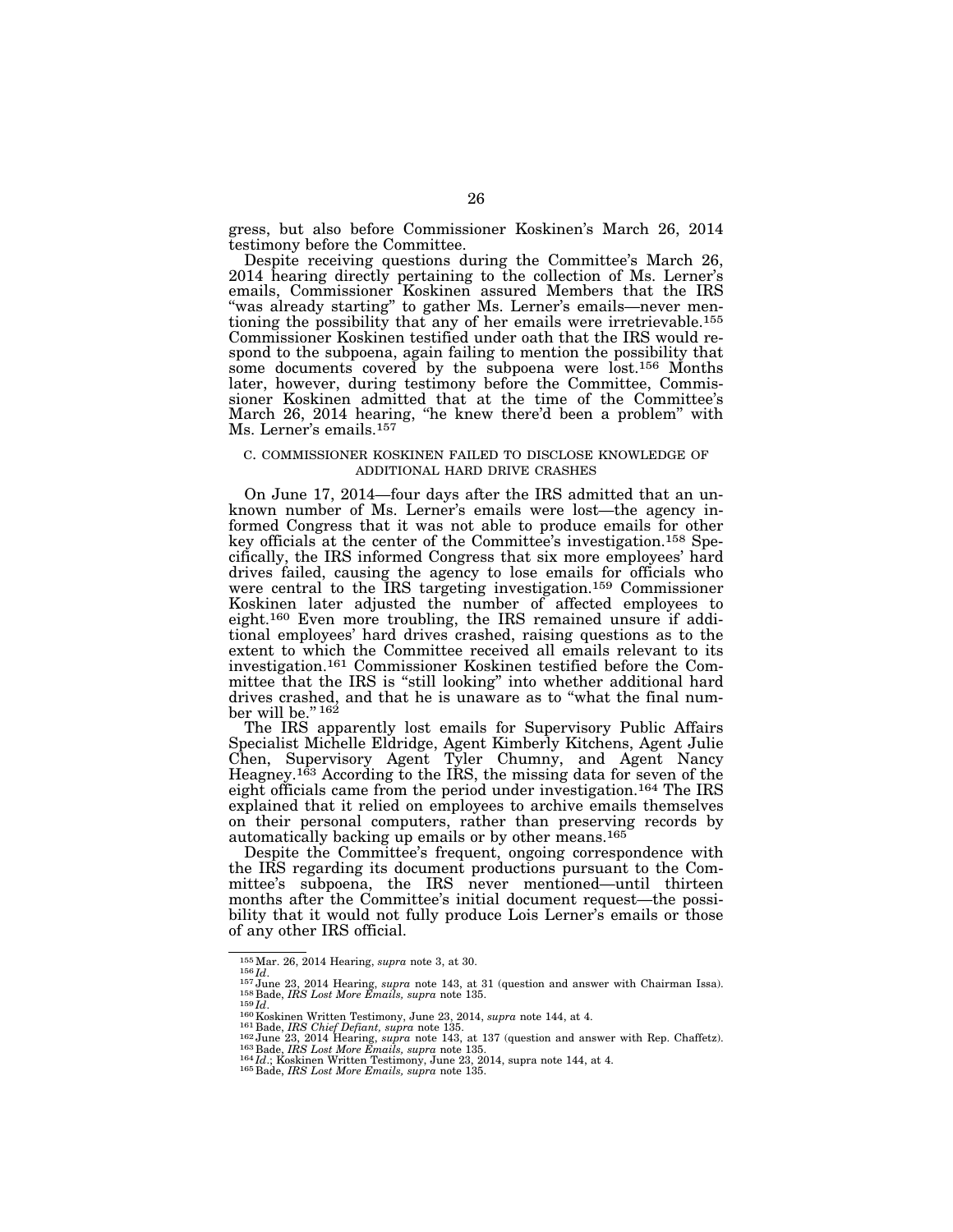Even when asked directly whether there were any other anomalies in the data retrieval for the Committee's requests, Commissioner Koskinen testified that he was not aware of any. He testified:

Rep. MASSIE. And what I want to ask you now is: Are there any other anomalies in the data or in the retrieval of emails that you can think of now so we can avoid having a second hearing on this in 6 months?

Mr. KOSKINEN. That's a fair question, a good question. I'm not aware of any.

Rep. MASSIE. Okay. So there's nothing like somebody came to you-

Mr. KOSKINEN. Other than we're pursuing the other custodians.

Rep. MASSIE. Right. The other eight hard drives that have crashed.

Mr. KOSKINEN. Right. That's what we knew last week. We're still looking. I don't know what the final number will be.

Rep. MASSIE. Okay. So you understood my question?

Mr. KOSKINEN. I understand your question.

Rep. MASSIE. A hint of bad news that was similar to the bad news we had in February, I'm asking you to just share it now.

Mr. KOSKINEN. And I've said I do not know of any other bad news, as you put it.166

The Committee later learned, however, that the IRS became aware of additional hard drive crashes one week before the June 23, 2014 hearing. During a transcribed interview with Committee staff, Thomas Kane, the IRS Deputy Associate Chief Counsel for Procedure and Administration, testified that the IRS learned of as many as twenty additional hard drive crashes on June 16, 2014. Commissioner Koskinen, however, failed to disclose the extent of these additional crashes, or that there were complications of any kind with respect to the agency's efforts to comply with the Committee's subpoenas. Mr. Kane testified:

Q. Sir, according to a news report, there were hard drive failures from other IRS custodians; is that right?

A. Yes. There were—well, there are—were identified potential hard drive problems, yes.167

Mr. Kane later testified that he became aware of the additional hard drive failures on June 16, 2014. He testified:

Q. And, sir, when did you personally become aware of those other hard drive problems?

A. On the Monday morning before that that first briefing took place.

Q. The briefing with Ways and Means?

A. Yes.

Q. So June 16?

<sup>&</sup>lt;sup>166</sup> June 23, 2014 Hearing, *supra* note 143, at 136–37 (question and answer with Rep. Massie). <sup>167</sup> Kane Tr. at 165.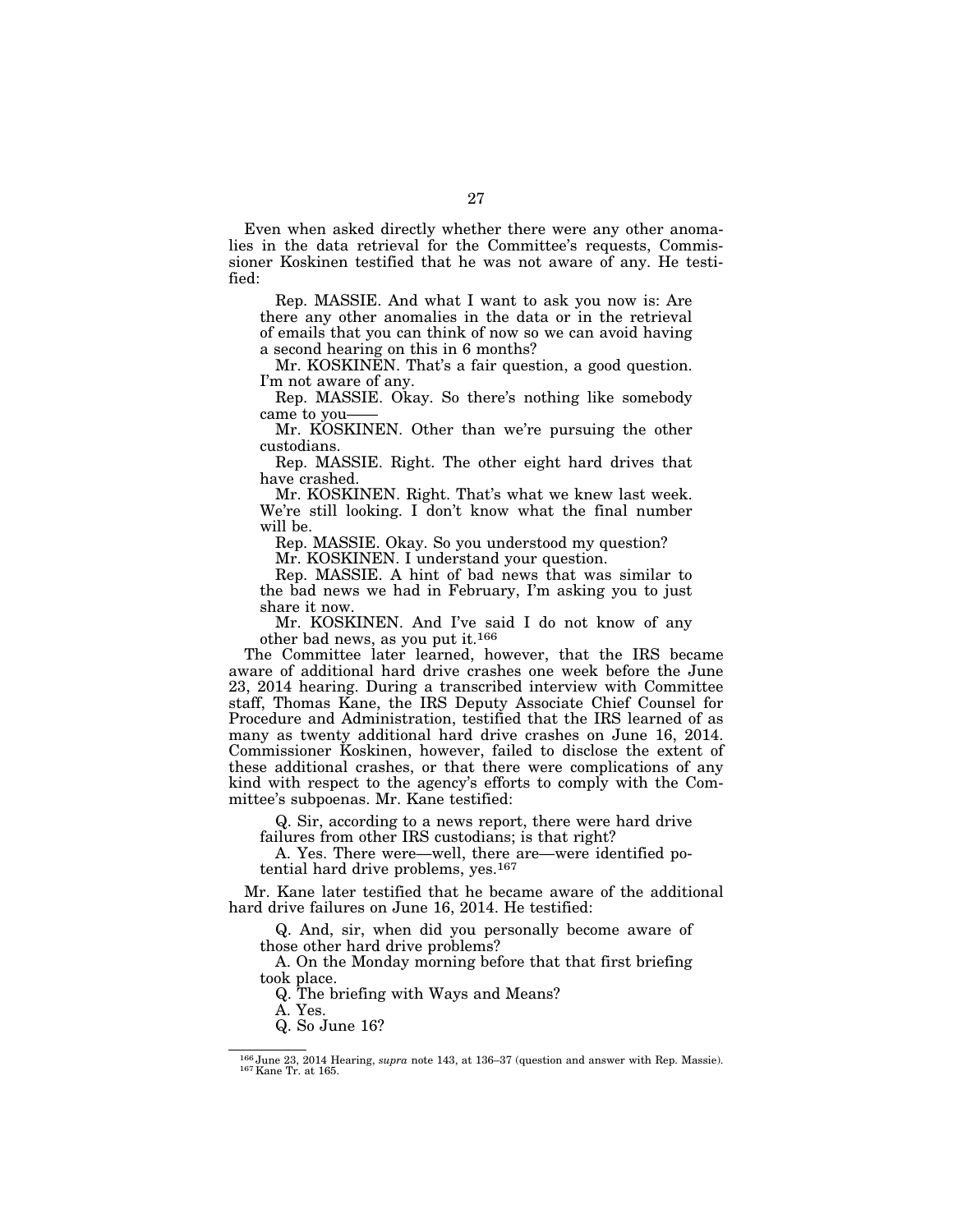A. That's right. I believe it was on Monday morning.168 Mr. Kane further testified:

Q. Do you know how many custodians, in addition to the seven or eight identified at Ways and Means?

A. I don't recall the exact number. It was less than 20, and again, some of these people were identified without any—these people were identified without any real investigation as to knowing, you know, what was reported or why and what the consequences of anything that may have been wrong.169

Mr. Kane explained that the IRS officials whose hard drives crashed included Andy Megosh, a group manager in EO Guidance, Kimberly Kitchens, an IRS revenue agent in Cincinnati, Justin Lowe, the Technical Advisor to the Commissioner of Tax-Exempt and Government Entities, and David Fish, Manager of EO Guidance—all relevant figures to the Committee's inquiry.170

When Commissioner Koskinen appeared before the Committee on June 23, 2014, he had a responsibility to provide a candid account of the additional hard drive crashes and whether the crashes could interfere with the agency's ability to respond to the subpoenas. Commissioner Koskinen's testimony that there were no other anomalies in the data collection indicates that he failed to fully disclose to the Committee all of the details the IRS knew at that time about the extent of the additional hard drive crashes.

### D. THE IRS MADE NO EFFORT TO RECOVER LOIS LERNER'S EMAIL ARCHIVE

Commissioner Koskinen testified that in 2011, the IRS maintained a disaster recovery system designed to back up computer contents for six months.<sup>171</sup> During a June 23, 2014 Committee hearing, Commissioner Koskinen explained that the IRS made no effort to recover Ms. Lerner's email archive from the six-month backups after she initially detected problems with her computer in June 2011.172

When the IRS informed Congress of Ms. Lerner's hard drive crash, the agency stated that IT professionals tried ''multiple processes to recover the information stored on her computer's hard drive," but the "hard drive was determined at the time to be unrecoverable by the IT professionals."<sup>173</sup> IT professionals, however, never attempted to recover her emails from the backup tapes.174 According to Commissioner Koskinen, the IRS failed to pursue recovery because it was "costly."<sup>175</sup> He testified:

Rep. CHAFFETZ. Thank the chairman. My understanding is that the backup of emails was only—only lasted for 6 months. Is that correct?

<sup>&</sup>lt;sup>168</sup>*Id.* at 165–66.<br>
<sup>169</sup>*Id.* at 169.<br>
<sup>170</sup>*Id.* at 172.<br>
<sup>170</sup>*Id.* at 172.<br>
<sup>171</sup>June 23, 2014 Hearing, *supra* note 133, at 92–93 (question and answer with Rep. Chaffetz).<br>
<sup>172</sup>*Id.*<br>
<sup>172</sup>*Id.*<br>
<sup>174</sup>*Id.*<br>
<sup>174</sup>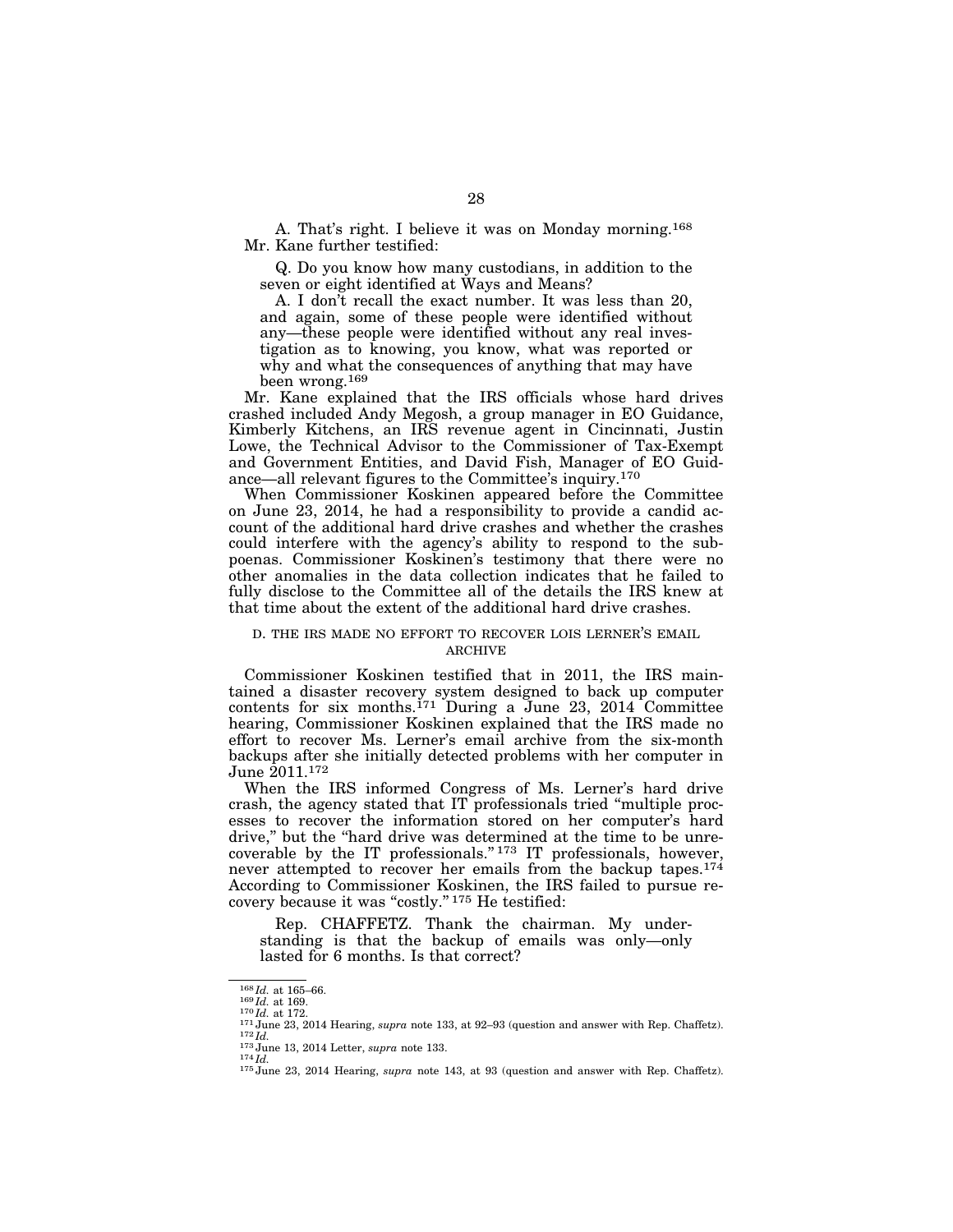Mr. KOSKINEN. Yes. It's actually a disaster recovery system, and it backs up for 6 months in case the entire system goes down.

29

Rep. CHAFFETZ. And that was in place in 2011?

Mr. KOSKINEN. That was the rule in 2011, policy.

Rep. CHAFFETZ. So when Lois Lerner figured out on June 13 that her computer crashed and you've—there have been emails showing that she was going to great lengths to try to get that recovered, why didn't they just go to that 6-month tape?

Mr. KOSKINEN. Because that 6-month tape is a disaster recovery tape that has all of the emails on it and is a very complicated tape to actually extract emails for. But I have not seen any emails to explain why they didn't do it. So I—it would be difficult, but I don't know why they didn't.

Rep. CHAFFETZ. But you said that the IRS was going to extraordinary lengths to give it to the recovery team.

Mr. KOSKINEN. That's correct. That's correct.

Rep. CHAFFETZ. But it's back up on tape?

Mr. KOSKINEN. For 6 months. Yes.

Rep. CHAFFETZ. And that was within the 6-month window. So why didn't you get them off the backup?

Mr. KOSKINEN. All I know about that is that the backup tapes are computer recovery tapes that put everything in one lump and extracting individual emails out of that is very costly and difficult and it was not the policy at the time.

Rep. CHAFFETZ. Did anybody try?

Mr. KOSKINEN. I have no idea—indication that they did.

Rep. CHAFFETZ. So you have multiple emails showing that she was trying to recover this. The testimony of the IRS that they were trying desperately—in fact, you got a forensic team to try to extract this. You went to great lengths. You made a big point over the last week about all the efforts you were going through. But they were backed up on tape and you didn't do it?

Mr. KOSKINEN. As far as I know, they did not. But they did have, as I noted in the email, she had 3 months' worth of emails at that time going from April—or 2 months from April to—176

Despite the IRS's policy in 2011 to retain six-month backup tapes of the contents of employees' computers, IT professionals apparently neglected to use all available resources at that time to retrieve Ms. Lerner's emails, including forgoing any attempt to recover her emails from the agency's own disaster recovery system.

### E. COMMISSIONER KOSKINEN'S MISLEADING STATEMENTS THAT NO BACKUP TAPES EXIST

Subsequently, the Committee learned that contrary to Commissioner Koskinen's assertions, some backup material did exist. TIGTA informed the Committee on July 29, 2014, that at least

<sup>176</sup> *Id.* at 92–93.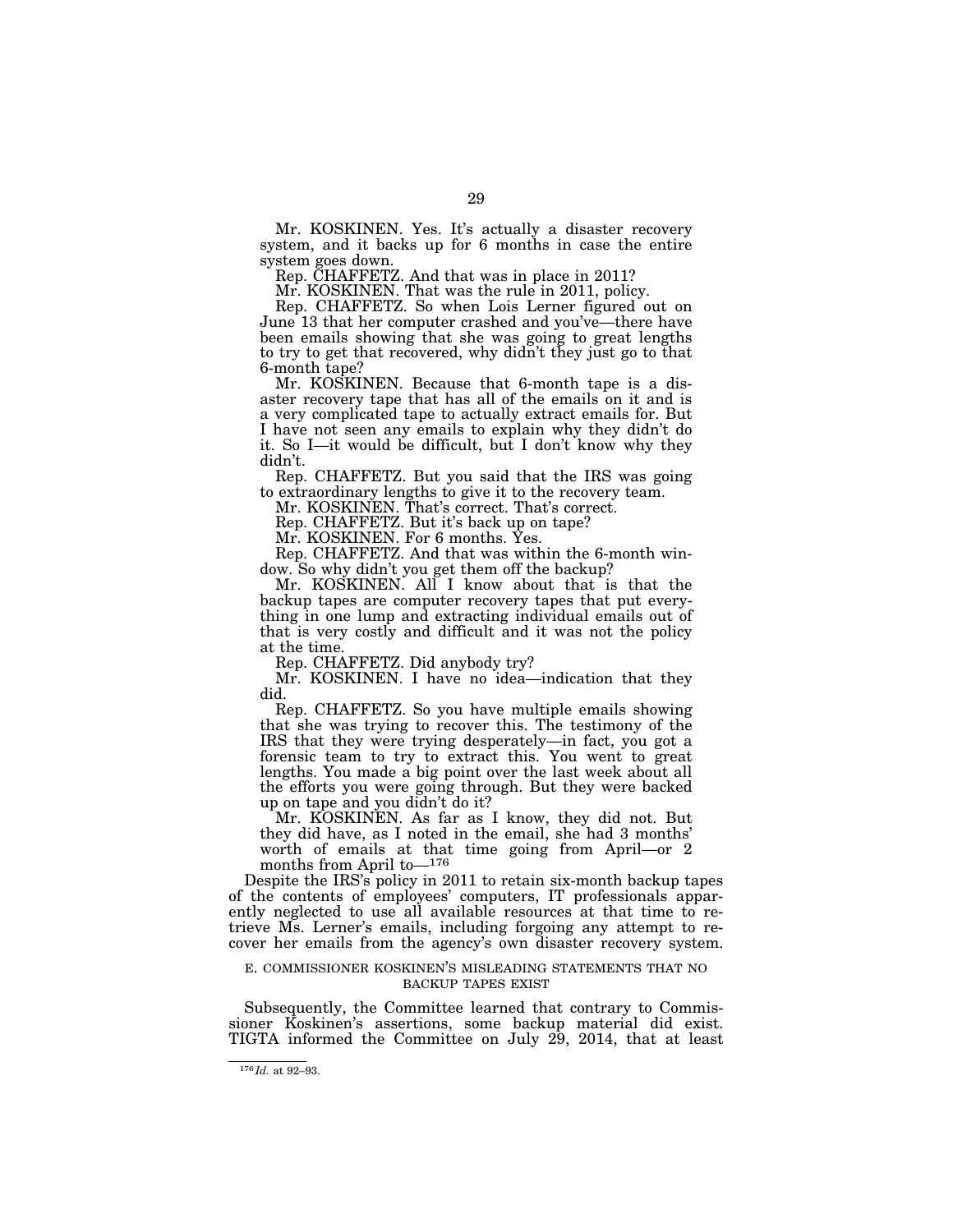some backup tapes were not overwritten by the IRS.<sup>177</sup> TIGTA also told the Committee it located Microsoft Exchange server drives from the relevant period, and that the IRS had not searched those drives because agency staff were under the mistaken belief the drives had been destroyed.178 The IRS never bothered to determine whether this was true.

In fact, TIGTA located a number of backup tapes that yielded some emails within fifteen days. Timothy Camus, the TIGTA Deputy Inspector General for Investigations, testified:

Rep. CHAFFETZ. Start to finish, how long did it take for you to find the tapes when you started in June? I believe it was June of 2014.

Mr. CAMUS. Correct. We took possession of—740—the initial set of backup tapes on July 1, roughly 15 days after we started our investigation.179

Had the IRS taken immediate steps to locate backup tapes concurrent with the discovery of the gap in Ms. Lerner emails in February 2014, tapes containing up to 24,000 emails may not have been destroyed on March 4, 2014.

### 1. POOR IRS LEADERSHIP LED TO DESTRUCTION OF BACKUP TAPES

The IRS information technology department records backups incrementally on a daily basis, with a full backup performed weekly.180 Before May 2013, the IRS reused and recycled backup tapes every six months as a cost saving measure.181

On May 22, 2013, the IRS Chief Technology Officer Terence Milholland sent an email directive to senior staff ordering the preservation of electronic email media indefinitely.182 That email, titled "Information Retention Policy Revision," changed the previous policy of keeping backup tapes only for six months.183 Mr. Milholland's order stated:

Given the current environment and ongoing investigations, do not destroy/wipe-reuse and of the existing backup tapes for email, or archiving of other information from IRS personal computers. Further, do not reuse or refresh or wipe information from any personal computer that is being reclaimed/returned/refreshed/updated from any employee or contractor of the IRS. Finally, effective immediately, the email retention policy for backups is to be indefinite rather than 6 months. $1\overline{84}$ 

 $^{177}$  Conference call between Treasury Inspector Gen. for Tax Admin. and Cong. Staff (July 29, 2014). <sup>178</sup> *Id.* <sup>178</sup> *Id.* <sup>179</sup> *IRS: TIGTA Update Part II: Hearing Before the H. Comm on Oversight and Gov. Reform,* <sup>114th</sup> Cong. (2015).

<sup>1&</sup>lt;sup>80</sup>TIGTA report, *supra* note 4, at 12.<br><sup>181</sup>*Id.* at 12.<br><sup>182</sup> Email from Terrance Milholland, Internal Revenue Serv., to Lauren Buschor, Karen Freeman, Daniel Chaddock, David Stender, and Anne Shepherd, (carbon copy to Stephen Manning, <sup>183</sup> TIGTA report, *supra* note 4, at 4.<br><sup>184</sup> Email from Terrance Milholland, Internal Revenue Serv., to Lauren Buschor, Karen Free-

man, Daniel Chaddock, David Stender, and Anne Shepherd, (carbon copy to Stephen Manning, Gina Garza, Tracey Babcock, and Kathleen Walters, Internal Revenue Serv.) (May 22, 2013).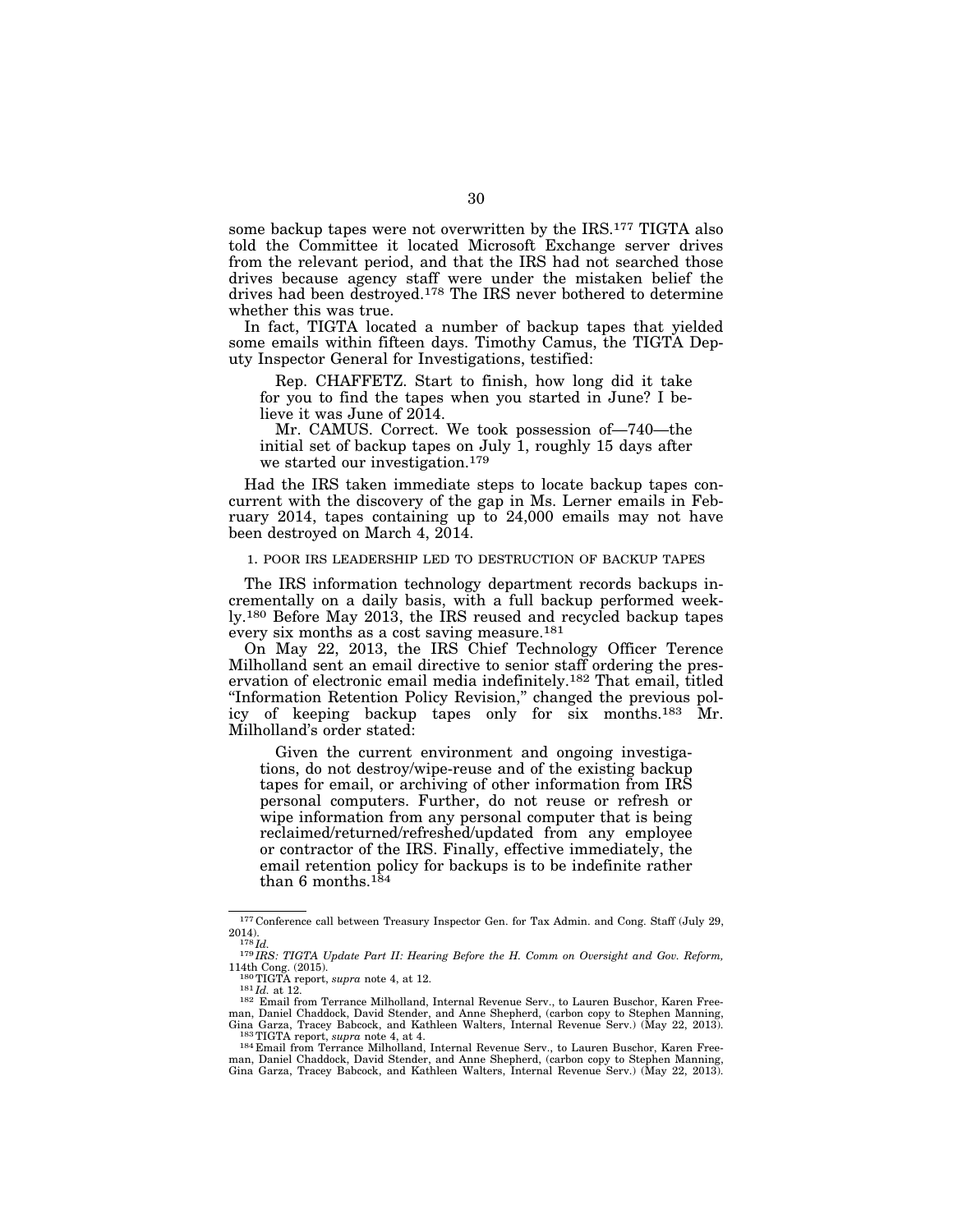Mr. Milholland continued: ''In other words, retain everything to do with email or information that may have been stored locally on a personal computer.'' 185

In an interview with TIGTA, Mr. Milholland stated he was ''blown away'' at the revelation that backup tapes were degaussed in March 2014, ten months after he issued this directive.<sup>186</sup>

Despite the need to preserve documents for the ongoing investigations by Congress, the Department of Justice, and TIGTA, IRS senior leadership made no effort to ensure the IRS IT department and lower level personnel understood the impact of, or complied with, the preservation order. Commissioner Koskinen was made aware of the existence of the preservation order shortly after his appointment as IRS Commissioner.187 Yet, he did nothing to ensure that his staff complied. He neither reissued it nor sent out an email reminding IRS personnel of its importance. In fact, he took no action of any kind with respect to the order. When asked by TIGTA if the email directive was sufficient, Mr. Koskinen acknowledged the matter ''probably could have been handled differently."  $^{\rm 188}$ 

Commissioner Koskinen repeatedly missed opportunities to ensure compliance with the preservation order. Mr. Koskinen failed to raise the issue in February 2014 upon learning of the gap in emails; he failed to ensure that the Media Management Midnight Unit (the team that destroyed the backup tapes) properly understood the order; and failed to make certain that individuals who ordered the destruction of the specific media, in this instance the backup tapes, properly understood the preservation order.189 Mr. Camus testified:

Rep. WALBERG. So based on your investigation, what efforts did the IRS, Terry Milholland or anyone else, make to ensure that the CTO's email notice to cease routine destruction of electronic records was actually followed by low-level employees?

Mr. CAMUS.There is very much confusion, and I'm not certain there was appropriate management oversight of that directive.190

In February 2014, upon learning that emails may be missing, the IRS should have investigated whether backup tapes existed, and whether the instruction not to destroy documents was properly understood and executed throughout the agency. Counselor to the Commissioner, Catherine Duval, testified her first reaction upon discovering the gap in the Ms. Lerner production on February 2, 2014, was to revisit the preservation order. During a transcribed interview, Ms. Duval testified:

Q. Now, Mr. Kane testified before us that you first noticed a discrepancy in the number of Lois Lerner emails in early February 2014. Is that right?

<sup>&</sup>lt;sup>185</sup>*Id.*<br><sup>186</sup>*Id.*<br><sup>188</sup>*Id.*<br><sup>189</sup>*Id.* at 16.<br><sup>199</sup>*Id.* at 16. <sup>199</sup>*AIRS: TIGTA Update Part II: Hearing Before the H. Comm on Oversight and Gov. Reform,* 114th Cong. (2015).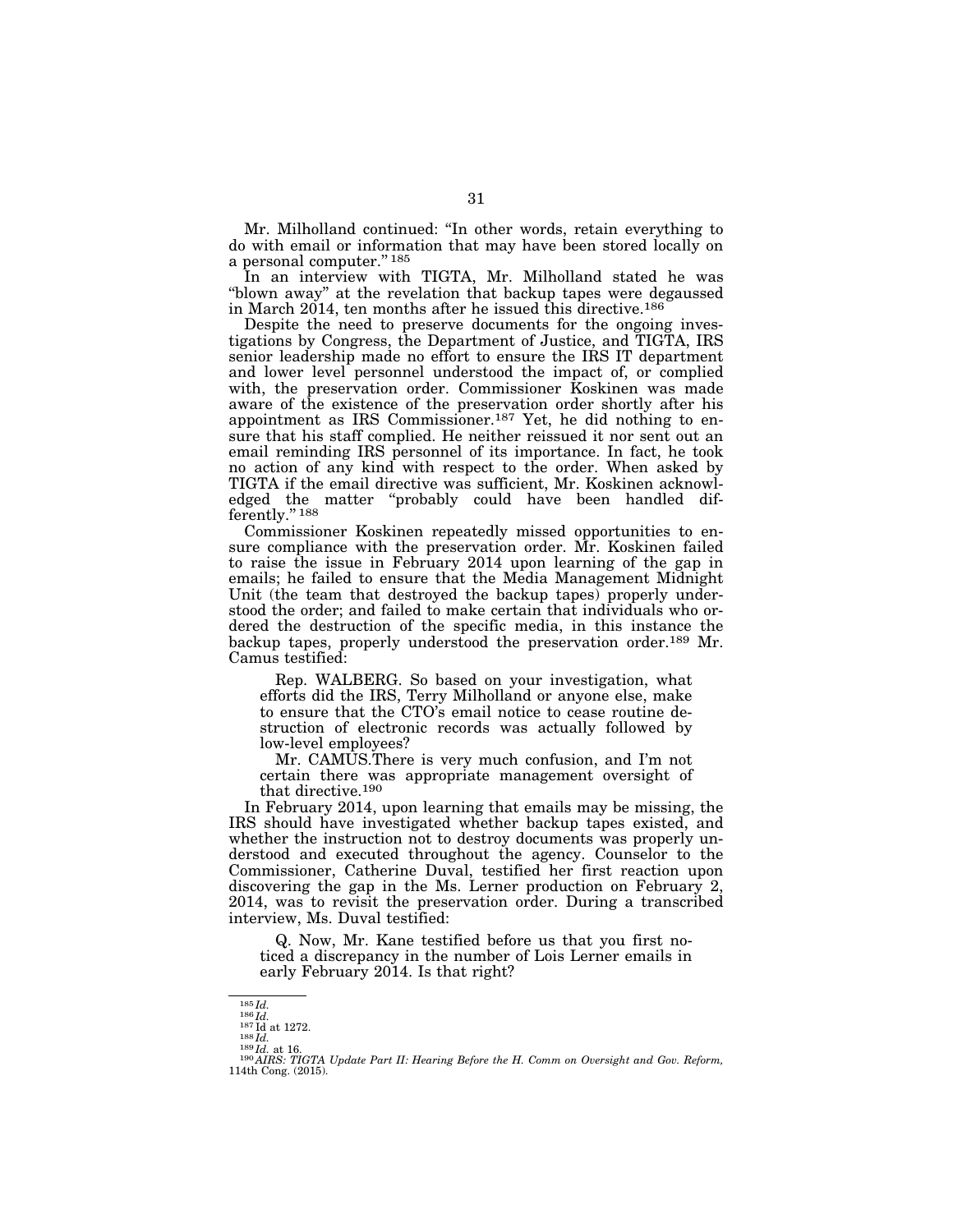A. I came into the office, confess something now. I came into the office on Super Bowl Sunday instead of watching the Super Bowl. That's my confession. At that time, I looked at a list of the Lois Lerner emails that had been produced to Congress. And in looking at that, I saw a disproportionate distribution of dates.

Q. Okay. What was your reaction?

A. My reaction was the next day I talked to the IT people and other folks in the Office of Chief Counsel about the need to look for backup tapes from the relevant time period, to secure Ms. Lerner's laptop, to do a quality control check on the document preservation and collection process. And to learn what we could learn about that.191

Despite her instinct to confirm agency-wide compliance with the document preservation order, it does not appear that occurred. Had Ms. Duval taken action, the destruction of the backup tapes would have halted. When TIGTA investigated the missing emails, however, the gross mismanagement of the preservation notice came to light. TIGTA found a breakdown in communications following Mr. Milholland's email directive resulted in the failure to preserve backup tapes. Had IRS managers taken simple steps to ensure compliance with the order, the tapes likely would not have been destroyed.

At any point between May 2013 and March 4, 2014, Mr. Koskinen could have confirmed the preservation order was properly distributed to those whose job it is to destroy backup tapes, hard drives, and other media. The Media Management Midnight Unit, the team that destroyed the backup tapes, failed to understand the scope of the preservation order. IRS leadership should have ensured these individuals in particular knew that backup tapes were not to be destroyed.

Robert Lyewsang, an IT specialist at the IRS, told TIGTA he never received a copy of the preservation order, nor did anyone in his chain of command explain the need to preserve the backup tapes. Because of this, he sent the Form 3210 to the Media Management Midnight Team formally authorizing the destruction of the backup tapes.192

Mr. Lyewsang authorized the destruction of the tapes because Steve Warren, the manager of IT backup equipment nationwide, told him the tapes were not needed and the room where they were located needed to be cleaned out. Mr. Warren told Mr. Lyewsang the agency no longer needed the backup tapes sometime in the fall of 2013.<sup>193</sup> Mr. Lyewsang told TIGTA that the IRS wanted to remodel the space to house a new network operations center, and he was being pressured to move the backup tapes.194 Mr. Lyewsang's intern testified under oath about the disorganized cleaning process, specifically that the room in question had been a year overdue for clearing out to reduce computer space.195

As Commissioner Koskinen acknowledged, verifying that IRS employees understood the directive to preserve all backup tapes could,

<sup>&</sup>lt;sup>191</sup>Transcribed interview of Catherine Duval, Internal Revenue Serv. (July 31, 2014). <sup>192</sup> *Id.* at 963. <sup>193</sup> *Id.* at 963. <sup>194</sup> *Id.* at 1202.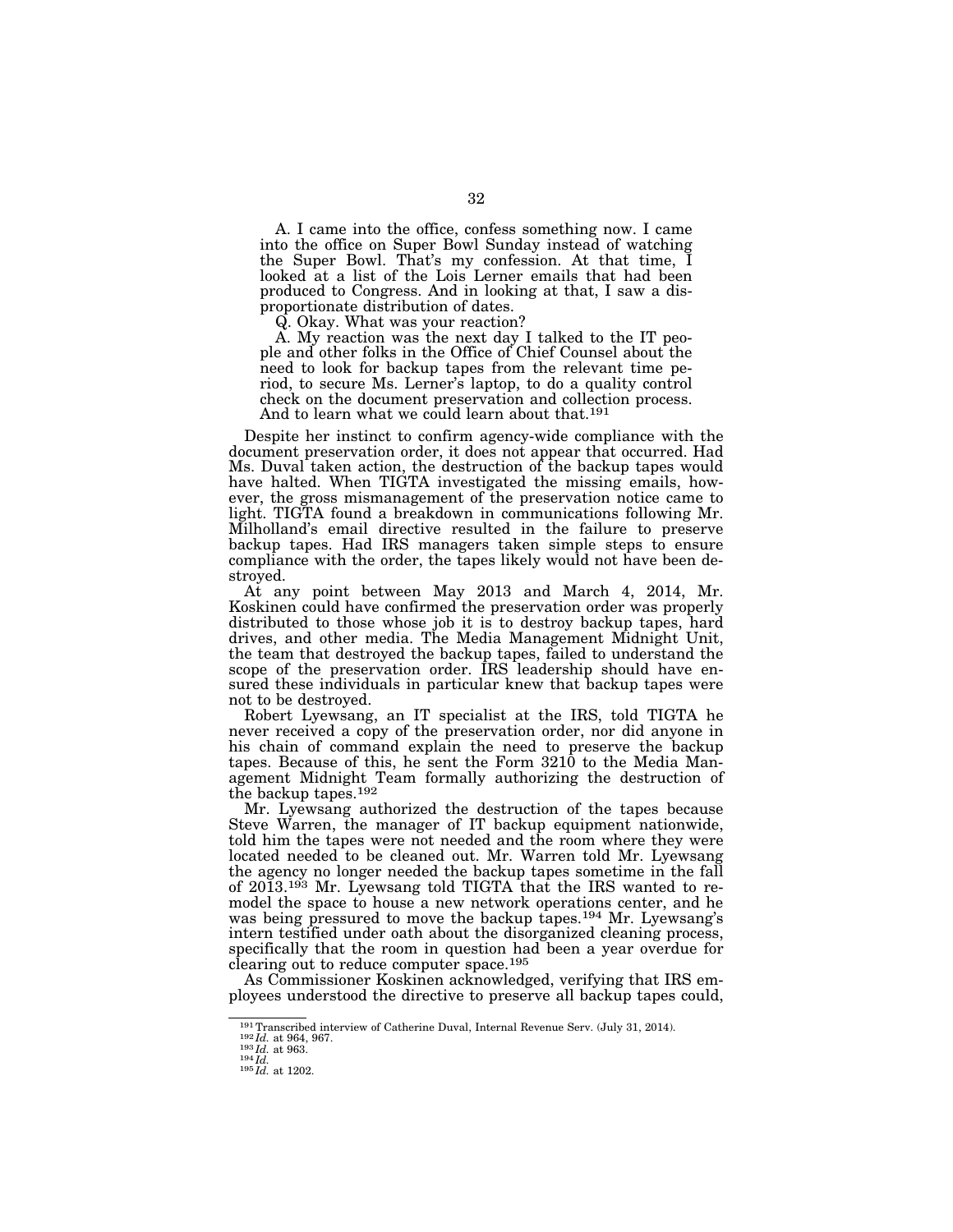and should, have been done differently. Upon becoming commissioner, Mr. Koskinen should have taken steps to ensure that IRS employees knew of and were properly following the preservation order. At a minimum, after learning about the missing emails, Commissioner Koskinen should have directed his subordinates to make sure the people on the ground—the people who most needed to know about the preservation directive—were aware of the need to preserve backup tapes. Instead, IRS employees did not understand the preservation order and failed to preserve relevant backup tapes.

In June 2014, after the IRS acknowledged the missing Lerner emails, the agency stated that it ''confirmed that backup tapes from 2011 no longer exist because they have been recycled'' but failed to disclose when this occurred.196 Commissioner Koskinen repeated this information during his sworn testimony to the House Committee on Ways and Means on June 20, 2014, where he testified that the IRS went to "great lengths" to recover Ms. Lerner's emails.

The Committee learned these statements were false. Not only did the IRS fail to ''confirm'' the tapes had been destroyed, the backup tapes were swiftly recovered by TIGTA when it became aware of the issue in June 2014. Further, had the IRS either abided by its preservation notice of May 22, 2013 or looked for backup tapes upon learning of the problems in the email production in February 2014, up to 24,000 additional Lerner emails may have been recovered. The IRS, however, failed on both accounts.

### 2. THE CURRENT IRS EMAIL SYSTEM BACKUP TAPES

In May 2011, the IRS migrated its email backup system from New Carrollton, Maryland, to Martinsburg, West Virginia.197 At that time, and until May 22, 2013, IRS policy was to recycle the backup tapes every six months.198 On May 22, 2013, IRS Chief Technology Officer Terence Milholland issued a policy directive via email titled "Information Retention Policy Revision," changing the backup tape recycle policy to an indefinite retention period.199

TIGTA learned about Lois Lerner's hard drive crash and resulting gaps in the IRS's production on June 13, 2014, the same day Congress and the American public learned of the problem, but months after the IRS discovered the missing emails.200 TIGTA promptly opened an investigation to determine whether the emails the IRS reported as lost could be recovered.

Two weeks later, on June 30, 2014, TIGTA requested the IRS provide any backup tapes that could contain Lerner's emails from January 1, 2008, through December 31, 2011.201 In response to this request, the IRS provided 744 tapes that may have been used to

<sup>&</sup>lt;sup>196</sup> Letter from Leonard Oursler, Internal Revenue Serv., to Hon. Ron Wyden, Chairman, & Hon. Orrin Hatch, Ranking Member, S. Comm. on Finance, encl. 3 (June 13, 2014).

Hon. Orrin Hatch, Ranking Member, S. Comm. on Finance, encl. 3 (June 13, 2014).<br><sup>197</sup>I*RS: TIGTA Update Part II, Hearing Before the H. Comm. on Oversight & Gov't Reform,<br>114th Cong. 4 (2015) (written testimony of Hon. J. R* 

<sup>&</sup>lt;sup>198</sup> TIGTA report, *supra* note 4, at 4. 199 TIGTA report of the 35 TIGTA report, *supra* note 4, at 4. 199 Email from Terrance Milholland, Internal Revenue Serv. to Lauren Buschor, Karen Freeman, Daniel Chaddock, David Stender, and Anne Shepherd, (carbon copy to Stephen Manning, Gina Garza, Tracey Babcock, and Kathleen Walters, Internal Revenue Serv.) (May 22, 2013).<br><sup>200</sup>TIGTA report, *supra* note 4, at 1. <sup>201</sup>*Id.* at 13.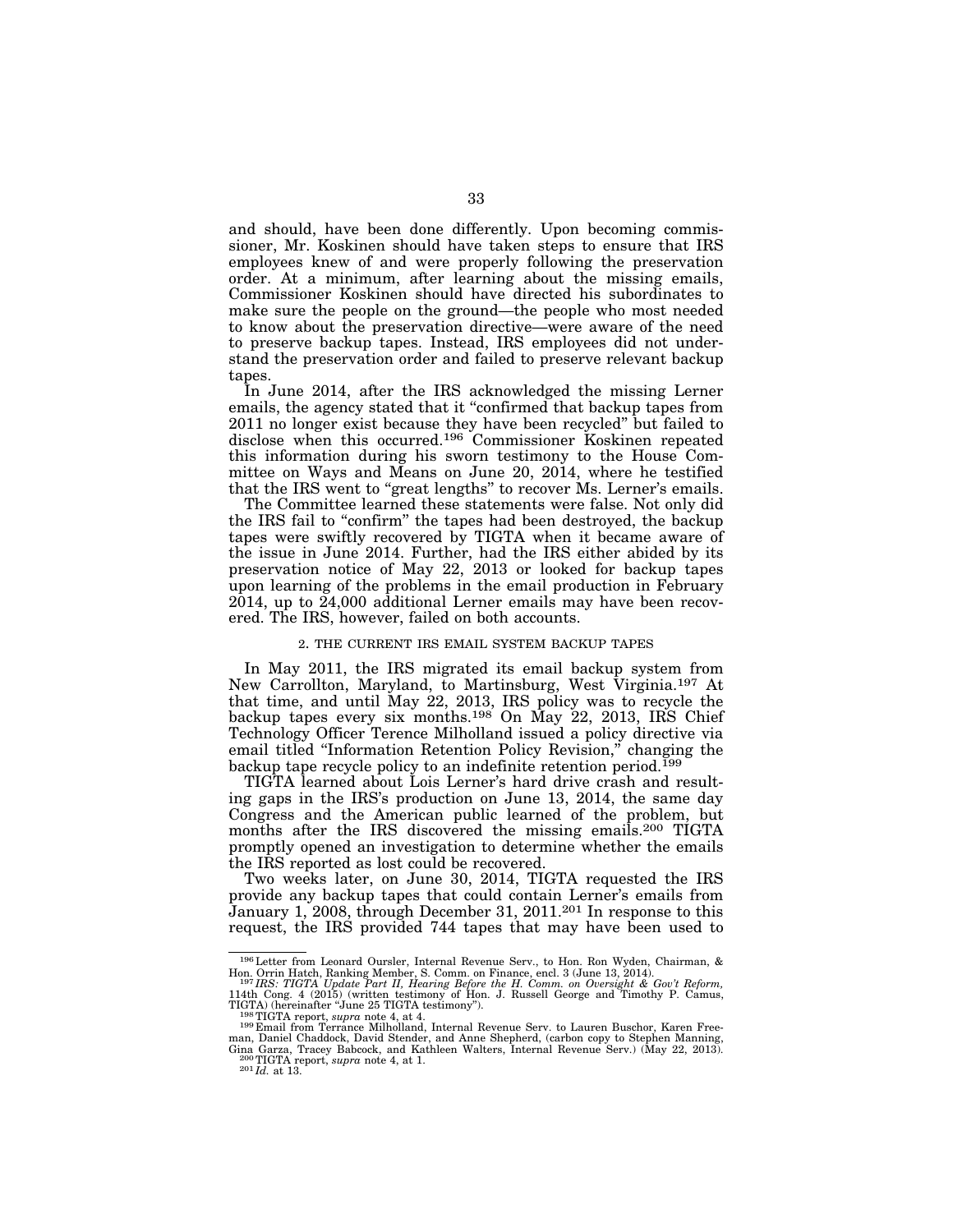back up Lerner's email account.<sup>202</sup> From these tapes, TIGTA found five sets of weekly backups of Lerner's email beginning on November 20, 2012, approximately six months before Milholland's backup tape retention policy directive took effect.203 According to TIGTA, these tapes are the oldest known Lerner email account backups available.204

TIGTA compared the Lerner emails it recovered from these backup tapes to the IRS's production to Congress and found over 1,000 new emails the IRS never produced.205

Timothy Camus, the TIGTA Deputy Inspector General for Investigations, explained to the Committee how TIGTA found the backup tapes for the current IRS email system: ''To the best we can determine through the investigation, they just—*they simply didn't look for those emails.* So for the 1,000—over 1,000 emails that we found on the backup tapes—*we found them because we looked for them*.'' 206 In fact, TIGTA determined the agency failed to look in five of the six possible sources of ''electronic media, all of which the IRS had in their possession.''

### 3. THE DECOMMISSIONED EMAIL SERVER BACKUP TAPES

When the IRS moved the email server from New Carrollton, Maryland to Martinsburg, West Virginia, it turned off the old email server but left it in place.<sup>207</sup> In December 2011, IRS IT employees disassembled the server and treated the server hard drives and backup tapes as junk.208 In April 2012, most, but not all, of these parts were destroyed by an IRS contractor. In December 2013, months after the preservation order was issued, the remaining servers and backup tapes were shipped to Martinsburg for destruction.209 These servers and tapes remained in Martinsburg until March 2014 until Mr. Lyewsang sent the proper paperwork to destroy the hard drives and backup tapes.<sup>210</sup>

On or about March 4, 2014, one month after the IRS realized it did not have all of Ms. Lerner's emails, IRS employees on the Media Management Midnight Unit in Martinsburg, West Virginia, magnetically erased, or degaussed, 422 backup tapes that likely contained full, weekly backups of Lerner's email account dating back to late November or December 2010.211 During its investigation, TIGTA found and examined these tapes, but they contained no recoverable data.212 As discussed above, the employees did not destroy the server hard drives shipped with the backup tapes because they incorrectly believed the preservation order only applied to hard drives.213

Notwithstanding Mr. Milholland's May 2013 directive not to destroy any of the backup tapes for email, the IRS continued to

<sup>202</sup> *Id.*<br>
<sup>203</sup> *Id.* at 14.<br>
<sup>204</sup> *Id.* at 14.<br>
<sup>205</sup> *Id.* at 15.<br>
<sup>205</sup> *Id.* at 15.<br>
<sup>206</sup> *June* 25 TIGTA Update Part II, Hearing Before the H. Comm. on Oversight & Gov't Reform,<br>
<sup>207</sup> June 25 TIGTA testimony, *sup* 

<sup>&</sup>lt;sup>208</sup> TIGTA report, *supra* note 4, at 3.<br>
<sup>209</sup>Id.<br>
<sup>210</sup>Id. at 17.<br>
<sup>212</sup>June 25 TIGTA testimony, *supra* note 191, at 7.<br>
<sup>212</sup>June 25 TIGTA testimony, *supra* note 191, at 7.<br>
<sup>213</sup> TIGTA report, *supra* note 4, at 17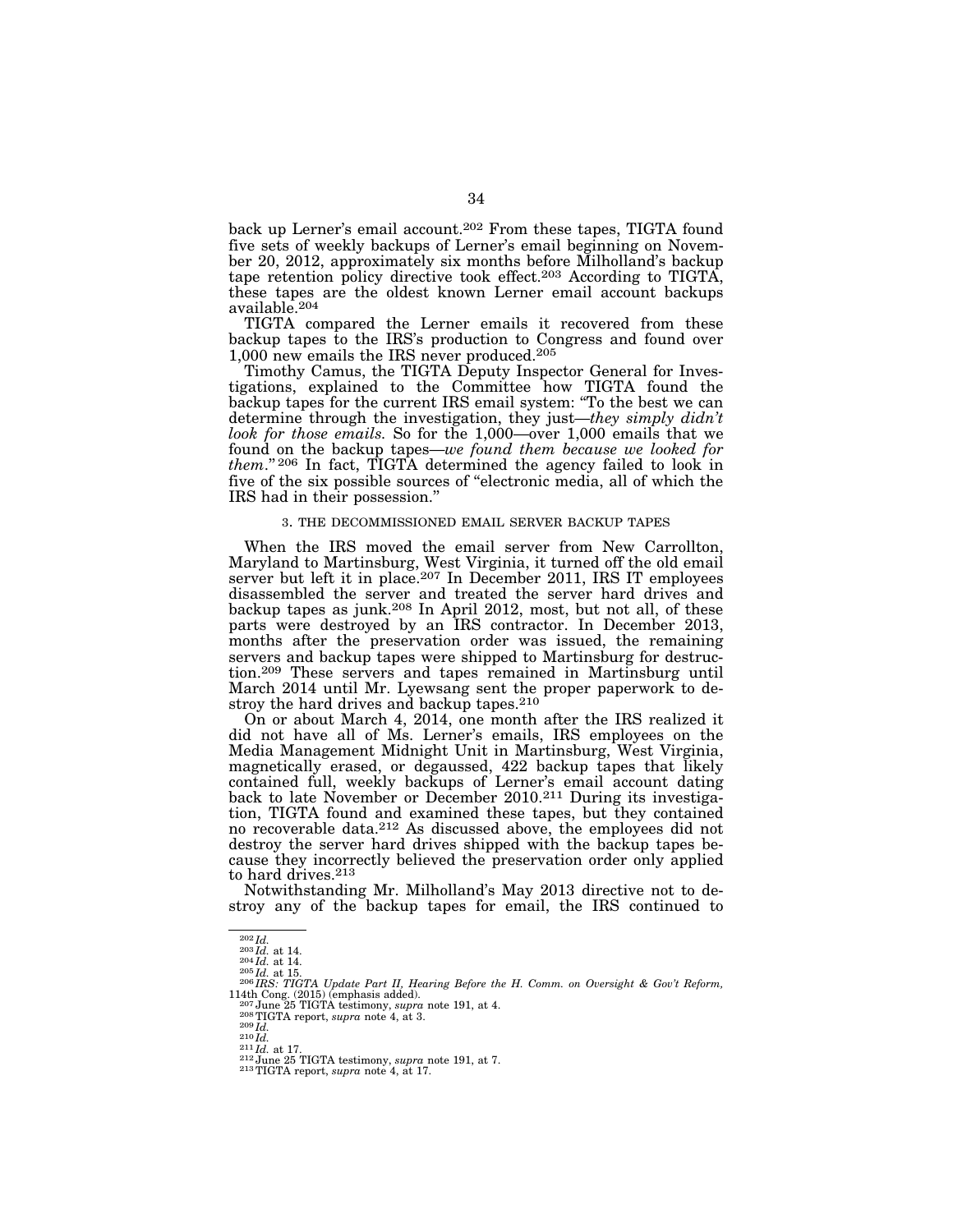degauss backup tapes until approximately June 2014.214 TIGTA estimates the IRS's failure to comply with the May 2013 preservation order and congressional subpoenas resulted in the loss of up to 24,000 Lerner emails.215 Mr. Camus testified before the Committee about the destruction of these tapes. He stated:

Rep. JORDAN. How in the world, with the preservation order and the subpoena did they destroy 422 tapes, containing, according to your investigation, potentially 24,000 emails? How does that happen, Mr. Camus?

Mr. CAMUS. *It's an unbelievable set of circumstances that would allow that to happen.*216

Despite the known gaps in Ms. Lerner's emails identified in February 2014, the IRS never asked any of the employees in question to look for backup tapes or the server hard drives associated with the decommissioned server.217 TIGTA made the first request for these tapes in June 2014. TIGTA found, if the IRS had actually conducted a search for backup tapes for Ms. Lerner's email account, the agency would have probably identified the tapes before they were degaussed in March  $\overline{2014}$ .<sup>218</sup>

Though Commissioner Koskinen testified the IRS made ''extraordinary efforts'' to recover Ms. Lerner's emails, TIGTA's investigation shows this is not the case. Mr. Camus testified:

Rep. WALBERG. Given the IRS's failure to attempt the methods TIGTA used to recover the missing emails, would you characterize the IRS efforts as extraordinary?

Mr. CAMUS. I would not.219

In fact, TIGTA found IRS's lack of due diligence extended beyond the backup tapes. Mr. Camus testified the IRS failed to search five of six potential sources for Lerner emails. He stated:

Rep. WALBERG. How many potential sources for recov-

ering Lerner's emails existed for the IRS?

Mr. CAMUS. We believe there were six.

Rep. WALBERG. Namely?

Mr. CAMUS. The hard drive would have been a source, Blackberry source, backup tapes a source, server drives a source, the backup tapes for the server drives, and then finally the loaner lap tops.

Rep. WALBERG. How many of these six did the IRS search?

Mr. CAMUS. We're not aware that they searched any one in particular. They did—it appears they did look into initially whether or not the hard drive had been destroyed, but they didn't go much further than that.220

The lack of due diligence with respect to retrieving Ms. Lerner's missing emails was compounded by a stunning ignorance of where

<sup>&</sup>lt;sup>214</sup> *Id.* at 17.<br><sup>215</sup> June 25 TIGTA testimony, *supra* note 191, at 8.<br><sup>216</sup> IRS: *TIGTA Update Part II: Hearing Before the H. Comm. on Oversight & Gov't Reform,* 114th Cong. (2015) (emphasis added).<br><sup>217</sup>TIGTA report, *supra* note 4, at 18.<br><sup>218</sup>*Id. 2*<sup>18</sup>*Id. 216 Id. 218 Id. 219 IRS: TIGTA Update Part II: Hearing Before the H. Comm. on Oversight & Gov't Reform,* 

<sup>114</sup>th Cong. (2015). 220 *IRS: TIGTA Update Part II: Hearing Before the H. Comm. on Oversight and Gov't Reform,* 

<sup>114</sup>th Cong. (2015).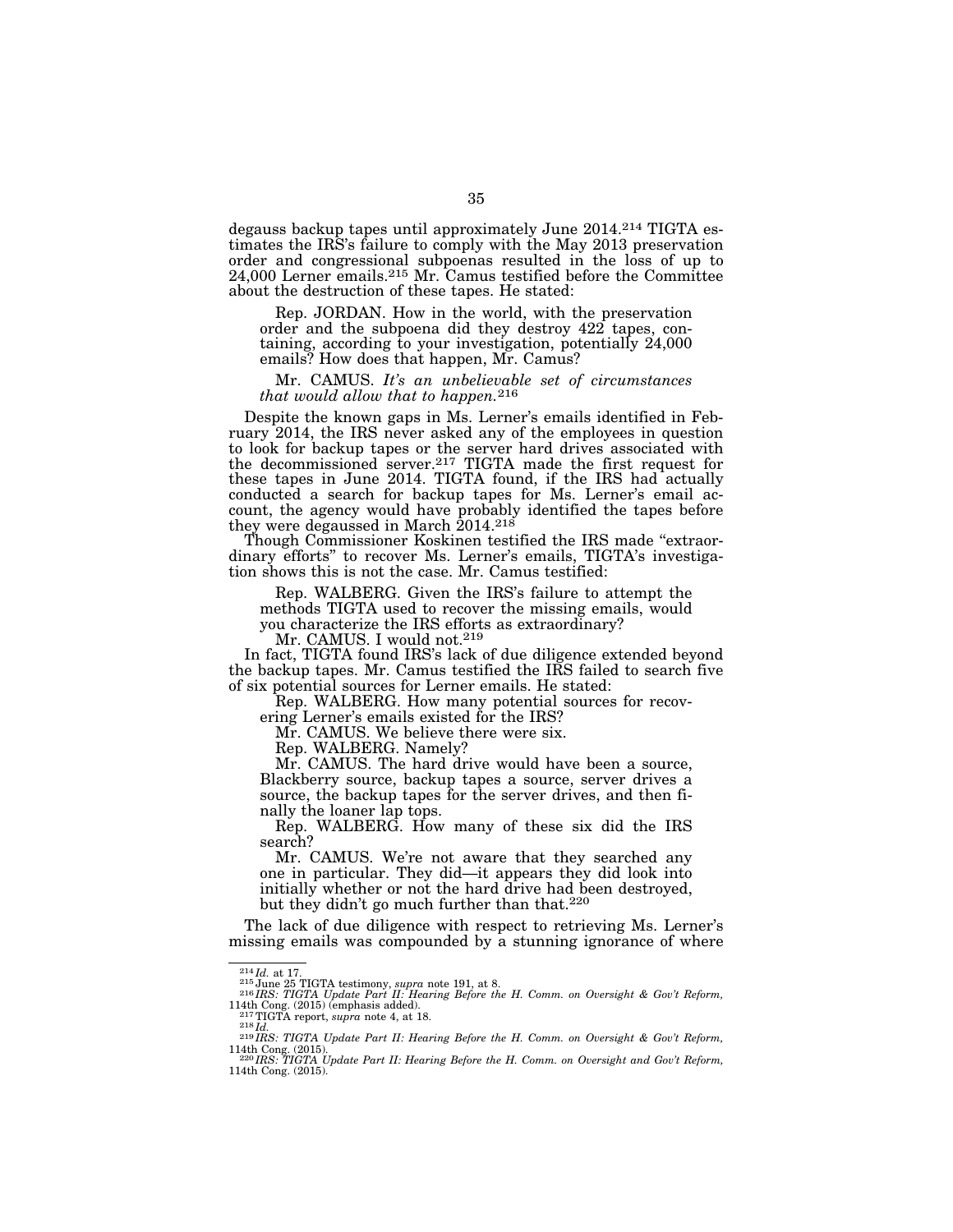those missing emails might reside. On June 20, 2014, after the email problems became public, Commissioner Koskinen testified he was not even aware as to whether or not Ms. Lerner had a Blackberry. He testified:

Rep. PRICE. Do you [know]—if Lois Lerner had a Blackberry or an iPhone?

Mr. KOSKINEN. I do not know.

Rep. PRICE. Can you find out if Lois Lerner had an had an iPhone or a Blackberry for us?

Mr. KOSKINEN. I can find that out and be happy to let you know.221

Commissioner Koskinen's posture with respect to the Committee's efforts to obtain Ms. Lerner's emails delayed the Committee's investigation. Commissioner Koskinen's credibility was further damaged when TIGTA found approximately 1,000 missing Lerner emails that Commissioner Koskinen previously claimed were permanently lost. In fact, TIGTA located a number of backup tapes that yielded some emails within fifteen days. Timothy Camus, the TIGTA Deputy Inspector General for Investigations, testified:

Rep. CHAFFETZ. Start to finish, how long did it take for you to find the tapes when you started in June? I believe it was June of 2014.

Mr. CAMUS. Correct. We took possession of—740—the initial set of backup tapes on July 1, roughly 15 days after we started our investigation.222

Had the IRS taken immediate steps to locate backup tapes upon the discovery of the gap in Lerner emails in February 2014, tapes containing up to an additional 24,000 emails may not have been destroyed on March 4, 2014. Mr. Camus further testified:

Rep. CHAFFETZ. Mr. Camus, the IRS had these emails. And you said they didn't purposely destroy them, but what did they do with these emails?

Mr. CAMUS. To the best we can determine through the investigation, they just simply didn't look for those emails. So for the 1,000—over 1,000 emails that we found on the backup tapes—we found them because we looked for them. $223$ 

### **VIII. Commissioner Koskinen Should be Censured and Condemned**

More than two years have passed since Congress began investigating the IRS's mistreatment of conservative tax-exempt groups. After reviewing more than one million pages of documents, conducting more than 50 transcribed interviews, and holding over a dozen public hearings, the American people still do not have a complete accounting of the IRS's deprivation of American citizens' first Amendment rights.

<sup>221</sup> *IRS Commissioner John Koskinen: Hearing Before the H. Comm. on Ways and Means*, 113th Cong. (2014). 222 *IRS: TIGTA Update Part II: Hearing Before the H. Comm. on Oversight and Gov't Reform*,

<sup>114</sup>th Cong. (2015). 223 *IRS: TIGTA Update Part II: Hearing Before the H. Comm. on Oversight and Gov't Reform*,

<sup>114</sup>th Cong. (2015) (emphasis added).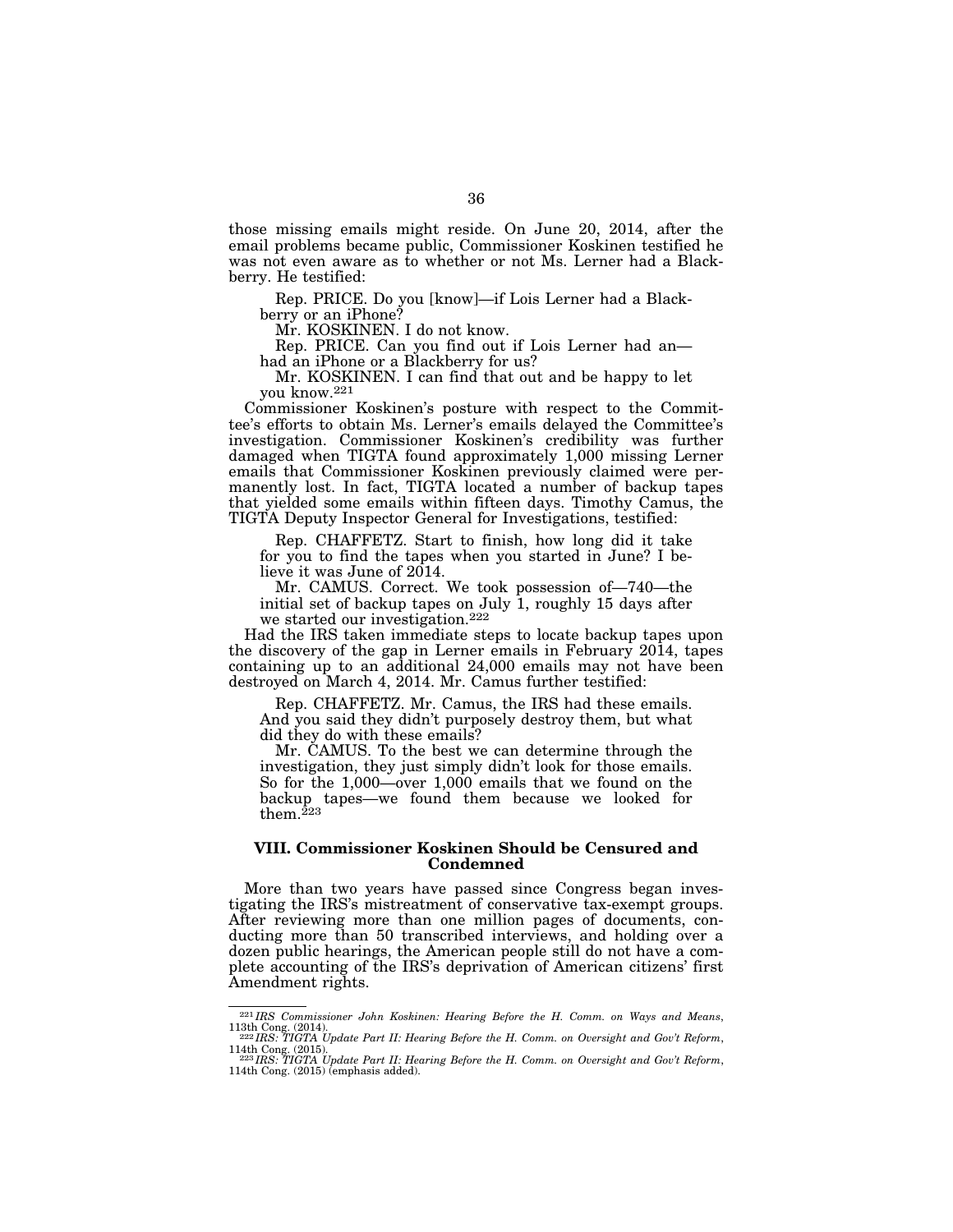The IRS's destruction of up to 24,000 relevant emails in the face of a congressional subpoena and preservation order is inexcusable. Had the IRS taken the necessary steps to educate employees on the preservation notice, or undertaken any sort of investigation once the agency learned of the missing emails, it could have stopped the destruction of these important documents. In the absence of Lois Lerner's testimony, these documents are critical to the Committee's attempt to determine fully what went wrong at the IRS. Commissioner John Koskinen's false and misleading statements to Congress about the destruction of these emails has compounded the problem. His unwillingness to present accurate information about the missing emails has delayed and hindered the Committee's efforts, perhaps permanently so.

The IRS is one of the most powerful federal agencies and must be trustworthy. It is not possible to move past the agency's willful targeting of conservative tax-exempt applications as long as the agency refuses to take responsibility for its actions. As leader of the IRS, Commissioner Koskinen has repeatedly failed to take responsibility for the destruction of evidence by the agency and the numerous misstatements he made to Congress about this matter. Because of his actions, and the actions of others at the agency he leads, the American people may never know the complete truth about the IRS' targeting of conservative tax-exempt applications.

For these reasons, the Committee recommends that Commissioner Koskinen be censured and condemned; resign or be removed from office; and forfeit all rights to any annuity for which he is eligible under chapter 83 or chapter 84 of title 5, United States Code.

### LEGISLATIVE HISTORY

The Committee's full investigation and oversight of the need to censure and condemn John A. Koskinen is documented above. H. Res. 737, condemning and censuring John A. Koskinen, the Commissioner of Internal Revenue, was introduced on May 18, 2016 by Congressman Jason Chaffetz (R–UT) and referred to the Committee on Oversight and Government Reform. The bill was also referred to the Committee on the Judiciary and the Committee on Ways and Means. On June 15, 2016, the Committee on Oversight and Government Reform ordered H. Res. 737 favorably reported, as amended, by a roll call vote of 23 to 15.

### EXPLANATION OF AMENDMENTS

During Full Committee consideration of the resolution, Ranking Member Elijah E. Cummings (D–MD) offered an amendment to the resolution to strike specific portions of the resolution he believed to be inaccurate. Chairman Jason Chaffetz (R–UT) offered an amendment to the Cummings amendment to clarify the date of a statement made by John A. Koskinen. The Chaffetz second degree amendment was adopted by voice vote, and the Cummings amendment, as amended, was adopted by voice vote.

Congressman Matt Cartwright (D–PA) offered an amendment to the resolution to strike and replace the entire preamble and replace the text with new clauses related to the current Inspector General for Tax Administration, the Honorable J. Russell George. The amendment also would strike and replace all text following the re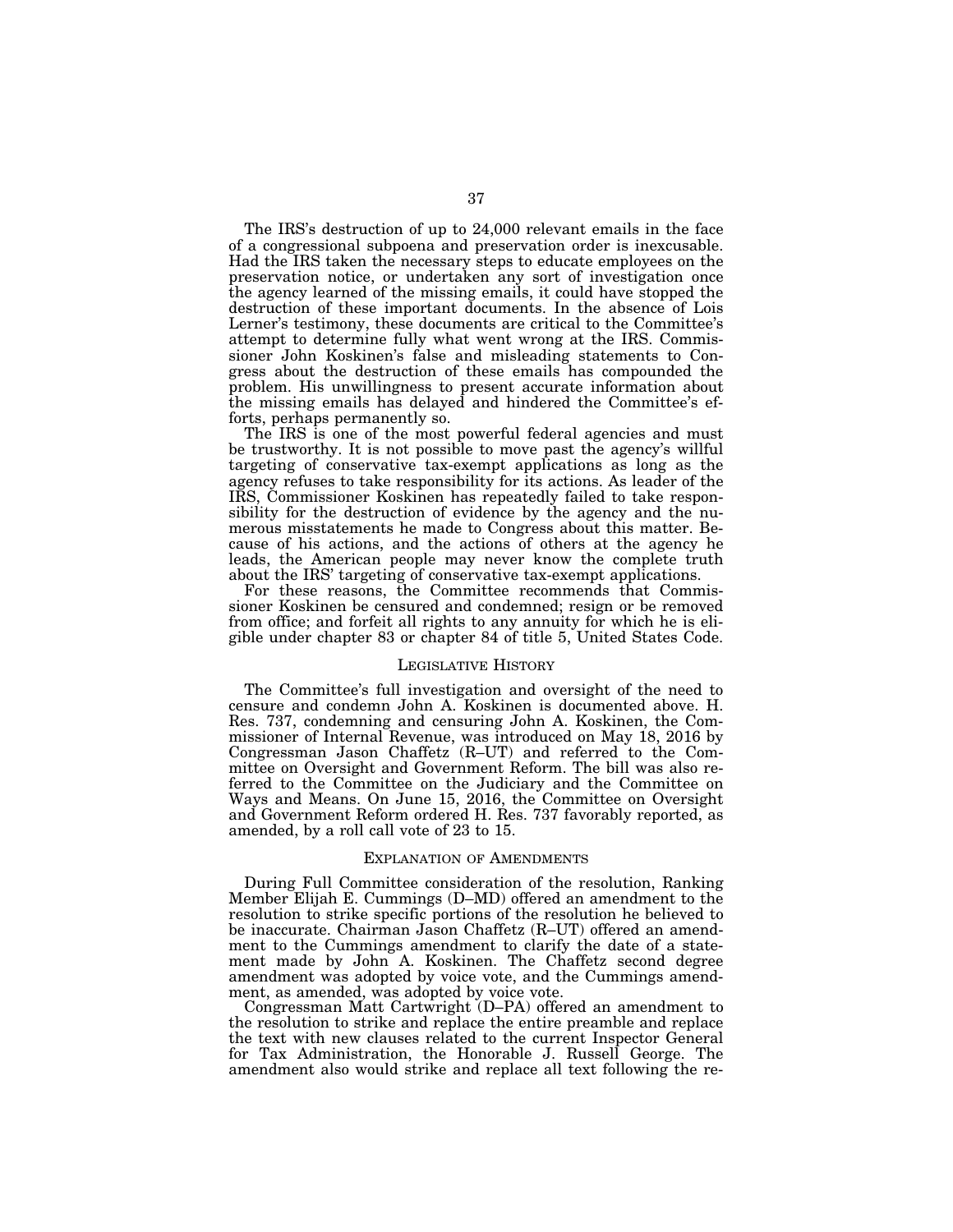solved clause and insert language suggesting ''Commissioner Koskinen is an honorable public servant who has been extraordinarily cooperative with Congress.'' The Cartwright amendment was not adopted by a roll call vote of 15 to 21.

### COMMITTEE CONSIDERATION

On June 15, 2016 the Committee met in open session and ordered reported favorably the resolution, H. Res. 737, by roll call vote, a quorum being present.

# ROLL CALL VOTES

There were two roll call votes during consideration of H. Res. 737: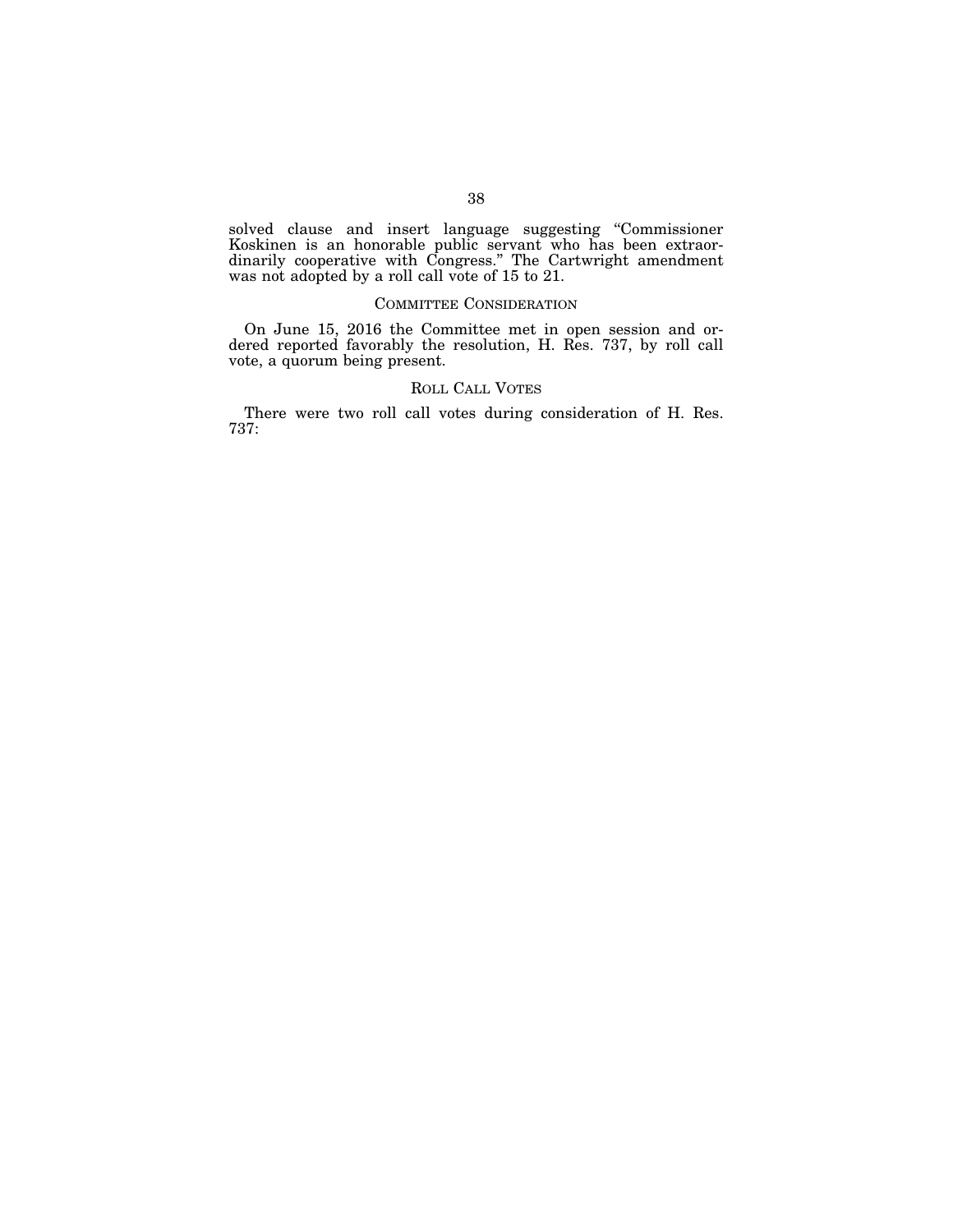# $\begin{minipage}{0.5\textwidth} \begin{tabular}{p{0.5cm}} \textbf{COMMTTEE ON OVERISGHT AND GOVERINMENT REFORM}\\ \textbf{114TH COMGRESS}\\ \textbf{ROLL CALL\\ \end{tabular} \end{minipage}$

Vote #: 1

| Republicans                  | Ave | No | Present | Democrats                   | Aye | No | Present |
|------------------------------|-----|----|---------|-----------------------------|-----|----|---------|
| MR. CHAFFETZ (UT) (Chairman) |     | X  |         | MR. CUMMINGS (MD) (Ranking) | x   |    |         |
| MR. MICA (FL)                |     |    |         | MRS. MALONEY (NY)           | x   |    |         |
| MR. TURNER (OH)              |     | X  |         | MS. NORTON (DC)             | x   |    |         |
| MR. DUNCAN (TN)              |     | X  |         | MR. CLAY (MO)               | x   |    |         |
| MR. JORDAN (OH)              |     | X  |         | MR. LYNCH (MA)              | x   |    |         |
| MR. WALBERG (MI)             |     | X  |         | MR. COOPER (TN)             | x   |    |         |
| MR. AMASH (MI)               |     | X  |         | MR. CONNOLLY (VA)           | X   |    |         |
| MR. GOSAR (AZ)               |     | x  |         | MR. CARTWRIGHT (PA)         | X   |    |         |
| MR. DesJARLAIS (TN)          |     | X  |         | <b>MS. DUCKWORTH (IL)</b>   | X   |    |         |
| MR. GOWDY (SC)               |     |    |         | MS. KELLY (IL)              | x   |    |         |
| MR. FARENTHOLD (TX)          |     | x  |         | MS. LAWRENCE (MI)           | x   |    |         |
| MRS. LUMMIS (WY)             |     |    |         | MR. LIEU (CA)               |     |    |         |
| MR. MASSIE (KY)              |     | X  |         | MRS. WATSON COLEMAN (NJ)    | X   |    |         |
| MR. MEADOWS (NC)             |     | x  |         | MS. PLASKETT (VI)           |     |    |         |
| MR. DeSANTIS (FL)            |     | X  |         | MR. DeSAULNIER (CA)         | x   |    |         |
| MR. MULVANEY (SC)            |     | X  |         | MR. BOYLE (PA)              | x   |    |         |
| MR. BUCK (CO)                |     | X  |         | MR. WELCH (VT)              |     |    |         |
| MR. WALKER (NC)              |     | X  |         | MS. LUIAN GRISHAM (NM)      | x   |    |         |
| MR. BLUM (IA)                |     | X  |         |                             |     |    |         |
| MR. HICE (GA)                |     | X  |         |                             |     |    |         |
| MR. RUSSELL (OK)             |     | X  |         |                             |     |    |         |
| MR. CARTER (GA)              |     | X  |         |                             |     |    |         |
| MR. GROTHMAN (WI)            |     |    |         |                             |     |    |         |
| MR. HURD (TX)                |     | x  |         |                             |     |    |         |
| MR. PALMER (AL)              |     | X  |         |                             |     |    |         |

Passed:\_\_\_\_\_ Failed: \_\_X\_\_\_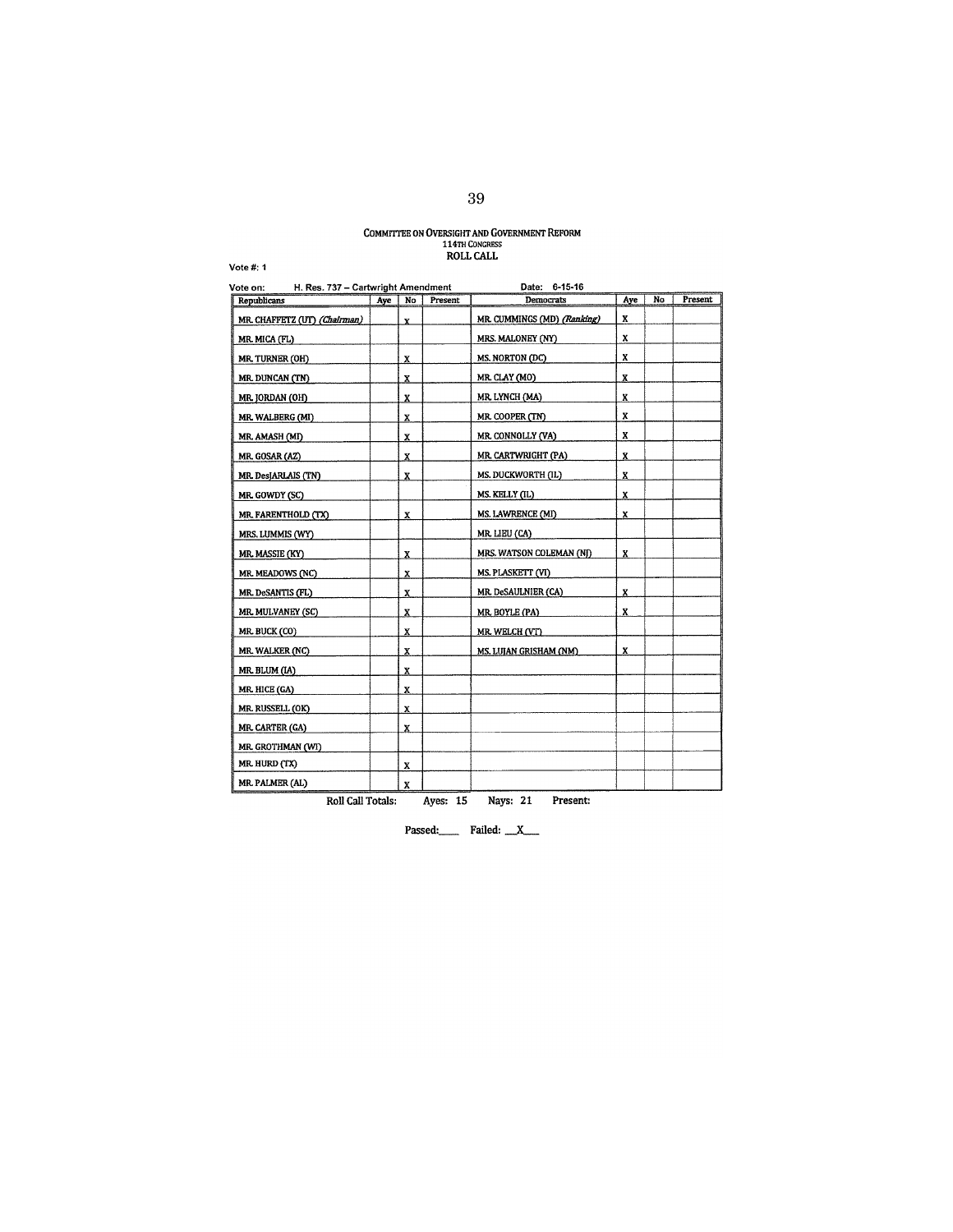# $\begin{minipage}{0.5\textwidth} \begin{tabular}{p{0.5cm}} \textbf{COMMTTEE ON OVERSIGHT AND GOVERINMENT REFORM}\\ \textbf{114\textbf{7H COMGRESS} }\\ \textbf{ROLL CALL}\end{tabular} \end{minipage}$

Vote #:  $2$ 

| H. Res. 737 - Report to House Favorably, Amended<br>Vote on:<br>Republicans | Aye | No | Present | Date:<br>Democrats          | $6 - 15 - 16$<br>Aye | No | Present |
|-----------------------------------------------------------------------------|-----|----|---------|-----------------------------|----------------------|----|---------|
| MR. CHAFFETZ (UT) (Chairman)                                                | X   |    |         | MR. CUMMINGS (MD) (Ranking) |                      | x  |         |
| MR. MICA (FL)                                                               |     |    |         | MRS. MALONEY (NY)           |                      | x  |         |
| MR. TURNER (OH)                                                             | x   |    |         | MS. NORTON (DC)             |                      | x  |         |
| MR. DUNCAN (TN)                                                             | x   |    |         | MR. CLAY (MO)               |                      | x  |         |
| MR. JORDAN (OH)                                                             | x   |    |         | MR. LYNCH (MA)              |                      | X  |         |
| MR. WALBERG (MI)                                                            | X   |    |         | MR. COOPER (TN)             |                      | X  |         |
| MR. AMASH (MI)                                                              | X   |    |         | MR. CONNOLLY (VA)           |                      | x  |         |
| MR. GOSAR (AZ)                                                              | x   |    |         | MR. CARTWRIGHT (PA)         |                      | X  |         |
| MR. DesJARLAIS (TN)                                                         | x   |    |         | MS. DUCKWORTH (IL)          |                      | x  |         |
| MR. GOWDY (SC)                                                              | x   |    |         | MS. KELLY (IL)              |                      | x  |         |
| MR. FARENTHOLD (TX)                                                         | x   |    |         | MS. LAWRENCE (MI)           |                      | X  |         |
| MRS. LUMMIS (WY)                                                            |     |    |         | MR. LIEU (CA)               |                      |    |         |
| MR. MASSIE (KY)                                                             | x   |    |         | MRS. WATSON COLEMAN (NJ)    |                      | x  |         |
| MR. MEADOWS (NC)                                                            | x   |    |         | MS. PLASKETT (VI)           |                      |    |         |
| MR. DeSANTIS (FL)                                                           | x   |    |         | MR. DeSAULNIER (CA)         |                      | x  |         |
| MR. MULVANEY (SC)                                                           | x   |    |         | MR. BOYLE (PA)              |                      | X  |         |
| MR. BUCK (CO)                                                               | x   |    |         | MR. WELCH (VT)              |                      |    |         |
| MR. WALKER (NC)                                                             | X   |    |         | MS. LUJAN GRISHAM (NM)      |                      | X  |         |
| MR. BLUM (IA)                                                               | x   |    |         |                             |                      |    |         |
| MR. HICE (GA)                                                               | X   |    |         |                             |                      |    |         |
| MR. RUSSELL (OK)                                                            | x   |    |         |                             |                      |    |         |
| MR. CARTER (GA)                                                             | x   |    |         |                             |                      |    |         |
| MR. GROTHMAN (WI)                                                           | X   |    |         |                             |                      |    |         |
| MR. HURD (TX)                                                               | X   |    |         |                             |                      |    |         |
| MR. PALMER (AL)                                                             | X   |    |         |                             |                      |    |         |

Passed: X\_ Failed: \_\_\_\_\_

40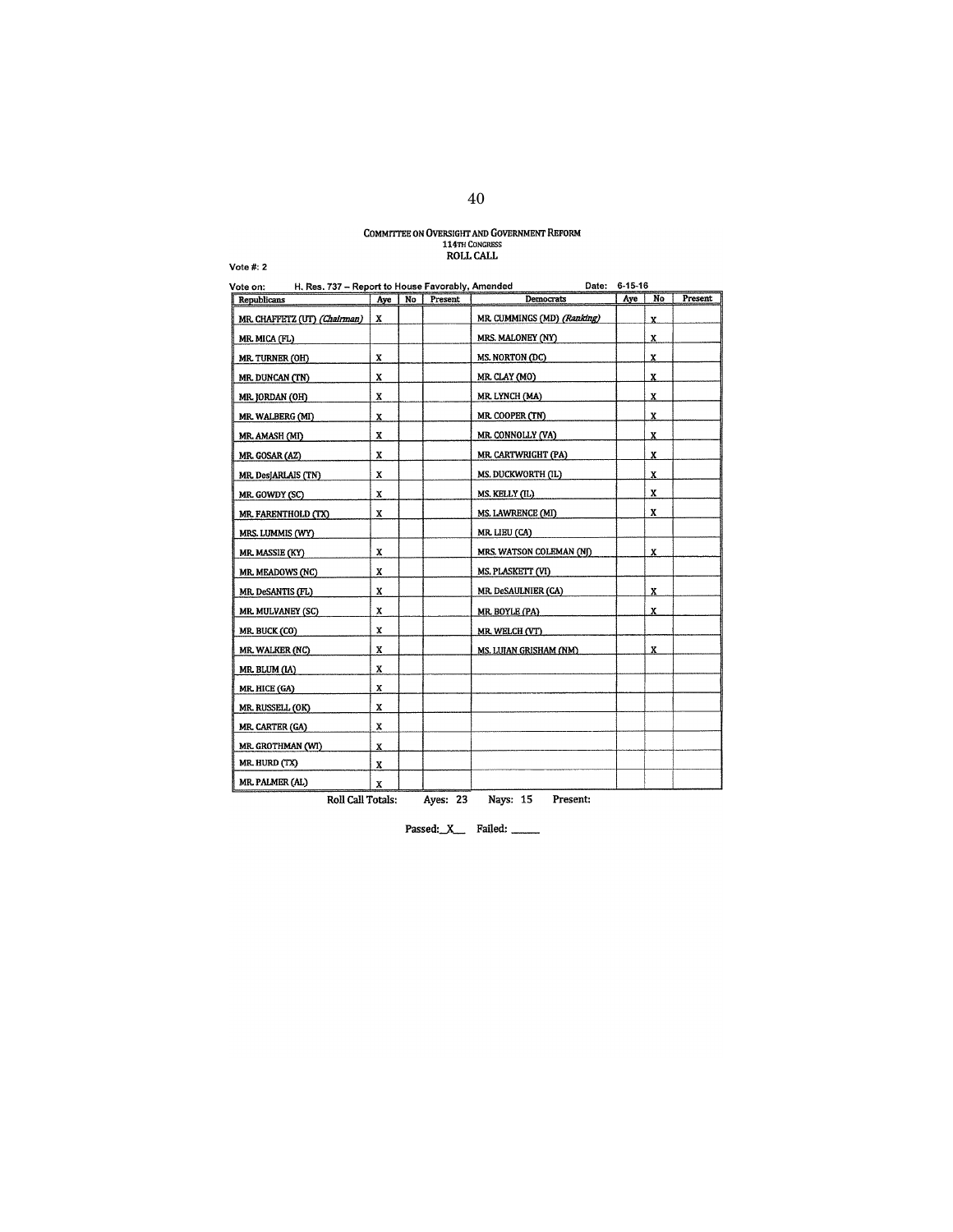### STATEMENT OF OVERSIGHT FINDINGS AND RECOMMENDATIONS OF THE COMMITTEE

In compliance with clause  $3(c)(1)$  of rule XIII and clause  $(2)(b)(1)$ of rule X of the Rules of the House of Representatives, the Committee's oversight findings and recommendations are reflected in the descriptive portions of this report.

### STATEMENT OF GENERAL PERFORMANCE GOALS AND OBJECTIVES

In accordance with clause  $3(c)(4)$  of rule XIII of the Rules of the House of Representatives, the Committee's performance goal or objective of this resolution is to condemn and censure John A. Koskinen, the Commissioner of Internal Revenue.

### DUPLICATION OF FEDERAL PROGRAMS

No provision of this resolution establishes or reauthorizes a program of the Federal Government known to be duplicative of another Federal program, a program that was included in any report from the Government Accountability Office to Congress pursuant to section 21 of Public Law 111–139, or a program related to a program identified in the most recent Catalog of Federal Domestic Assistance.

### DISCLOSURE OF DIRECTED RULE MAKINGS

The Committee estimates that enacting this resolution does not direct the completion of any specific rule makings within the meaning of 5 U.S.C. 551.

### FEDERAL ADVISORY COMMITTEE ACT

The Committee finds that the resolution does not establish or authorize the establishment of an advisory committee within the definition of 5 U.S.C. App., Section 5(b).

### CONGRESSIONAL BUDGET OFFICE COST ESTIMATE

With respect to requirements of clause  $(3)(c)(3)$  of rule XIII of the Rules of the House of Representatives and section 402 of the Congressional Budget Act of 1974, the Committee has not received a cost estimate for this measure from the Director of Congressional Budget Office. The Committee on Oversight and Government Reform estimates that the resolution would have no cost.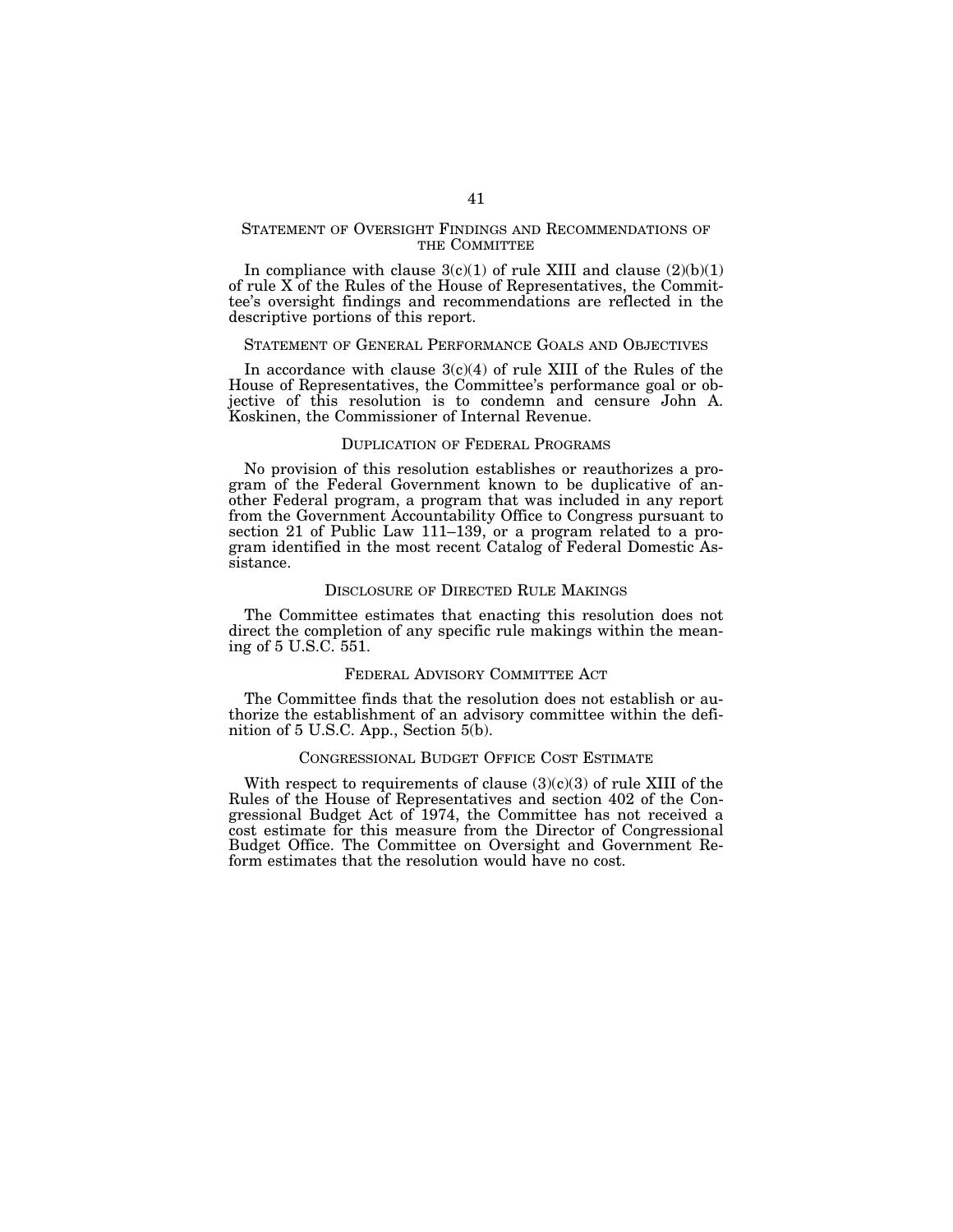# MINORITY VIEWS

On October 27, 2015, Chairman Chaffetz and 18 other Republican Committee Members introduced House Resolution 494 to impeach John Koskinen, the Commissioner of the Internal Revenue Service (IRS), for "high crimes and misdemeanors."<sup>1</sup>

They introduced their resolution only days after the Department of Justice (DOJ) reported to Congress that it ''found no evidence that any IRS official acted based on political, discriminatory, corrupt, or other inappropriate motives that would support criminal prosecution.'' The Department of Justice also ''found no evidence that any official involved in the handling of tax-exempt applications or IRS leadership attempted to obstruct justice."<sup>2</sup>

Republicans also introduced their impeachment resolution after the Republican Treasury Inspector General for Tax Administration (TIGTA) reported that he identified no evidence of politically motivated targeting, no evidence that anyone at the IRS obstructed Congress, and no evidence of any order to destroy or conceal documents. In testimony before the House Committee on Oversight and Government Reform, the Inspector General agreed that he found ''no evidence that IRS employees were politically motivated in their creation or use of the inappropriate screening criteria'' or that ''any IRS employees had been directed to destroy or hide information from Congress, the DOJ, or TIGTA."<sup>3</sup>

Despite these findings, Oversight Committee Members Jim Jordan and Mark Meadows reportedly approached House Speaker Paul Ryan in a private meeting last month and threatened to force a vote on their impeachment resolution on the House floor.4 Speaker Ryan reportedly discouraged their campaign for impeachment. He argued that the IRS ''has not been led well'' and ''needs to be cleaned up,'' but ''[a]s far as these other issues,'' his preference would be to focus on efforts to "reform the tax code."<sup>5</sup>

Shortly after the meeting with Speaker Ryan, Chairman Jason Chaffetz introduced a new resolution to censure Commissioner Koskinen.6 The resolution was referred to the Committee on the Judiciary and the Committee on Ways and Means, and, because it also proposed stripping Commissioner Koskinen of his pension, it was referred to the Oversight Committee as well.

Judiciary Committee Chairman Bob Goodlatte announced that he would hold several hearings on these issues.7 The first hearing, entitled ''Examining the Allegations of Misconduct Against IRS Commissioner John Koskinen, Part I,'' took place on May 24, 2016. Chairman Goodlatte invited Chairman Chaffetz and Representative Ron DeSantis to testify at that hearing. Chairman Goodlatte scheduled "Part II" of the hearing for June 22, 2016.

Instead of waiting for the Judiciary Committee to conclude its hearings, Chairman Chaffetz rushed to hold a business meeting with the Oversight Committee on June 15, 2016, to leapfrog over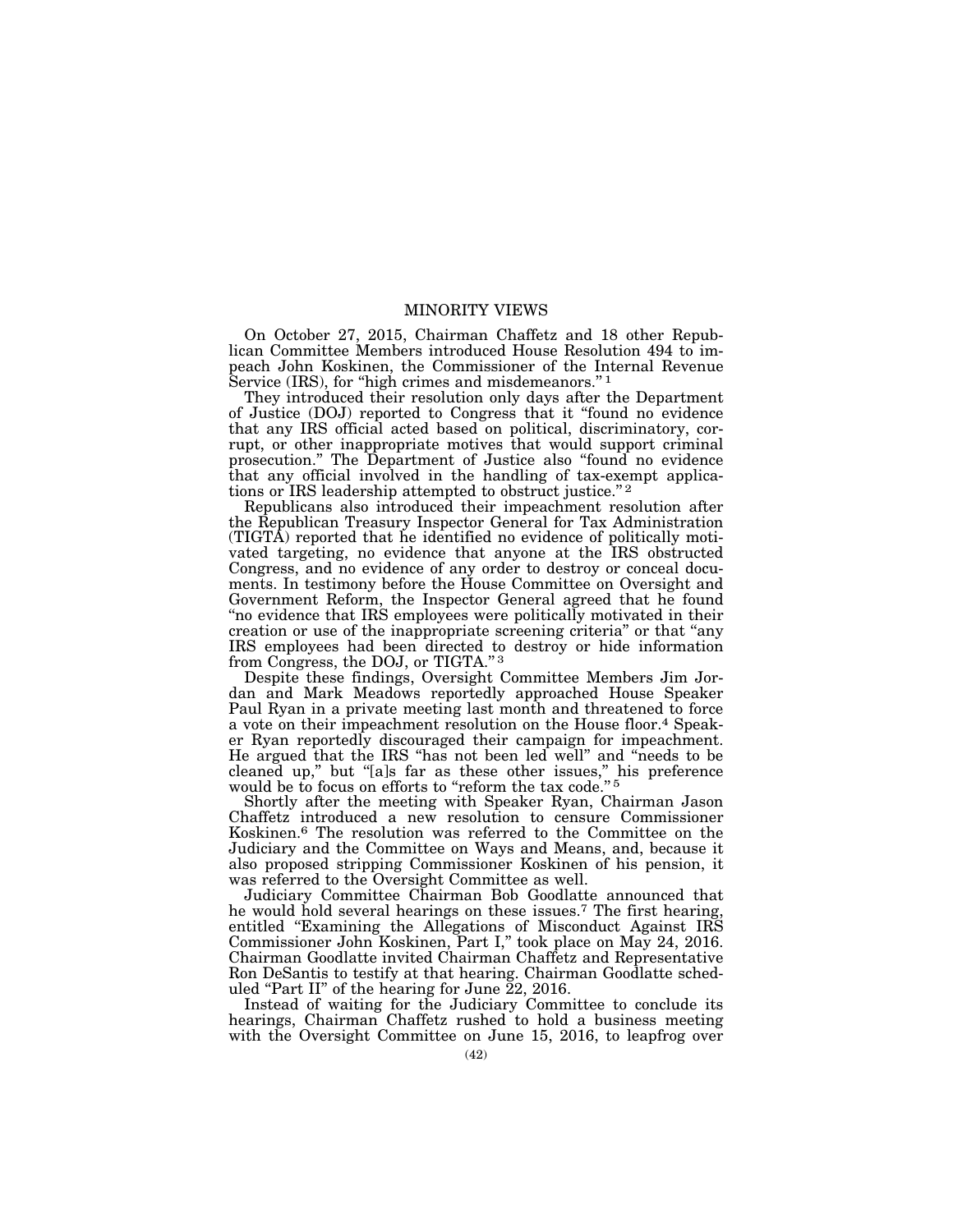the Judiciary Committee and proceed with a vote on his censure resolution. The Oversight Committee approved the resolution along party lines. Democrats strongly oppose the Chairman's censure resolution for the reasons set forth below.

### *Republicans conceded during the markup that their censure resolution was inaccurate*

At the Oversight Committee business meeting on June 15, 2016, Committee Republicans were forced to admit that their resolution was inaccurate after Ranking Member Elijah E. Cummings offered an amendment to correct its factual inaccuracies.

For example, the resolution misleadingly spliced together two statements made by the Commissioner, making it appear as though he made them together. In fact, he made these statements on different dates before different Committees.8

Ranking Member Cummings made the following statement in support of his amendment:

Mr. Chairman, I want to make clear that I am not suggesting that you deceived the House when you included these inaccuracies in this resolution. I am not alleging that you were dishonest. I recognize that you were likely relying on what others told you. The same is true of Commissioner Koskinen.9

Chairman Chaffetz acknowledged the inaccuracy, and Ranking Member Cummings' amendment on this provision was adopted.

### *The resolution Republicans voted out of Committee continues to include obvious factual inaccuracies*

Despite correcting one inaccuracy, Republicans refused to correct several others during the markup.

For example, paragraph ten of the resolution asserts that Commissioner Koskinen should be fired in part because he did not check Lois Lerner's BlackBerry to retrieve additional emails after her hard drive crashed. Ranking Member Cummings offered an amendment to strike that language because TIGTA took possession of her BlackBerry six months before Commissioner Koskinen joined the IRS.

On June 30, 2013, the Inspector General's office issued a report stating that it ''took possession of LERNER's BlackBerry on June 10, 2013, after she left the IRS.'' 10 Mr. Koskinen was not sworn into his position as Commissioner until December 23, 2013.11

Republicans refused to acknowledge these facts and voted against correcting this inaccuracy in their resolution. Chairman Chaffetz stated during the markup: ''The record is clear that in terms of the BlackBerry, it was not checked.'' 12 However, the Inspector General's report indicates that in fact it was checked:

Forensic examination of the BlackBerry provided 2,972 readable e-mails. A manual comparison to de-duplicate these items against the IRS production to Congress resulted in the discovery of 190<sup>'</sup> new e-mails that had not been previously provided to Congress, the DOJ or to TIGTA; 169 of the e-mails are from after 8:30 AM on May 16, 2013; six of the e-mails mentioned EO matters, but nothing responsive to Congress' request.13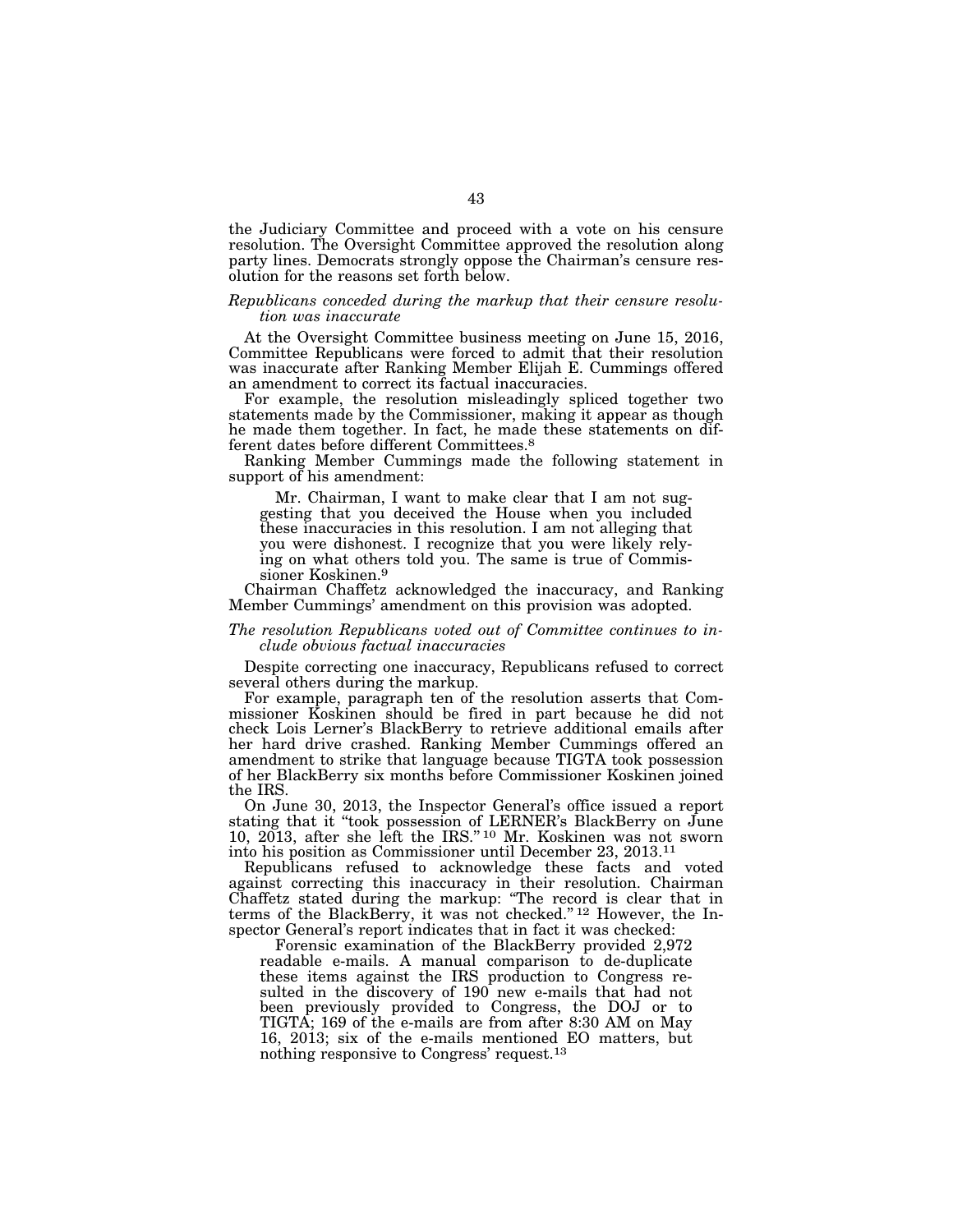It remains unclear what Chairman Chaffetz expected Commissioner Koskinen to do with Ms. Lerner's BlackBerry when he joined the IRS six months later in December 2013, particularly since the Inspector General had already taken possession of the BlackBerry and later conducted a forensic investigation.

### *The resolution is inaccurate in stating that Commissioner Koskinen knew as early as February 2014 that a substantial portion of Lois Lerner's emails were missing*

Paragraph six of the resolution states that Commissioner Koskinen knew "as early as February 2014" that Ms. Lerner's emails were missing and could not be produced to Congress. This assertion is also wrong.

Commissioner Koskinen did not learn of the hard drive failure until April 2014, when he was advised about it by staff and informed that a hard drive failure did not necessarily mean a loss of data.14 Commissioner Koskinen testified to this effect before the Oversight Committee.15 Republicans refused to acknowledge these facts and voted against correcting this inaccuracy in the resolution.

The majority has presented no evidence that Commissioner Koskinen was aware of the hard drive failure prior to April 2014. They argue that he must have learned about the hard drive failure earlier because it furthers their baseless conspiracy theory that he intentionally withheld information and was complicit in, or even ordered, the destruction of back-up tapes that occurred in March 2014.

The Justice Department reported that as soon as IRS officials discovered the hard drive failure, ''IRS attorneys and officials spent that time exercising due diligence to determine what had occurred, mitigating heavily against criminal intent."<sup>16</sup>

### *The resolution mischaracterizes Commissioner Koskinen's previous testimony*

The censure resolution mischaracterizes Commissioner Koskinen's testimony at a June 20, 2014, hearing before the House Committee on Ways and Means. The resolution refers to his testimony at this hearing as ''false'' because Commissioner Koskinen stated: ''Since the start of this investigation, every e-mail has been preserved. Nothing has been lost. Nothing has been destroyed.'' 17

In fact, during that same hearing, Commissioner Koskinen made clear: ''At this time, it is too early to know if any e-mails have been lost on those hard drives."<sup>18</sup> In addition, he made these statements a year before he learned that backup tapes had been degaussed by low-level employees in West Virginia.

### *The resolution completely disregards the conclusions of the Republican Inspector General of the IRS*

When Republicans launched their investigation, they relied heavily on Inspector General J. Russell George. Inspector General George is a holdover appointee who was chosen by President George W. Bush and who previously served as the Republican staff director of a subcommittee of the Oversight Committee.

Inspector General George conducted an extensive investigation to determine whether IRS employees intentionally targeted conserv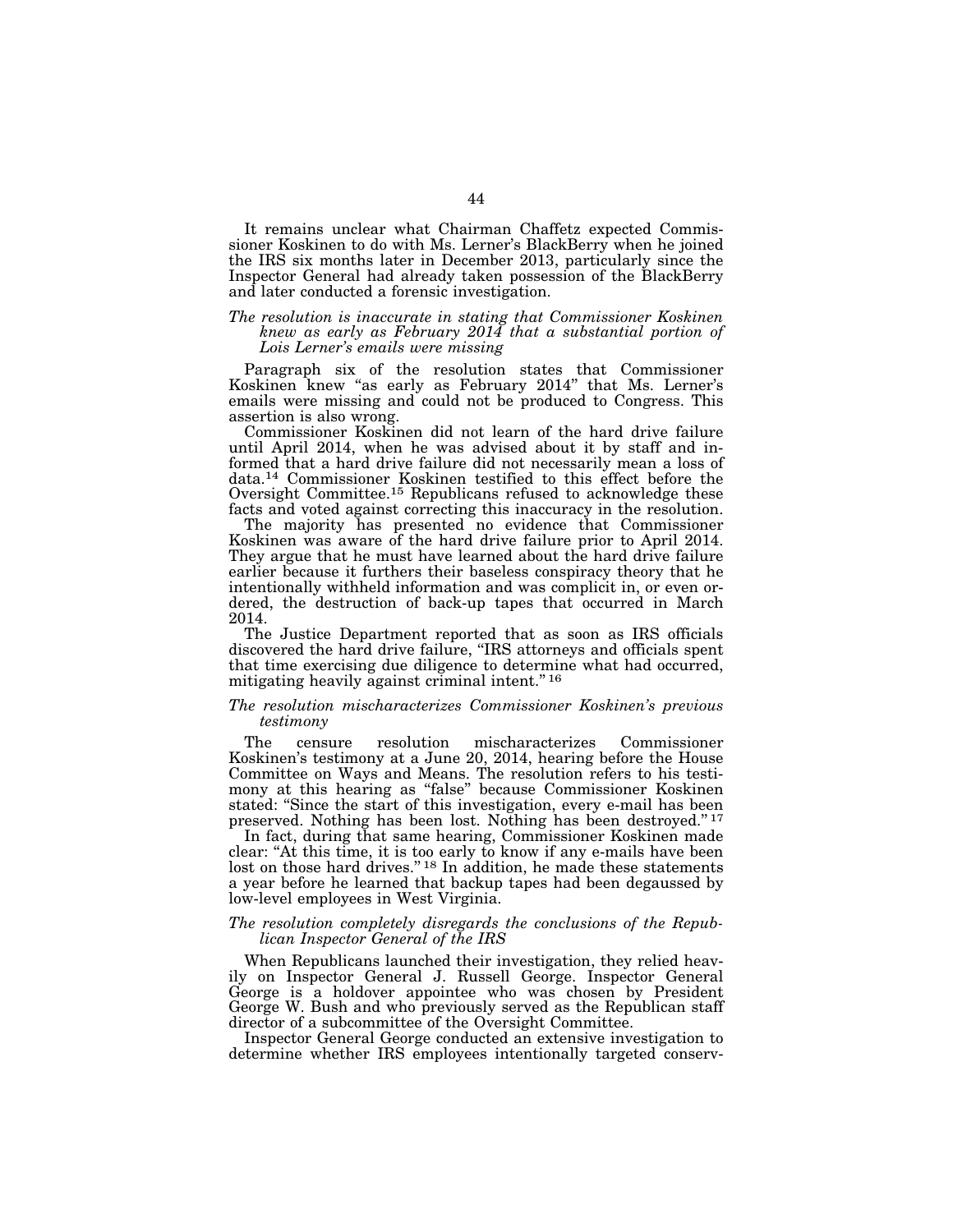ative applicants for tax-exempt status for political reasons. His staff interviewed more than 100 witnesses and searched tens of thousands of documents, and his office spent more than \$2 million on this investigation.19 At the conclusion of this investigation, Inspector General George identified no politically motivated targeting, no obstruction of justice, and no effort to conceal information from Congress.

Rep. Matthew Cartwright offered an amendment during the Oversight Committee markup to include Inspector General George's findings in the censure resolution. As he stated when he introduced his amendment, ''The bottom line is that in order to vote for this censure resolution, you would have to believe Inspector General George is lying.'' 20

Republicans opposed the amendment and voted it down.

### *The Republican Inspector General found no politically motivated targeting*

After Inspector General George's exhaustive multi-year investigation, he identified no evidence that anyone at the IRS targeted any group for political reasons.

Testifying before two different committees in May 2013, Inspector General George agreed that he found ''no evidence that IRS employees were politically motivated in their creation or use of the inappropriate screening criteria." 21

Inspector General George's findings were confirmed by the Oversight Committee's own investigation. In June 2013, an IRS Screening Manager who worked at the IRS for 21 years and described himself as a "conservative Republican" objected to any suggestion that he or his team unfairly targeted conservative groups.22

During the Oversight Committee's markup, Republicans defeated Rep. Cartwright's amendment to include this finding in the resolution.

### *The Republican Inspector General found no order to destroy any documents*

The Inspector General's office interviewed 118 witnesses and reviewed employee emails in Martinsburg, West Virginia, where two low-level employees recycled, or "degaussed," backup tapes that included emails from Ms. Lerner.

The Inspector General concluded: ''No evidence was uncovered that any IRS employees had been directed to destroy or hide information from Congress, the DOJ, or TIGTA."<sup>23</sup> One witness interviewed by the Inspector General stated:

Nobody in particular would have made the decision to destroy the tapes/hard drives, degaussing/destruction is just part of the process. Nobody specifically instructed [NAME REDACTED] to destroy the tapes/hard drives and nobody told him to do it because of the content on the tapes/hard drives. [NAME REDACTED] said he never knows the content of the tapes or hard drives the group destroys, to include this particular shipment.24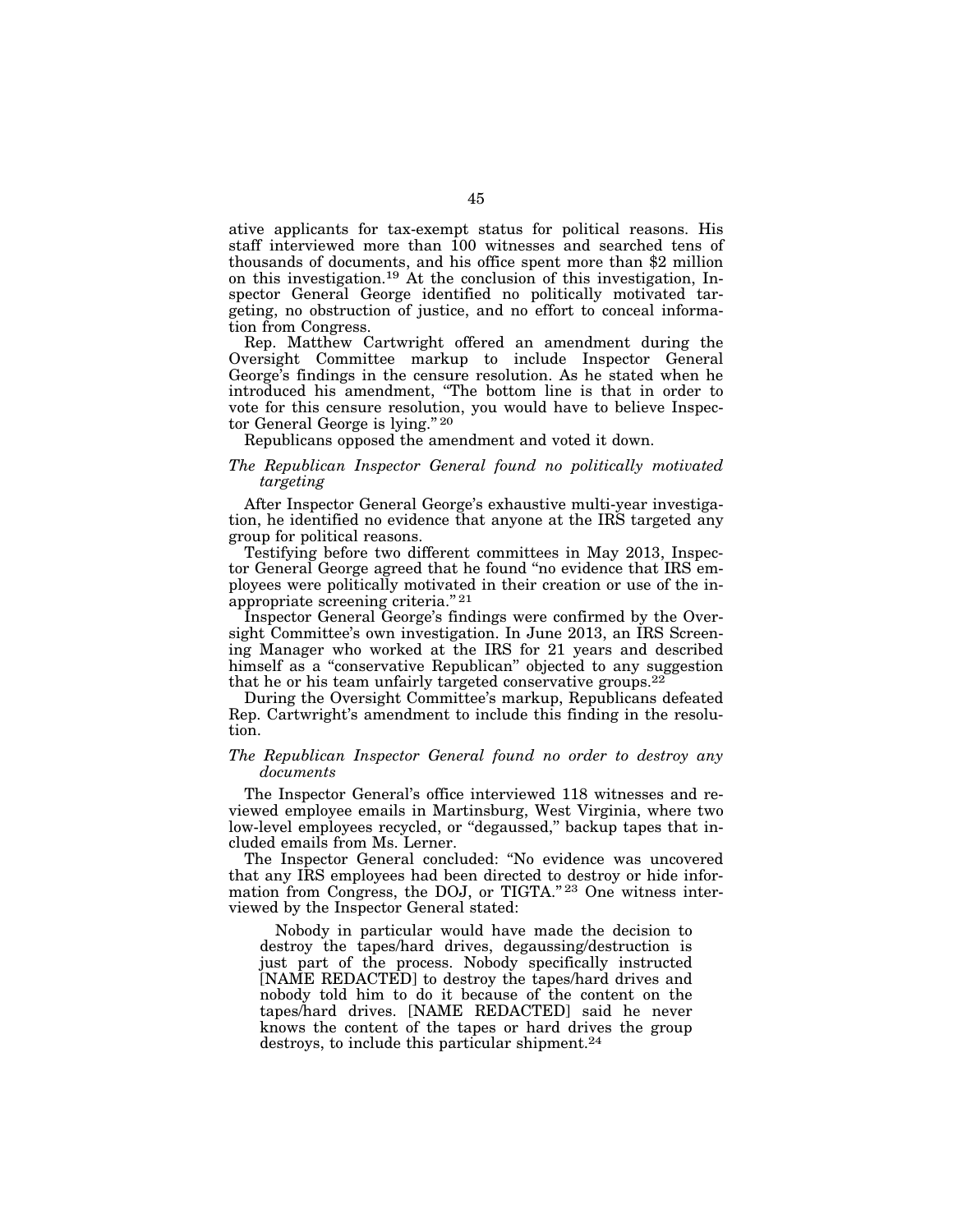During the Oversight Committee's markup, Republicans defeated Rep. Cartwright's amendment to include this finding in the resolution.

### *The Republican Inspector General found no evidence that any IRS employees erased backup tapes to conceal responsive emails*

The Inspector General's office conducted its own analysis of whether any data could be salvaged from the backup tapes and produced to Congress, finding that 422 server backup tapes that were believed to have contained Lois Lerner's e-mails had been degaussed on March 4, 2014.

The Inspector General concluded that ''the investigation did not uncover any evidence that the IRS and its employees purposely erased the tapes in order to conceal responsive documents from Congress, the DOJ, and TIGTA." 25

The Inspector General reported that two low-level employees working in Martinsburg, West Virginia degaussed the backup tapes so they could be reused. The Chief Technology Officer of the IRS issued a policy directive to preserve all electronic backup media in May 2013, but the Inspector General found that the "employees" who destroyed the backup tapes misinterpreted the directive."<sup>26</sup>

During the Oversight Committee's markup, Republicans defeated Rep. Cartwright's amendment to include this finding in the resolution.

### *The Republican Inspector General testified that Commissioner Koskinen has been ''extraordinarily cooperative''*

The censure resolution accuses Commissioner Koskinen of failing to locate and preserve emails from Ms. Lerner that were lost due to her hard drive failure, and of making false and misleading statements to Congress. These allegations have been directly contradicted by the Inspector General and others.

On June 25, 2015, Inspector General George appeared before the Oversight Committee and testified that Commissioner Koskinen was "extraordinarily cooperative" with the investigation.<sup>27</sup>

Senator Orrin Hatch, the Chairman of the Senate Committee on Finance, agreed with Inspector General George, stating that ''for the most part'' Commissioner Koskinen has ''been very cooperative with us." $28$ 

During the Oversight Committee's markup, Republicans defeated Rep. Cartwright's amendment to include this finding in the resolution.

### *The Department of Justice found no politically motivated targeting or obstruction of justice*

As part of a lengthy investigation of their own, career officials at the Justice Department reported to Congress that they ''found no evidence that any IRS official acted based on political, discriminatory, corrupt, or other inappropriate motives that would support criminal prosecution.'' 29

The Justice Department also ''found no evidence that any official involved in the handling of tax-exempt applications or IRS leadership attempted to obstruct justice." 30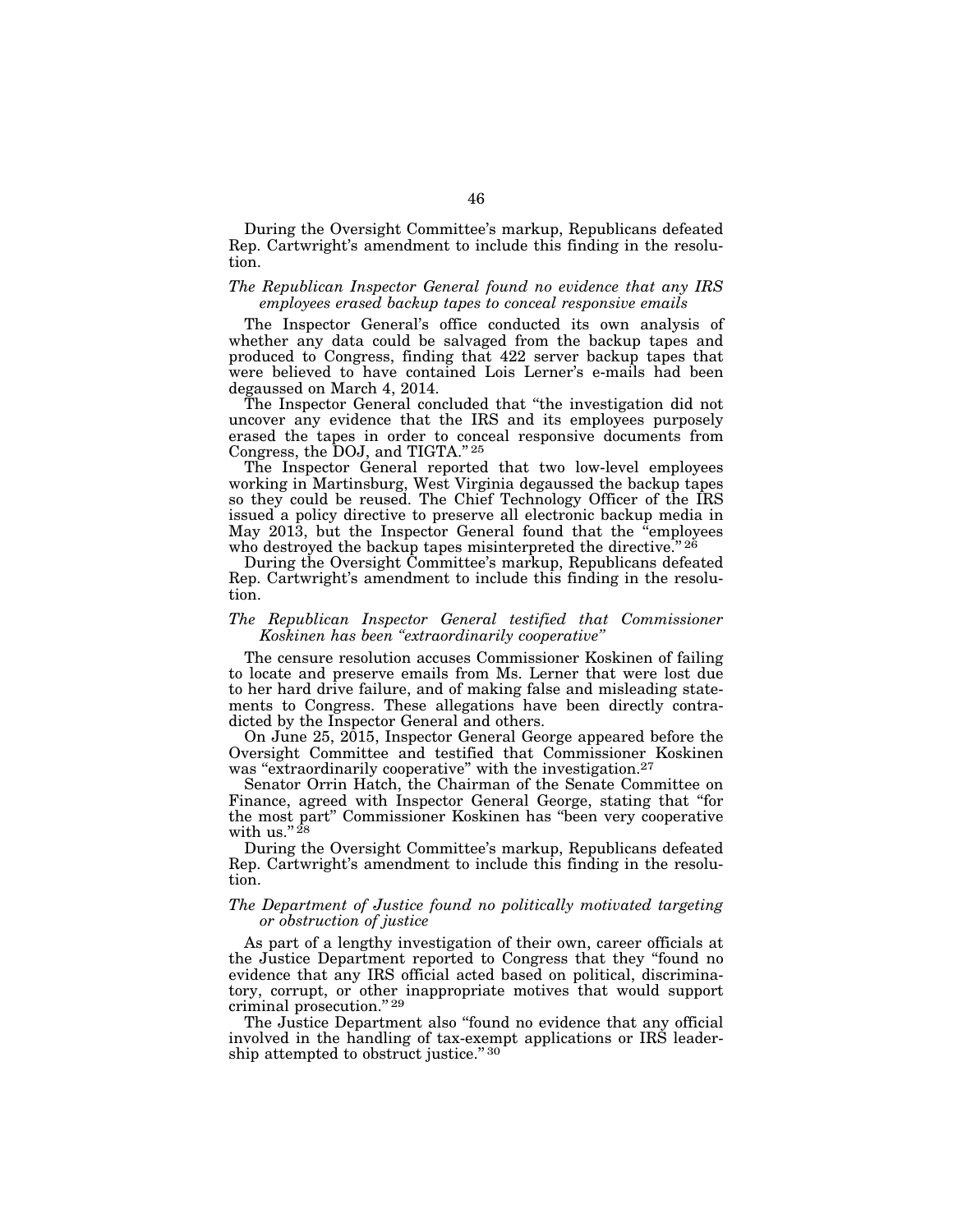In collaboration with the Inspector General and the Federal Bureau of Investigation, the Justice Department conducted more than 100 witness interviews, collected more than one million pages of IRS documents, and examined potential criminal liability for IRS employees under civil rights, tax administration, and obstruction statutes.

The Justice Department specifically examined ''whether any IRS official attempted to obstruct justice with respect to their reporting function to Congress, the collection and production of documents demanded by the Department and Congress, and the delayed disclosure of the consequences of Ms. Lerner's hard drive crash, or the March 2014 erasure of electronic backup tapes." 31

The Justice Department found ''no evidence of such an intent by any official involved in the handling of tax-exempt applications or the IRS's response to investigations of its conduct."<sup>32</sup>

### *There is no evidence that the degaussed backup tapes contained ''key'' evidence*

Paragraph 3 of the resolution suggests that the backup tapes that were degaussed contained "key pieces of evidence," but Ms. Lerner's hard drive crashed before she learned that any inappropriate criteria were being used. The IRS Technology Asset Management System indicates that Ms. Lerner filed a helpdesk ticket with regard to her hard drive failure on June 13, 2011.<sup>33</sup> This is approximately two weeks before a June 29, 2011, briefing when she learned about language contained in the ''Be on the Lookout'' listing inappropriate criteria. She instructed that the criteria be revised immediately.34

On June 25, 2015, Inspector General George testified to the Oversight Committee that, after extensive efforts, his office was able to recover more than 1,000 emails from Ms. Lerner's hard drive. However, after examining those emails, he concluded: ''A review of these new e-mails did not provide additional information for the purposes of our investigation.<sup>"35</sup>

Instead, these so-called ''new'' emails were completely irrelevant. For instance, one of the recovered emails that the Inspector General produced to Congress was a December 25, 2012, email from eBay advertising holiday shopping deals. Another newly discovered email was from FlowerShopping.com a few days before.

On October 23, 2015, the Justice Department sent a letter to the Committee concluding that ''we are confident that we were able to compile a substantially complete set of the pertinent documents.'' 36 The Department stated:

The IRS collected documents from more than 80 employees—many more employees than were regularly and directly involved in the matters under investigation—making exceedingly remote the chance that a hard drive crash or other technical failure experienced by any particular employee could cause the permanent loss of any relevant email or other document.<sup>37</sup>

### *The resolution has no legal effect whatsoever*

The resolution to censure Commissioner Koskinen is a simple House resolution that merely expresses ''the sense of the House of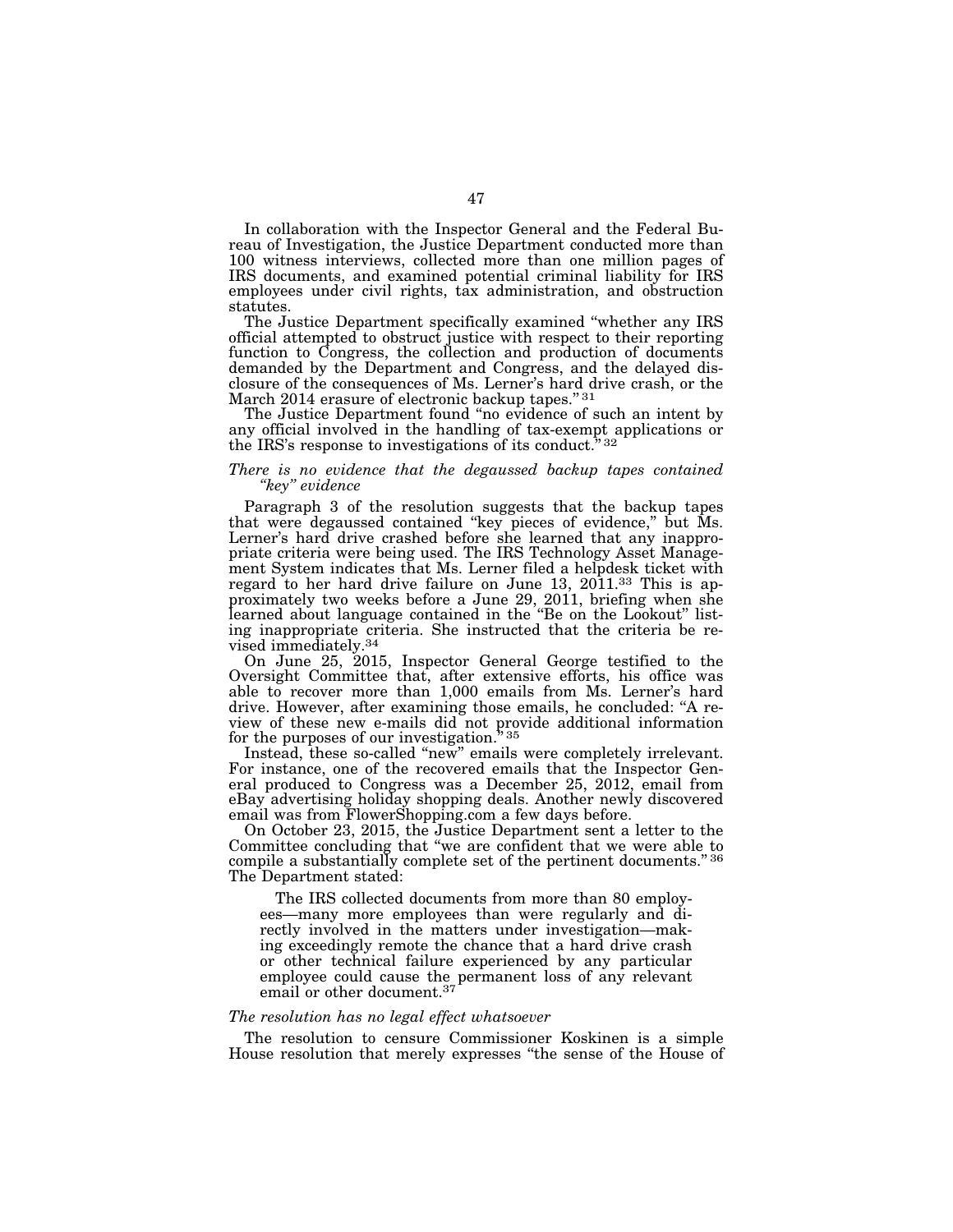Representatives."<sup>38</sup> This resolution has no practical effect and lacks the force of law. House resolutions are ''considered only by the body in which they were introduced,'' and are ''not presented to the President for action."<sup>39</sup>

Legal scholars agree that even if the House passes H. Res. 737, it would have no legal effect. For example, according to the Congressional Research Service: ''Simple resolutions require no action by the other house of Congress, and since they contain no legislative matters are not presented to the President and 'have no legal effect.'" 40

### *Chairman Chaffetz is inaccurate when he says his resolution would ''require'' Commissioner Koskinen to forfeit his pension*

When Chairman Chaffetz introduced his resolution censuring Commissioner Koskinen, he stated that it "requires the forfeiture of his pension." $41$  At the June 15, 2016, business meeting to consider the censure resolution, Chairman Chaffetz again asserted that H. Res. 737 "requires forfeiture of his government pension and any other federal benefits for which he is eligible." <sup>42</sup>

Legal scholars agree that Chairman Chaffetz's public statements are inaccurate. Because H. Res. 737 is a House resolution with no legal effect, it does not require Commissioner Koskinen to forfeit his pension.

On June 20, 2016, Richard Briffault, the Joseph P. Chamberlain Professor of Legislation at Columbia Law School, sent a letter to the Oversight Committee stating, ''The provision of H. Res. 737 concerning Commissioner Koskinen's pension is just such a 'sense of the House' statement. It cannot bind persons or property outside the House." 43

### *It would be fundamentally unfair and potentially unconstitutional to take away Commissioner Koskinen's vested pension for his previous government service*

Commissioner Koskinen has devoted many years of his career to public service in the federal government. Even though the resolution to censure Commissioner Koskinen has no legal effect, it would be fundamentally unfair to strip Commissioner Koskinen of the vested pension he previously earned for more than a decade of government service based on unfounded allegations that are unrelated to that service.

In addition, the Supreme Court has held that any legislative act that ''determines guilt and inflicts punishment upon an identifiable individual without provision of the protections of a judicial trial'' is an unconstitutional Bill of Attainder.44 As the Judiciary Committee concluded when considering the proposed impeachment of President Clinton, "a law formally and publicly expressing condemnation by the legislature directed at a specific individual—confronts squarely the prohibition on Bills of Attainder." 45

Members of Congress and other officers and employees of the federal government can be required to forfeit the federal retirement annuities for which they had qualified only if they are convicted of specific federal offenses.<sup>46</sup> Commissioner Koskinen has not been charged or convicted of any crime, and there is no other legal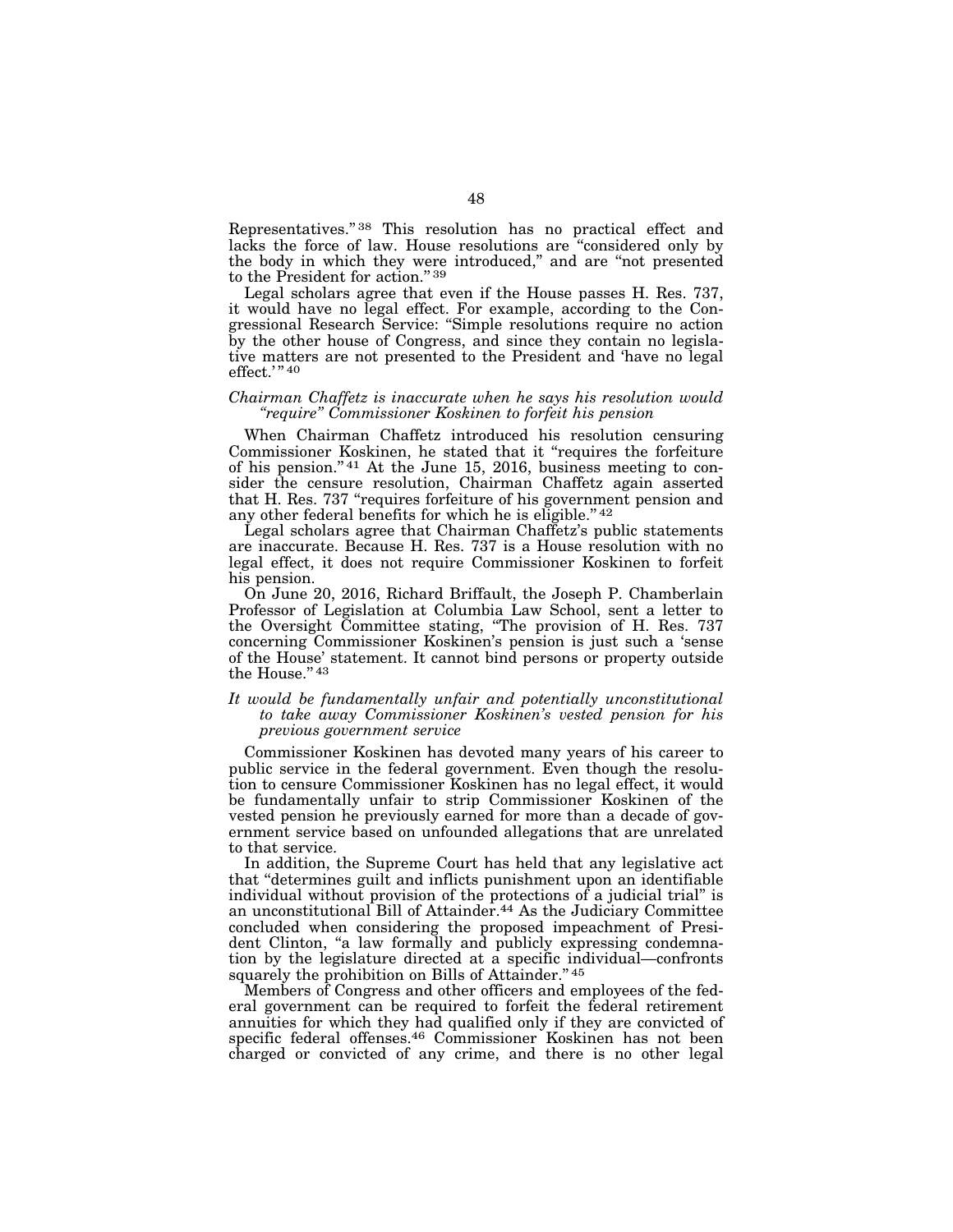mechanism under which the House, acting alone, would have the authority to remove his pension.

On June 17, 2016, Richard W. Painter, the S. Walter Richey Professor of Corporate Law at the University of Minnesota Law School, sent a letter to the Oversight Committee stating: ''A legislative enactment that sought to take away the pension or other property of a particular individual would be a bill of attainder specifically prohibited by the Constitution." 47

Professor Painter's letter cites the Heritage Foundation Guide to the Constitution, which states: ''As James Madison said in *The Federalist* No. 44, 'Bills of attainder, ex post facto laws, and laws impairing the obligation of contracts, are contrary to the first principles of the social compact, and to every principle of sound legisla- $\overline{\text{tion}}$ ." 48

Professor Painter's letter concludes:

I should furthermore note that over the past several years your Committee has spent millions of taxpayer dollars on this investigation. This is essentially a dispute between the IRS and Members of Congress about the 501c4 organizations that further the objectives of political campaigns, including campaigns of Members of Congress. The IRS is charged with determining whether the activities of these organizations comply with the Internal Revenue Code and it is not proper for Congress to seek to intimidate the IRS in the discharge of its duties.49

### *Commissioner Koskinen is an honorable man who has served the public on behalf of Democrats and Republicans*

Commissioner Koskinen is a dedicated and well-respected public servant who has worked for both Democrats and Republicans throughout his long and distinguished career. He agreed to come out of retirement in 2013 to lead the IRS during a period of significant turmoil.50

Commissioner Koskinen has a long and respected history of taking on difficult jobs. He began his career in public service working for Republican Mayor John V. Lindsay of New York. In 1994, he was asked by the Clinton Administration to become the "Y2K Czar,'' tasked with preparing the government in the lead-up to the year 2000.

Commissioner Koskinen was called on by President George W. Bush's administration to become Freddie Mac's new chairman in the midst of the financial crisis. According to President Bush's chief housing-finance administrator, James B. Lockhart III, Commissioner Koskinen was selected because ''Freddie needed some stronger management.'' Mr. Lockhart has stated that the Bush Administration was ''thankful'' that Commissioner Koskinen accepted the position.<sup>51</sup>

This resolution has no binding authority and will have no legal effect. This Committee has done a great deal of bipartisan work on investigations and legislation. The Chairman and Ranking Member have sent more than 600 bipartisan letters in this Congress. But this partisan investigation is founded on conspiracy theories that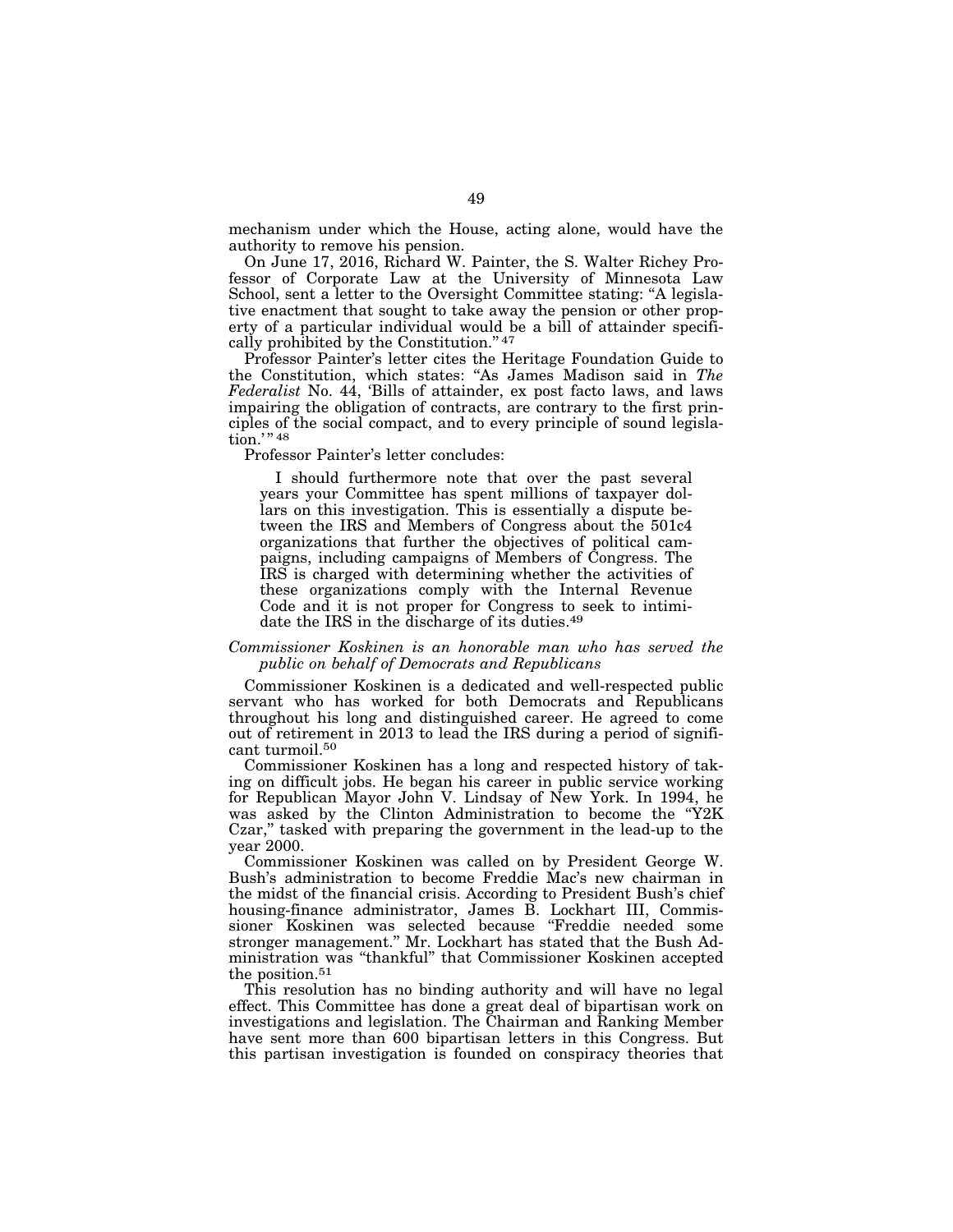undermine the credibility and integrity of the Oversight Committee.

ELIJAH E. CUMMINGS, *Ranking Member.* 

### ENDNOTES

1 H. Res. 494.

2Letter from Peter J. Kadzik, Assistant Attorney General, Department of Justice, to Chairman Jason Chaffetz and Ranking Member Elijah E. Cummings, House Committee on Oversight and Government Reform (Oct. 23, 2015) (online at http:// democrats.oversight.house.gov/sites/democrats.oversight.house.gov/files/documents/ 2015-10-23%20DOJ%20to%20HOGR%20%28IRS%29%20-

<sup>3</sup> House Committee on Oversight and Government Reform, *The IRS: Targeting Americans for Their Political Beliefs*, 113th Cong. (May 22, 2013) (online at https:// oversight.house.gov/hearing/the-irs-targeting-americans-for-their-political-beliefs/); Treasury Inspector General for Tax Administration, *Report of Investigation: Exempt Organizations Data Loss* (June 30, 2015) (#54-1406-008-I) (online at http://democrats.oversight.house.gov/sites/democrats.oversight.house.gov/files/documents/

<sup>4</sup> Conservatives Force Leadership's Hand in IRS Impeachment, The Hill (May 18, 2016) (online at http://thehill.com/policy/finance/280334-conservatives-force-housegop-leaderships-hand-in-irs-impeachment). 5 *Ryan Stops Short of Backing Effort to Impeach IRS Chief*, Roll Call (Apr. 14,

2016) (online at www.rollcall.com/news/politics/ryan-wont-back-effort-impeach-irscommissioner).<br><sup>6</sup> H. Res. 737.

7 *Conservatives Force Leaderships Hand in IRS Impeachment*, The Hill (May 18, 2016) (online at http://thehill.com/policy/finance/280334-conservatives-force-housegop-leaderships-hand-in-irs-impeachment). 8 House Committee on Ways and Means, *Hearing on IRS Investigation*, 113th

Cong. (June 20, 2014); House Committee on Oversight and Government Reform, Subcommittee on Economic Growth, Job Creation, and Regulatory Affairs, *Hearing on An Update on the IRS Response to its Targeting Scandal*, 113th Cong. (July 23,

<sup>9</sup> House Committee on Oversight and Government Reform, Statement of Ranking Member Elijah E. Cummings, *Full Committee Business Meeting to Consider H. Res. 737, Condemning and Censuring John A. Koskinen, the Commissioner of Internal Revenue* (June 15, 2016) (online at http://democrats.oversight.house.gov/news/pressreleases/republicans-concede-inaccuracies-in-resolution-to-censure-irs-commissioner-

<sup>10</sup> Treasury Inspector General for Tax Administration, *Report of Investigation: Exempt Organizations Data Loss* (June 30, 2015) (#54-1406-008-I) (online at http:// democrats.oversight.house.gov/sites/democrats.oversight.house.gov/files/documents/

<sup>11</sup> *Koskinen Sworn in as IRS Commissioner*, The Hill (Dec. 23, 2013) (online at http://thehill.com/policy/finance/193917-john-koskinen-sworn-in-as-irs-commissioner).<br>
<sup>12</sup> House Committee on Oversight and Government Reform, Statement of Chair-

man Jason Chaffetz, *Full Committee Business Meeting to Consider H. Res. 737, Condemning and Censuring John A. Koskinen, the Commissioner of Internal Revenue*  (June 15, 2016) (online at https://oversight.house.gov/markup/full-committee-business-meeting-37/).<br><sup>13</sup>Treasury Inspector General for Tax Administration, *Report of Investigation: Ex-*

*empt Organizations Data Loss* (June 30, 2015) (#54-1406-008-I) (online at http:// democrats.oversight.house.gov/sites/democrats.oversight.house.gov/files/documents/

<sup>14</sup>*Id.* <sup>15</sup> House Committee on Oversight and Government Reform, *Hearing on IRS Obstruction Part I*, 113th Cong. (June 23, 2014).

<sup>16</sup> Letter from Peter J. Kadzik, Assistant Attorney General, Department of Justice, to Chairman Jason Chaffetz and Ranking Member Elijah E. Cummings, House Committee on Oversight and Government Reform (Oct. 23, 2015) (online at http:// democrats.oversight.house.gov/sites/democrats.oversight.house.gov/files/documents/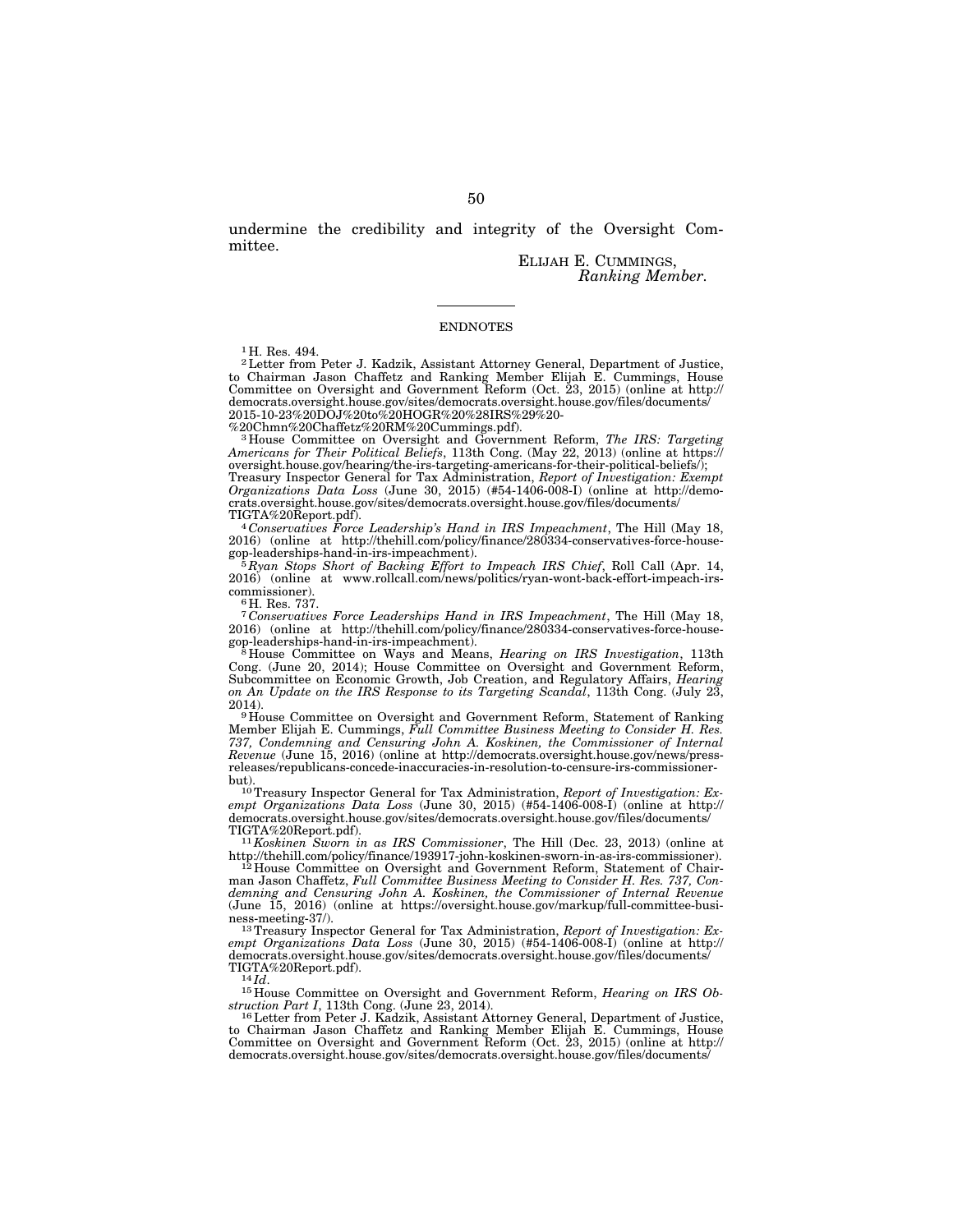2015-10-23%20DOJ%20to%20HOGR%20%28IRS%29%20-

%20Chmn%20Chaffetz%20RM%20Cummings.pdf). 17 House Committee on Ways and Means, *Hearing on IRS Investigation*, 113th

<sup>18</sup>*Id.* <sup>19</sup> Email from Treasury Inspector General for Tax Administration Staff to House Committee on Ways and Means Staff (Apr. 15, 2015).

<sup>20</sup>House Committee on Oversight and Government Reform, Statement of Rep. Matthew Cartwright, *Full Committee Business Meeting to Consider H. Res. 737, Condemning and Censuring John A. Koskinen, the Commissioner of Internal Revenue* (June 15, 2016) (online at https://oversight.house.gov/markup/full-committee-

<sup>21</sup> House Committee on Oversight and Government Reform, *Hearing on The IRS:* Targeting Americans for Their Political Beliefs, 113th Cong. (May 22, 2013).

<sup>22</sup> House Committee on Oversight and Government Reform, Interview of Screening Group Manager (June 6, 2013) (online at http://democrats.oversight.house.gov/news/ press-releases/first-hand-account-cummings-releases-full-transcript-of-conservativerepublican). 23Treasury Inspector General for Tax Administration, *Report of Investigation: Ex-*

*empt Organizations Data Loss* (June 30, 2015) (#54-1406-008-I) (online at http:// democrats.oversight.house.gov/news/press-releases/new-irs-inspector-general-report-

finds-no-evidence-that-lerner-intentionally). 24 *Id*. 25 *Id*. 26 *Id*. 27 House Committee on Oversight and Government Reform, *Hearing on IRS: TIGTA Update, Part Two* (June 25, 2015). 28 *Hatch: Senate Wont Remove IRS Head*, The Hill (May 19, 2016) (online at

http://thehill.com/policy/finance/280594-hatch-senate-wont-remove-irs-commissioner). 29Letter from Peter J. Kadzik, Assistant Attorney General, Department of Justice,

to Chairman Jason Chaffetz and Ranking Member Elijah E. Cummings, House Committee on Oversight and Government Reform (Oct. 23, 2015) (online at http:// democrats.oversight.house.gov/sites/democrats.oversight.house.gov/files/documents/ 2015-10-23%20DOJ%20to%20HOGR%20%28IRS%29%20-

%20Chmn%20Chaffetz%20RM%20Cummings.pdf).<br><sup>30</sup>*Id.*<br><sup>31</sup>*Id.*<br><sup>32</sup>*Id.*<br><sup>33</sup>Treasury Inspector General for Tax Administration, *Report of Investigation: Exempt Organizations Data Loss* (June 30, 2015) (#54-1406-008-I) (online at http:// democrats.oversight.house.gov/news/press-releases/new-irs-inspector-general-report-

<sup>34</sup> Treasury Inspector General for Tax Administration, *Inappropriate Criteria Were Used to Identify Tax-Exempt Applications for Review* (May 14, 3013) (#2013-10-053)

35 House Committee on Oversight and Government Reform, Testimony of J. Russell George, Treasury Inspector General for Tax Administration, and Timothy P. Camus, Deputy Inspector General for Investigations, Treasury Inspector General for Tax Administration, *Hearing on IRS: TIGTA Update, Part Two* (June 25, 2015). 36Letter from Peter J. Kadzik, Assistant Attorney General, Department of Justice,

to Chairman Jason Chaffetz and Ranking Member Elijah E. Cummings, House Committee on Oversight and Government Reform (Oct. 23, 2015) (online at http:// democrats.oversight.house.gov/sites/democrats.oversight.house.gov/files/documents/ 2015-10-23%20DOJ%20to%20HOGR%20%28IRS%29%20-

%20Chmn%20Chaffetz%20RM%20Cummings.pdf). 37 *Id.* <sup>38</sup> H. Res. 737. 39 Congress.gov, *How Our Laws Are Made—Learn About the Legislative Process*  (online at www.congress.gov/resources/display/content/How+Our+Laws+Are+Made+- +Learn+About+the+Legislative+Process#HowOurLawsAreMade-

LearnAbouttheLegislativeProcess-SimpleResolutions) (accessed June 16, 2016); United States House of Representatives, *The Legislative Process* (online at www.house.gov/content/learn/legislativelprocess/) (accessed June 16, 2016).<br><sup>40</sup>Memorandum from Congressional Research Service to House Committee on

Oversight and Government Reform Staff, *Effect of House Censure Resolution on a Federal Official's Pension* (June 20, 2016).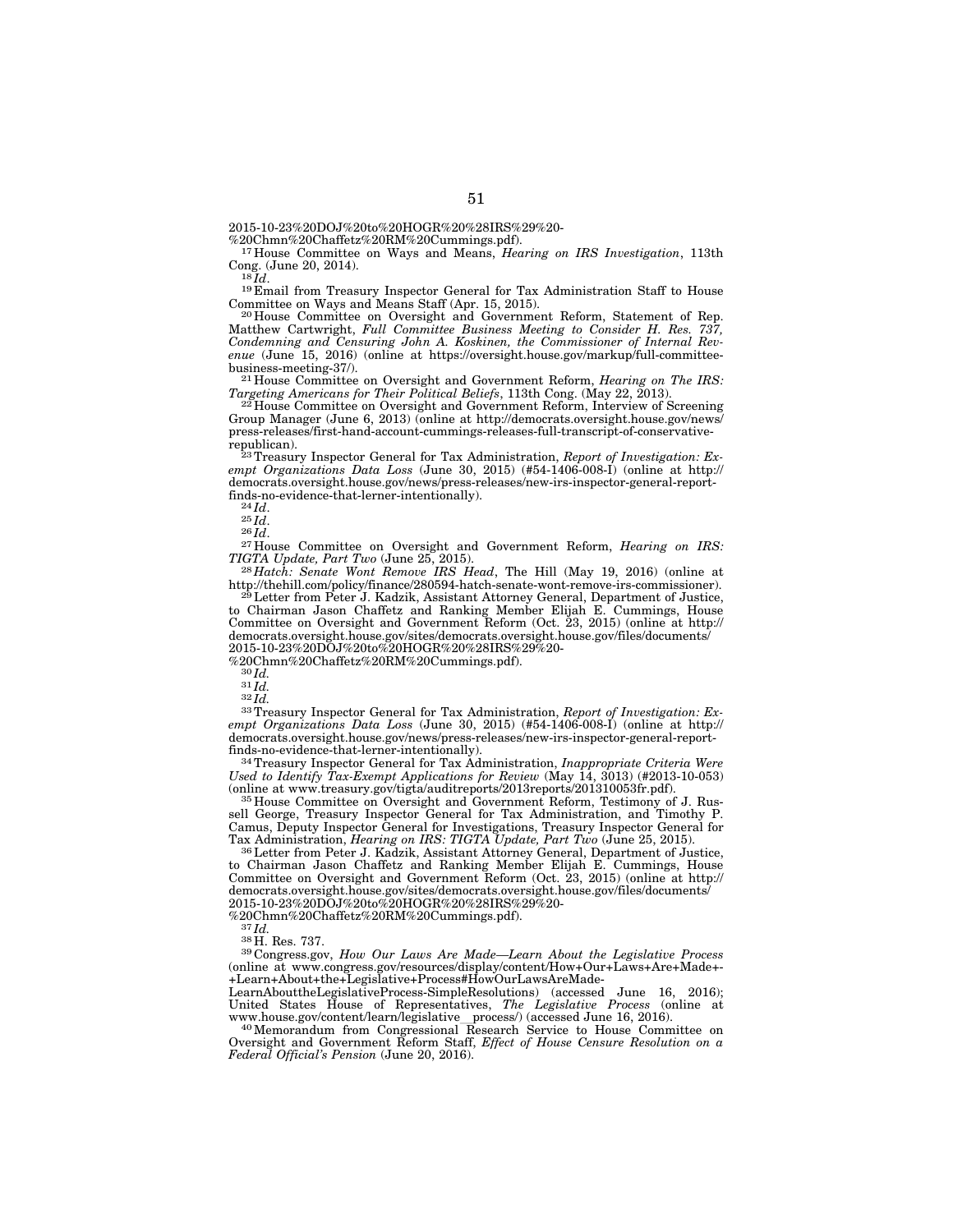41 House Committee on Oversight and Government Reform, *Chaffetz Introduces Censure Resolution for IRS Commissioner* (May 18, 2016) (online at https://over-

sight.house.gov/release/chaffetz-introduces-censure-resolution-for-irs-commissioner/). 42 House Committee on Oversight and Government Reform, Statement of Chairman Jason Chaffetz, *Full Committee Business Meeting to Consider H. Res. 737, Condemning and Censuring John A. Koskinen, the Commissioner of Internal Revenue*  (June 15, 2016) (online at https://oversight.house.gov/markup/full-committee-busi-

ness-meeting-37/).<br><sup>43</sup>Letter from Richard Briffault, Joseph P. Chamberlain Professor of Legislation, Columbia Law School, to House Committee on Oversight and Government Reform

<sup>44</sup> *Nixon v. Administrator of General Services*, 433 U.S. 425, 433 (1977) (citing United States v. Lovett, 328 U.S. 303, 315-216). United States v. Lovett, 328 U.S. 303, 315-216). 45 House Committee on the Judiciary, *Impeachment of William Jefferson Clinton,* 

*President of the United States,* 105th Cong. (1998) (H. Rept. 105–830) (online at www.congress.gov/105/crpt/hrpt830/CRPT-105hrpt830.pdf). 46 Congressional Research Service, *Loss of Federal Pensions for Members of Con-*

*gress Convicted of Certain Offenses* (Sept. 12, 2013) (96-530) (online at www.fas.org/ sgp/crs/misc/96-530.pdf). 47 Letter from Richard W. Painter, S. Walter Richey Professor of Corporate Law,

University of Minnesota Law School, to House Committee on Oversight and Govern-<br>ment Reform (June 17, 2016).

<sup>48</sup> Heritage Foundation, *The Heritage Guide to the Constitution*, *Bill of Attainder* (online at http://www.heritage.org/constitution/#!/articles/1/essays/62/bill-of-attain-<br>der) der) 49 *Id.* <sup>50</sup> *Head of I.R.S., Facing Censure, Relishes a Job Few Could Love,* New York

Times (June 14, 2016) (online at www.nytimes.com/2016/06/15/us/politics/irs-impeachment-john-koskinen.html? $r=1$ .<br> $51 Id.$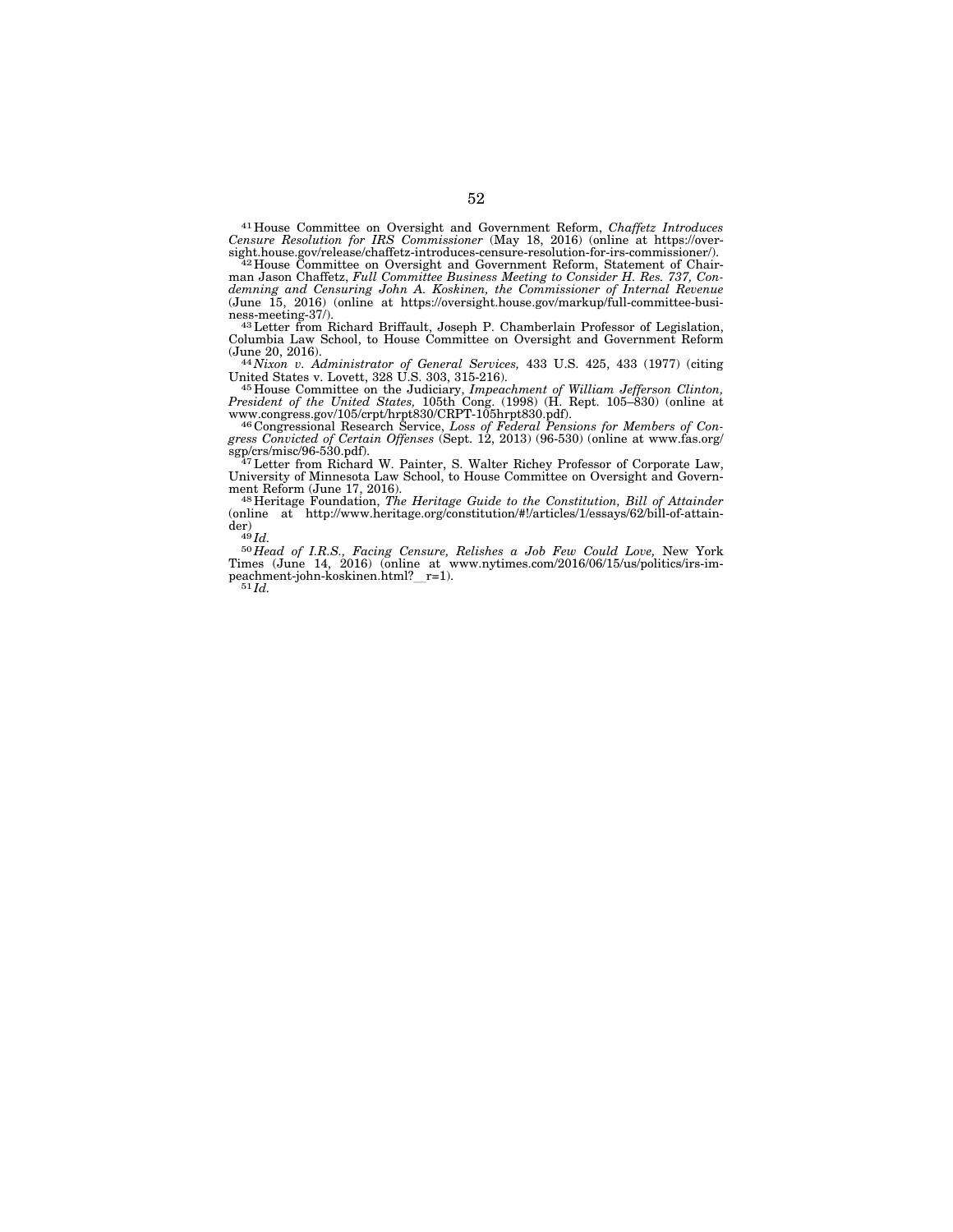

June 17, 2016

To the Members of the United States House of Representatives Committee on Oversight and Government Reform:

I write to you concerning the specific question of whether H.Res.737, if passed by the House would "require" IRS Commissioner Koskinen to forfeit his pension. For the reasons set forth below it would not. I also believe that for the House to pass such a resolution with the expectation that it would legally affect Koskinen's pension would demonstrate a dangerous attempt by the House to exceed its powers under the United States Constitution.

At the outset, I should point out that many of the constitutional questions discussed below have not yet arisen because the resolution at this stage is simply a resolution of one chamber, the House of Representatives. After passage by the House, it would have to be passed by the Senate and then signed by the President, or passed again by both chambers in a veto override, in order for it to have the legally binding effect of a bill that becomes law. Only then would the constitutional questions come into play. For the reasons discussed below I believe that, even if the resolution were to go through the steps required to become law, it would still be unconstitutional.

Federal government pensions, like other debt obligations of the United States, are contractual commitments that cannot be repudiated. These debts can be avoided only by a contractual or statutory provision that exists before the obligation was incurred and that sets forth the conditions upon which the United States shall be relieved of payment.

A legislative enactment that sought to take away the pension or other property of a particular individual would be a bill of attainder specifically prohibited by the Constitution.

As set forth in the 1998 Congressional Research Service report on censure that was issued in connection with the impeachment of President Clinton,

"In addition to the general absence of authority and practice of a legislative institution in the United States to fine persons who are not members of that legislature, the levying of a fine or other such punishment, such as loss of pay, pension or other remuneration or benefits, may directly implicate the Bill of Attainder Clause of the Constitution."

53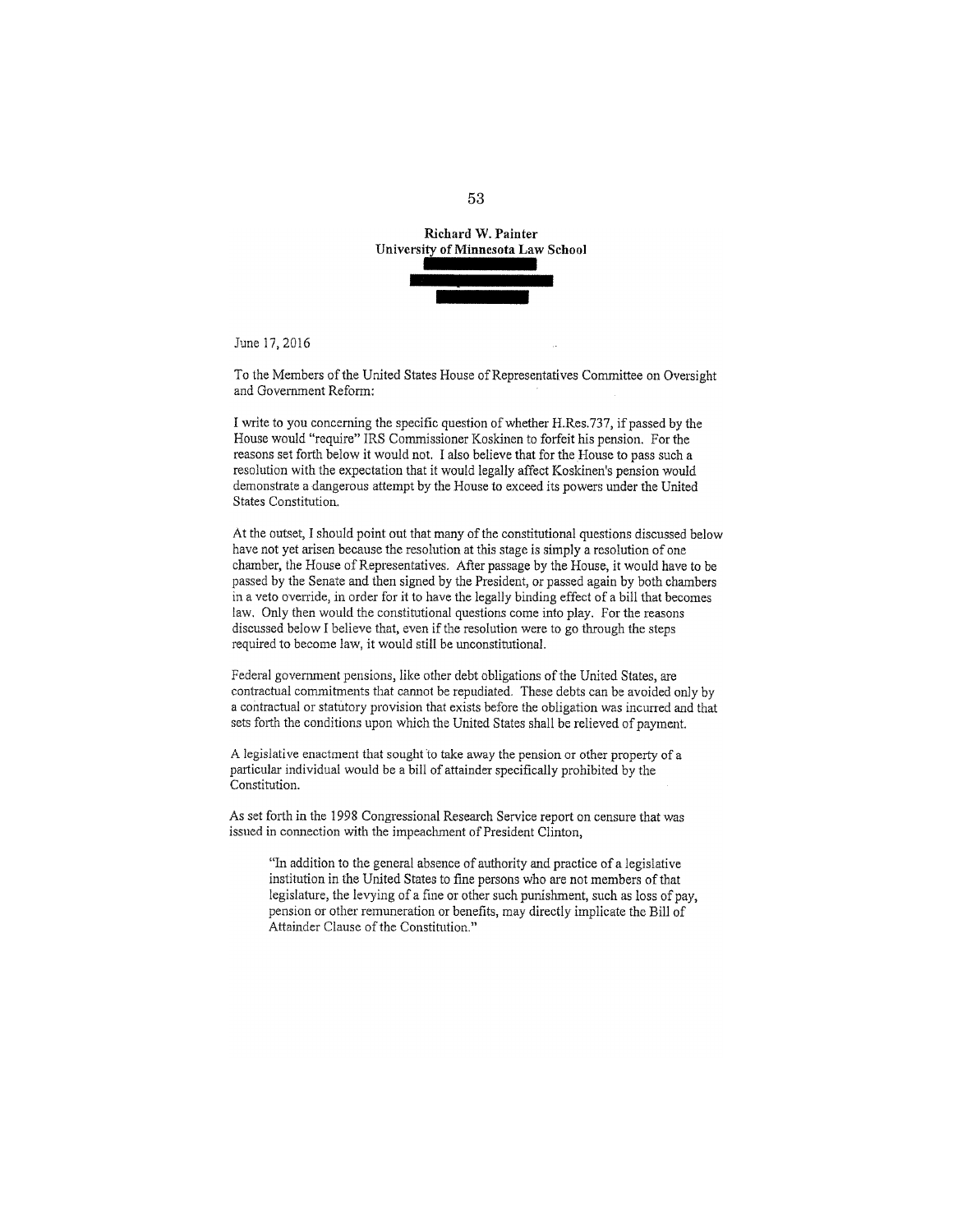The purpose of the Bill of Attainder Clause is discussed in a wide range of scholarly commentary, but probably the most succinct explanation appears in the Heritage Foundation Guide to the Constitution:

"The Constitution prohibits both the federal government (in this clause) and the states (in Article I, Section 10, Clause 1) from passing either bills of attainder or ex post facto laws. The Framers considered freedom from bills of attainder and ex nost facto laws so important that these are the only two individual liberties that the original Constitution protects from both federal *andstate* intrusion. As James Madison said in The Federalist No. 44, "Bills of attainder, ex post facto laws, and laws impairing the obligation of contracts, are contrary to the first principles of the social compact, and to every principle of sound legislation."

In common law, bills of attainder were legislative acts that, without trial, condemned specifically designated persons or groups to death. Bills of attainder also required the "corruption of blood"; that is, they denied to the condemned's heirs the right to inherit his estate. Bills of pains and penalties, in contrast, singled out designated persons or groups for punishment less than death, such as banishment or disenfranchisement. Many states had enacted both kinds of statutes after the Revolution.

The Framers forbade bills of attainder as part of their strategy of undoing the English law of treason, and to contend with what they regarded as the most serious historical instances of legislative tyranny by state or national legislatures. Professor Raoul Berger argues that the bill of attainder clauses (see also Article I, Section 10, Clause 1) protect only against legislative actions that affect the life of the individual, not his property, which was the province of bills of pains and penalties. Beginning with Chief Justice John Marshall, however, the Supreme Court has insisted that "a Bill of Attainder may affect the life of an individual, or may confiscate his property, or may do both." Fletcher v. Peck (1810).

Marshall and his successors saw the Bill of Attainder Clause as an element of the separation of powers. As the decisions of the Court in Marbury v. Madison (1803) and United States v. Klein (1871) made clear, only a court can hold a trial, evaluate the evidence, and determine the merits of the claim or accusation. The Constitution forbade the Congress from "exercis[ing] the power and office of judge." Cummings v. Missouri (1867). In United States v. Brown (1965), the Court specifically rejected a "narrow historical approach" to the clauses and characterized the Framers' purpose as to prohibit "legislative punishment, of any form or severity, of specifically designated persons or groups."

Even with an expansive definition, the Bill of Attainder Clause provides only limited protection against retroactive civil legislation. The modern Court rarely invokes the clause's protection; it has not invalidated legislation on bill-ofattainder grounds since 1965. Moreover, the only laws that the Court has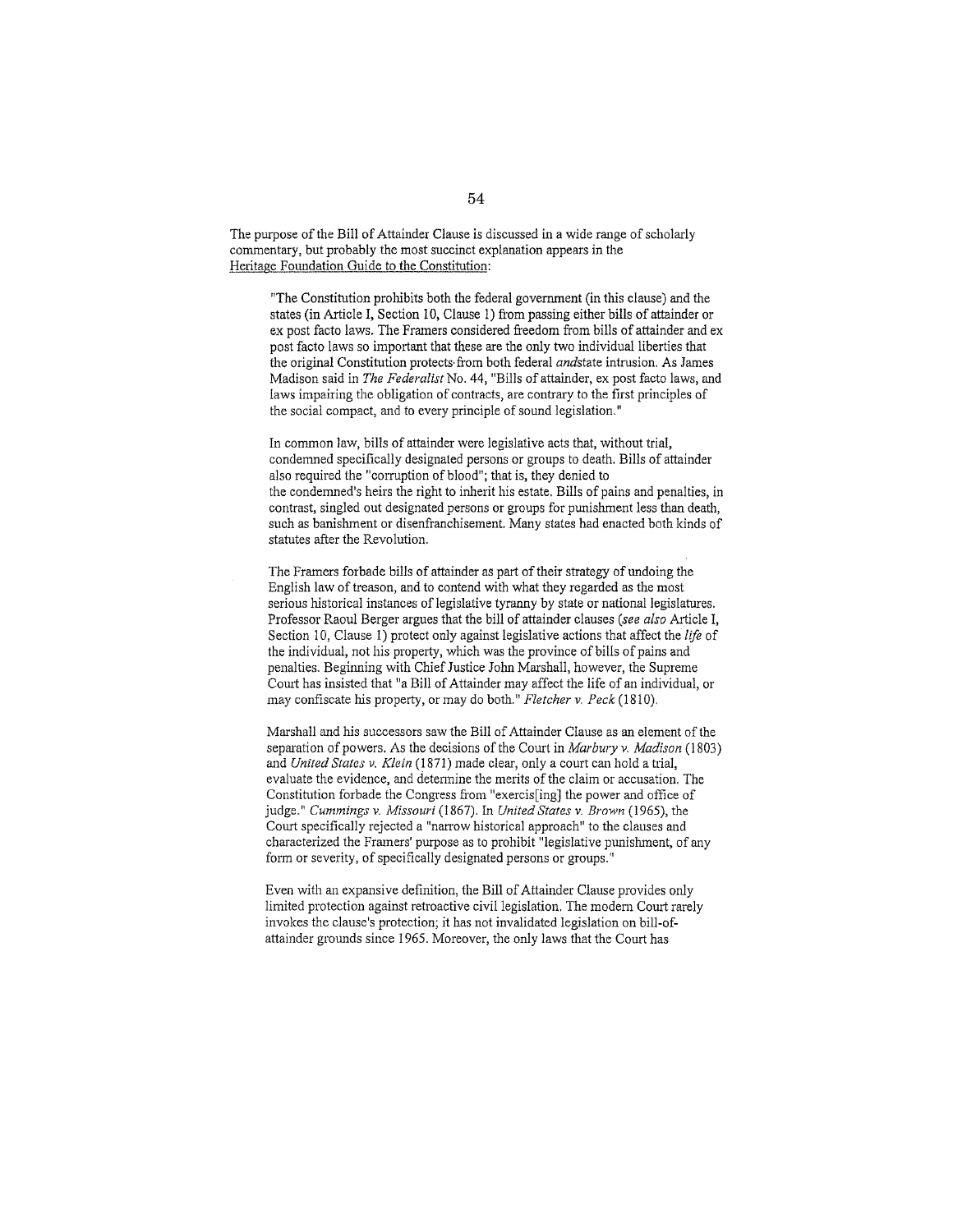invalidated as bills of attainder have been bars on the employment of specific individuals or groups of individuals.

The Court devised a three-part test to determine when a piece of legislation violates the Bill of Attainder Clause: such legislation specifies the affected persons (even if not done in terms within the statute), includes punishment, and lacks a judicial trial. Because of the Court's relatively narrow definition of punishment, however, it rarely, if ever, invalidates legislation on this basis. For example, the Court has held that the denial of noncontractual government benefits such as financial aid was not punishment, Selective Service System v. Minnesota *Public Interest Research Group* (1984), nor did an act requisitioning the recordings and material of President Richard M. Nixon and several of his aides constitute punishment. Nixon v. Administrator of General Services (1977). Exclusion from employment, however, is a form of punishment. United States v. Brown (1965)."

### http://www.heritage.org/constitution/#!/articles/1/essays/62/bill-of-attainder

Although, as pointed out by the Heritage Foundation, such bills of attainder are very rare, this particular House resolution meets all three parts of the three part test: it specifies the affected person (Mr. Koskinen), it includes a punishment (taking away his pension), and it lacks a judicial trial. This resolution is clearly a Bill of Attainder within the meaning of the Constitutional prohibition. I urge the House not to pass this resolution and, if the House does pass it, I urge the Senate not to consider it. This is a dangerous overreaching on the part of the legislature of the very sort that our founding fathers believed to be anathema to a representative democracy.

I should furthermore note that over the past several years your Committee has spent millions of taxpayer dollars on this investigation. This is essentially a dispute between the IRS and members of Congress about the 501c4 organizations that further the objectives of political campaigns, including campaigns of members of Congress. The IRS is charged with determining whether the activities of these organizations comply with the Internal Revenue Code and it is not proper for Congress to seek to intimidate the IRS in the discharge of its duties.

Very truly yours,

Richard W. Painter S. Walter Richey Professor of Corporate Law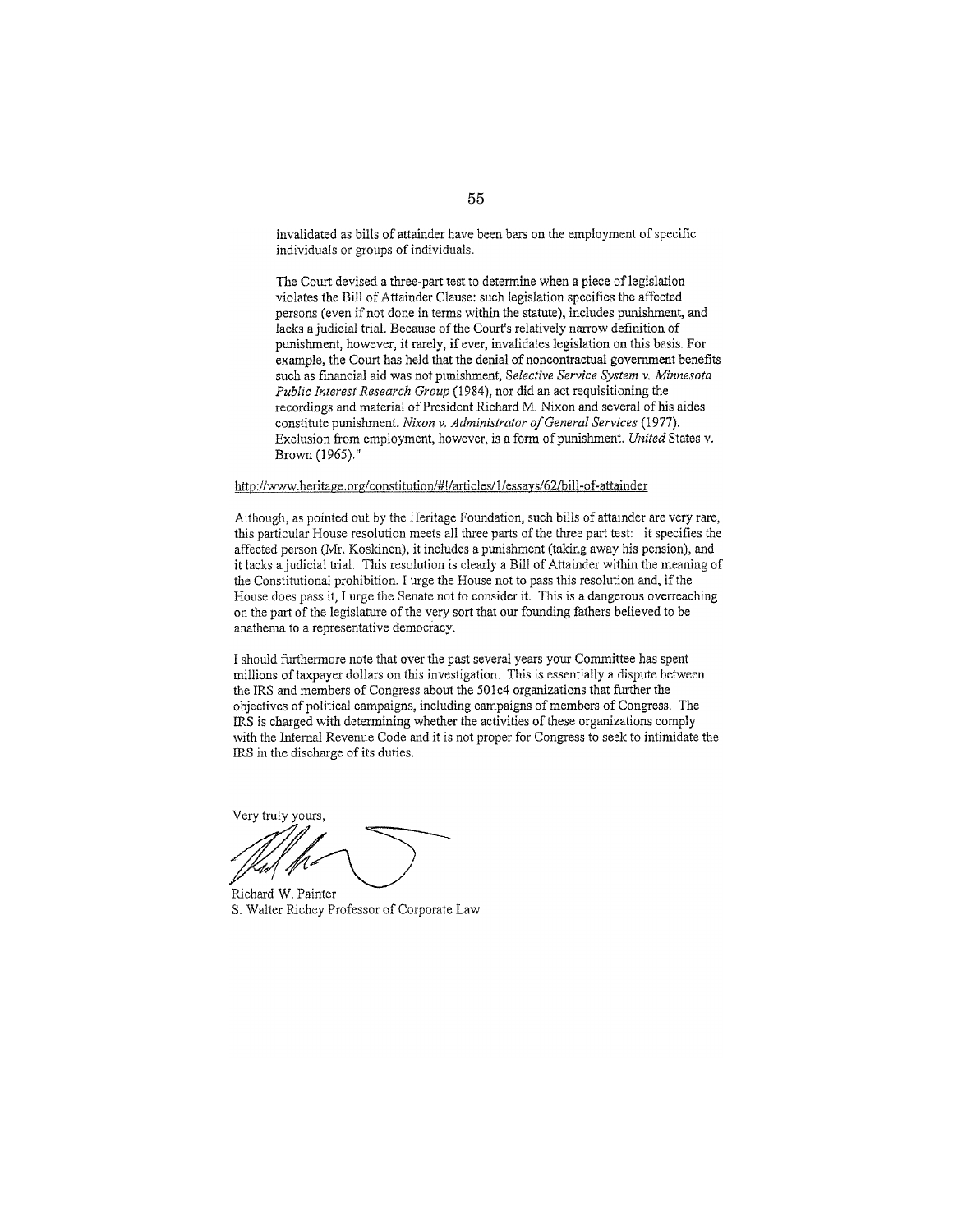From: "Brand, Stan" Date: June 20, 2016 at 4:35:31 PM EDT  $To:$ 

Subject: Pension forfeiture

You have asked me to address the effect of a simple House resolution purporting to require the Commissioner of the Internal Revenue Service to forfeit his pension based on a "censure" of the Commissioner for alleged failure to comply with Committee subpoenas and other alleged infractions. First a simple one House resolution does not have binding legal effect on any person outside the House of Representatives. This has been clear at least since the Supreme Court decision in Chadha v INS which established that any law having the purpose or effect of governing the conduct of persons outside the legislature is subject to the constitutional requirements of bicameral passage and presentment to the President. Accordingly any House resolution purporting to impact Commissioner Koskinen's federal pension rights would be of no binding legal effect on officers of the federal government. Moreover even a bicameral resolution if enacted and signed by the President would be subject to constitutional challenge as a prohibited bill of attainder barring the imposition of pains and penalties by the legislature as a "trial" affecting the rights of an individual. These types of judgments are reserved to federal courts under controlling Supreme Court jurisprudence. **Stanley Brand** 

Former counsel to the US House of Representatives  $(1976 - 1983)$ Distinguished Fellow in Law and Government Penn State Dickinson School of Law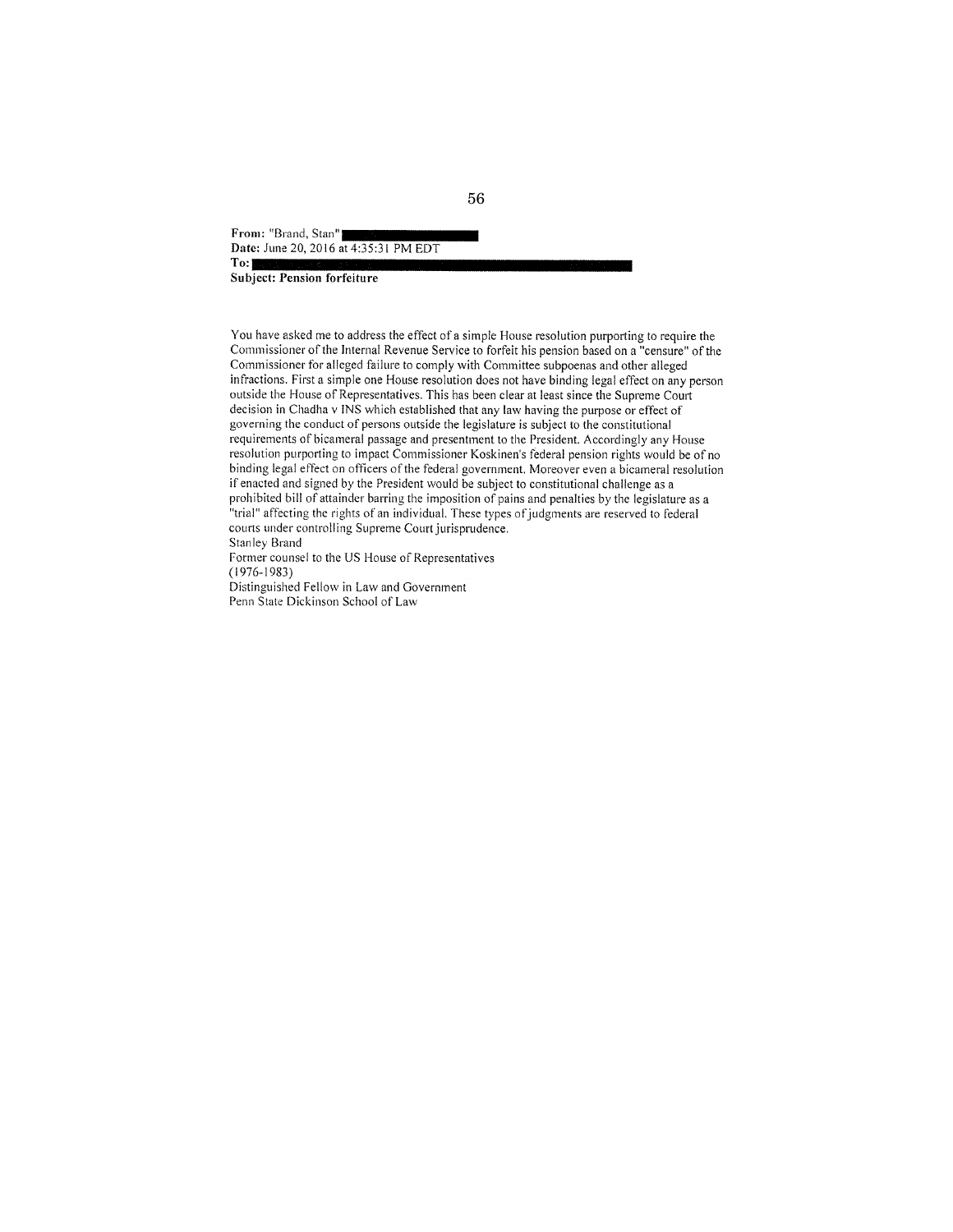# Washington University in St. Louis

**SCHOOL OF LAW** 

21 June 2016

Hon. Jason Chaffetz, Chairman Hon. Elijah E. Cummings, Ranking Member Committee on Oversight and Government Reform U.S. House of Representatives Washington, DC 20515

Dear Chairman Chaffetz and Ranking Member Cummings,

Last week, the House Committee on Oversight and Government Reform reported out House Resolution 737 regarding John A. Koskinen, the Commissioner of Internal Revenue. I understand that during last week's markup, a question arose regarding whether the Resolution would actually require Mr. Koskinen to forfeit his government pension. I am writing you now to address that question.

House Resolution 737 consists of 13 "whereas" clauses outlining allegations about the Internal Revenue Service and Mr. Koskinen; a paragraph that would "censure and condemn" Mr. Koskinen; and a paragraph indicating that "it is the sense of the House of Representatives" that Mr. Koskinen should resign or be removed by the President, and that Mr. Koskinen should "be required to forfeit" his government pension.

House Resolution 737 is a simple resolution, meaning that it will be presented to the House of Representatives for a vote but it will not go before the Senate, nor will it be presented to the President for his signature. This kind of simple "sense of the House" resolution gives members of the House of Representatives an opportunity to express themselves on an issue, and thus may be a useful political device. But a simple resolution does not have any legal effect outside the chamber that passes it.

Article I, section 7, clause 2 of our Constitution indicates that in order for a bill to become a law, the bill must be passed by both houses of Congress and be presented to the President for his approval. A simple resolution like House Resolution 737 will not go through this process, will not become law, and will not have any legal effect.

In other words, House Resolution 737 is a legislative device that enables members of the House of Representatives to take a political stand even where they are not seeking a change in the law, which would require the support of a majority of both Houses of Congress and the President's approval.

Please let me know if you have any questions. You can reach me at

Sincerely.

Kathleen Clark Professor of Law

Washington University in St. Louis

57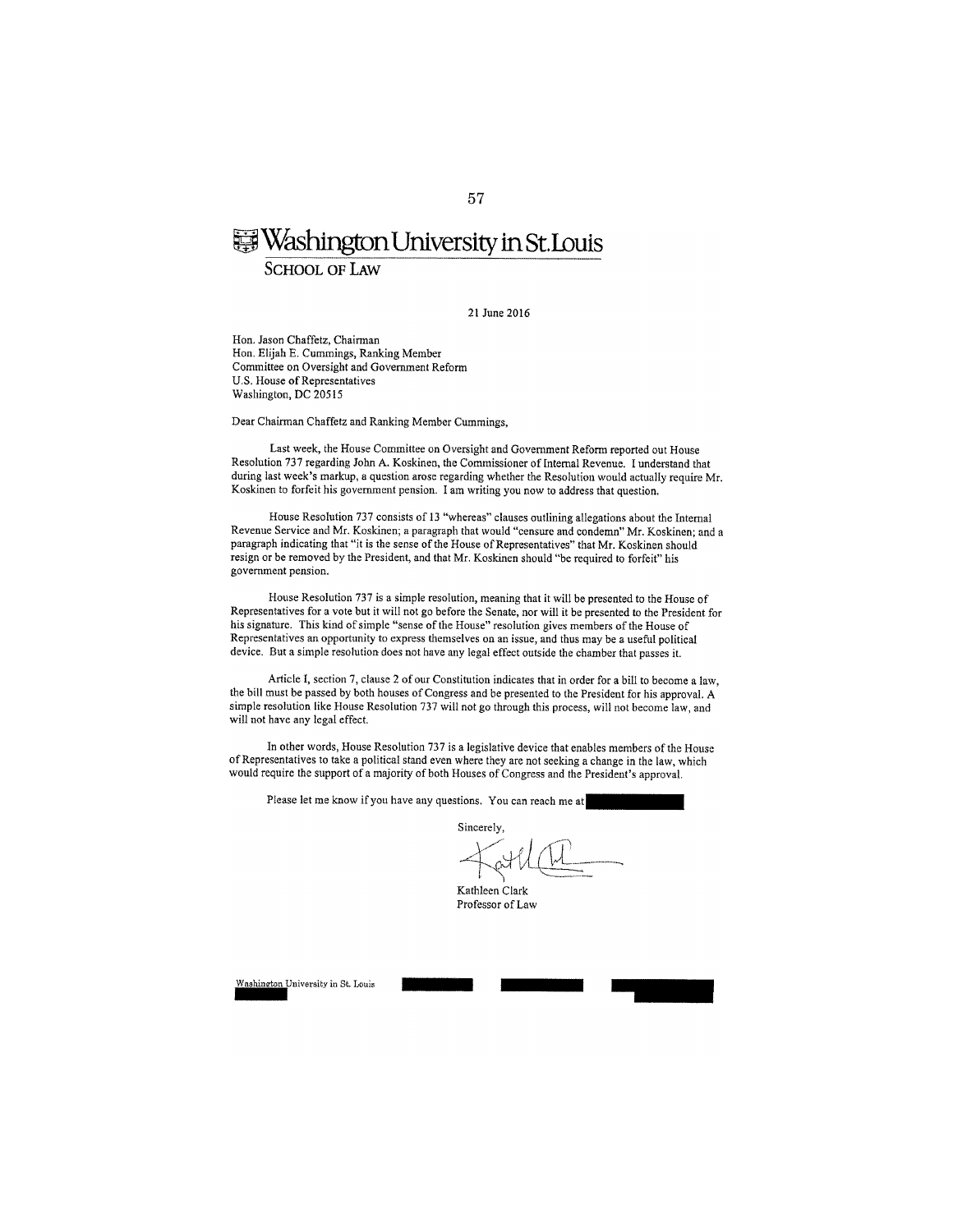### Columbia University in the City of New York

Richard BriFFAULT<br>Joseph P. Chamberlain<br>Professor of Legislation

June 20, 2016

Committee on Oversight and Government Reform United States House of Representatives

To the Members of the Committee:

Can a House Resolution, specifically H.Res. 737 as passed by the Committee on Oversight and Government Reform, require Commissioner of Internal Revenue John A. Koskinen to "forfeit all rights to any annuity for which he is eligible under chapter 83 or chapter 84 of title 5, United States Code?

The short answer is "no" - a House Resolution cannot have any such effect on the property rights of a private individual. House Resolutions can affect the rules and operations of the House and can express the "sense" of the House concerning a subject of interest to the House. The provision of H.Res. 737 concerning Commissioner Koskinen's pension is just such a "sense of the House" statement. It cannot bind persons or property outside the House. That would require a law, which, as the Constitution provides, Art. I, sec. 7, cl. 2, would require the approval of both the Senate and the House, and presentation to the President. H.Res. 737, even if passed by the full House, would not be a law and, so, would have no effect on Commissioner Koskinen's government benefits.

In addition, even if the annuity forfeiture provision were to be enacted as a law it could be challenged as a bill of attainder, in violation of Art. I, sec. 9, cl. 3, of the Constitution. In United States v. Lovett, 328 U.S. 303 (1946), the Supreme Court ruled that a law that purported to deny any salary or compensation to certain named government employees was an unconstitutional bill of attainder. The Court determined that "legislative acts, no matter what their form, that apply . . . to named individuals . . . in such a way as to inflict punishment on them without a judicial trial are bills of attainder prohibited by the Constitution." Id. at 315. As the Court explained, "Those who wrote our Constitution well knew the danger inherent in special legislative acts which take away the life, liberty, or property of particular named persons, because the legislature thinks them guilty of conduct which deserves punishment. They intended to safeguard the people of this country from punishment without trial by duly constituted courts." Id. at 317. "When our Constitution and Bill of Rights were written, our ancestors had ample reason to know that legislative trials and punishments were too dangerous to liberty to exist in the nation of free men they envisioned. And so they proscribed bills of attainder. "Id. at 318.

Sincerely,



SCHOOL OF LAW

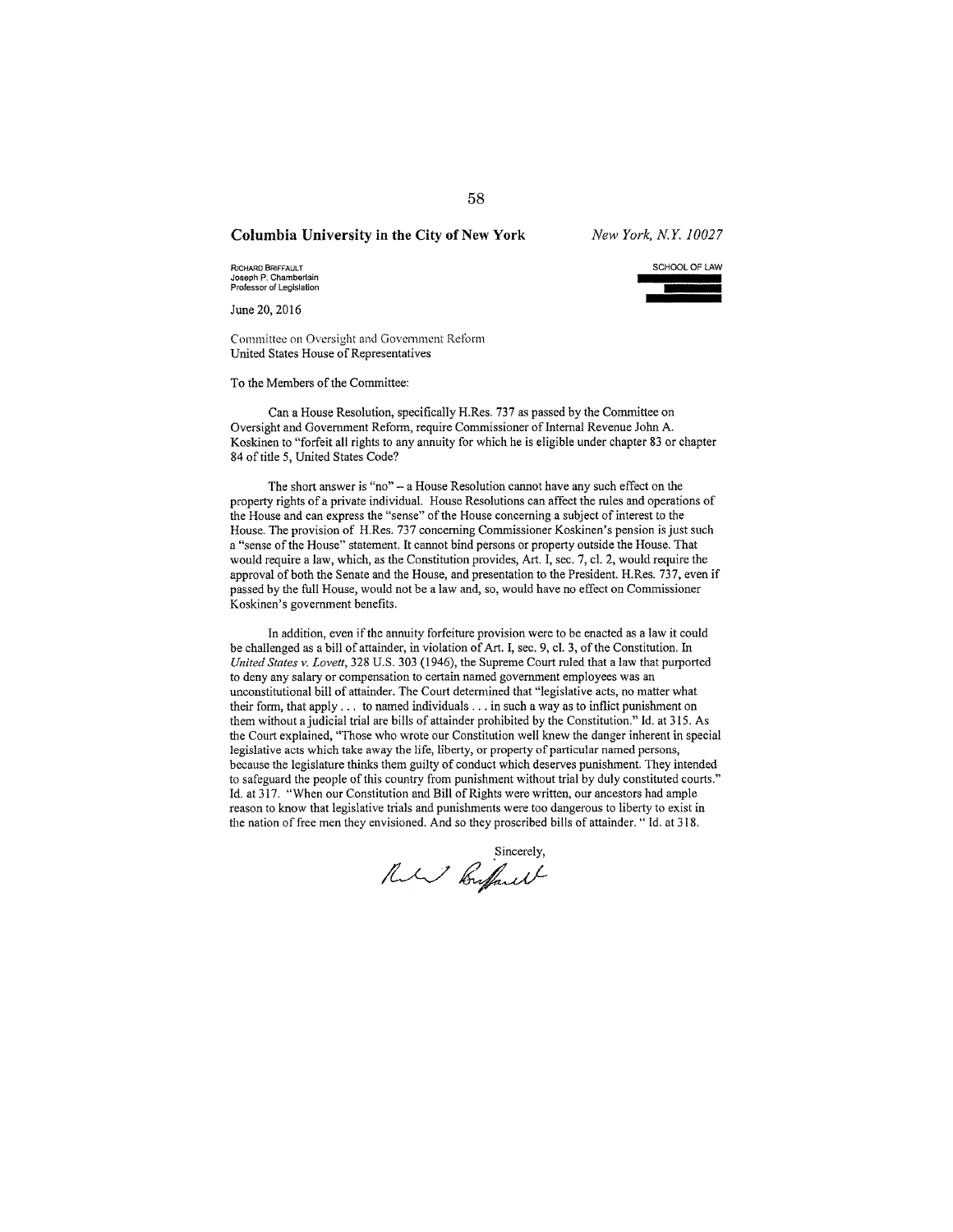|                   | <b>Congressional</b><br>Research Service<br>Informing the legislative debate since 1914 |               |
|-------------------|-----------------------------------------------------------------------------------------|---------------|
| <b>MEMORANDUM</b> |                                                                                         | June 20, 2016 |
| To:               | House Committee on Oversight and Government Reform<br>Attention:                        |               |
| From:             | Legislative Attorney<br>American Law Division                                           |               |
| Subject:          | Effect of House Censure Resolution on a Federal Official's Pension                      |               |

59

This memorandum is submitted in response to the Committee's request, as discussed with , for a legal analysis of the effect of a House Resolution, such as H. Res. 737, 114<sup>th</sup> Congress, on the right of an individual officer or employee of the federal government to receive his pension annuity under the Federal Employee Retirement System (FERS).

The resolution in question, H. Res. 737, 114<sup>th</sup> Congress, expresses the "sense of the House of Representatives" that a named officer in the executive branch of government "should" resign immediately, or be removed from office by the President, and "should - be required to forfeit all rights to any annuity for which he is eligible under chapter 83 or chapter 84 of title 5, United States Code.'

The legislative vehicle in which the House would "censure and condemn" the official, and would express its opinion that such official forfeit his pension annuities, is a one-house, or "simple resolution." As noted by parliamentary authorities, simple resolutions of one house of Congress (or concurrent resolutions by both houses) are commonly employed for certain "nonlegislative" matters, such as to express the opinion or the "sense of" the Congress or of one house of Congress on a public matter.' Simple resolutions require no action by the other house of Congress, and since they contain no legislative matters are not presented to the President and "have no legal effect."<sup>2</sup>

The provisions and language in the simple resolution regarding the pension annuities of the executive branch official are therefore simply hortatory, are not legally binding, and would have no mandatory impact upon the right of the officer to his government pension.<sup>3</sup> An attempt to "legislate" with respect to

The state of the state of the state of the state of the state of the state of the state of the state of the state of the state of the state of the state of the state of the PRECEDENTS of THE U.S. HOUSE OF REPRESENTATIVES [ "[Concurrent resolutions] are not used in the adoption of general legislation. ... [They] are used in ... expressing the sense of<br>Congress on propositions .... A concurrent resolution does not involve an exercise of the le Constitution in which the President must participate." Id. at § 5. Brown, Johnson, and Sullivan, HOUSE PRACTICE,  $112^{th}$  Congress, 1<sup>8</sup> Sess., at 164: "Simple or concurrent resolutions are used ... to express facts or op nonlegislative matter." See also Riddick & Frumin, Riddick's Senate Procedure, 1202 (1992).

<sup>2</sup> DESCHLER'S PRECEDENTS, supra at ch. 24, § 6.1, p.363.

<sup>3</sup> Pension annuities of federal executive officers and employees may be forfeited under the provisions of the so-called "Hiss Act" upon conviction of the officer or employee of treason, espionage, or other similar national security related offenses. See P.L. 83-<br>769, 68 Stat. 1142 (Sept. 1, 1954), as amended; now 5 U.S.C. §§ 8311 *et seq.* The list of

Congressional Research Service

 $\lambda$ 

7-5700 | www.crs.gov